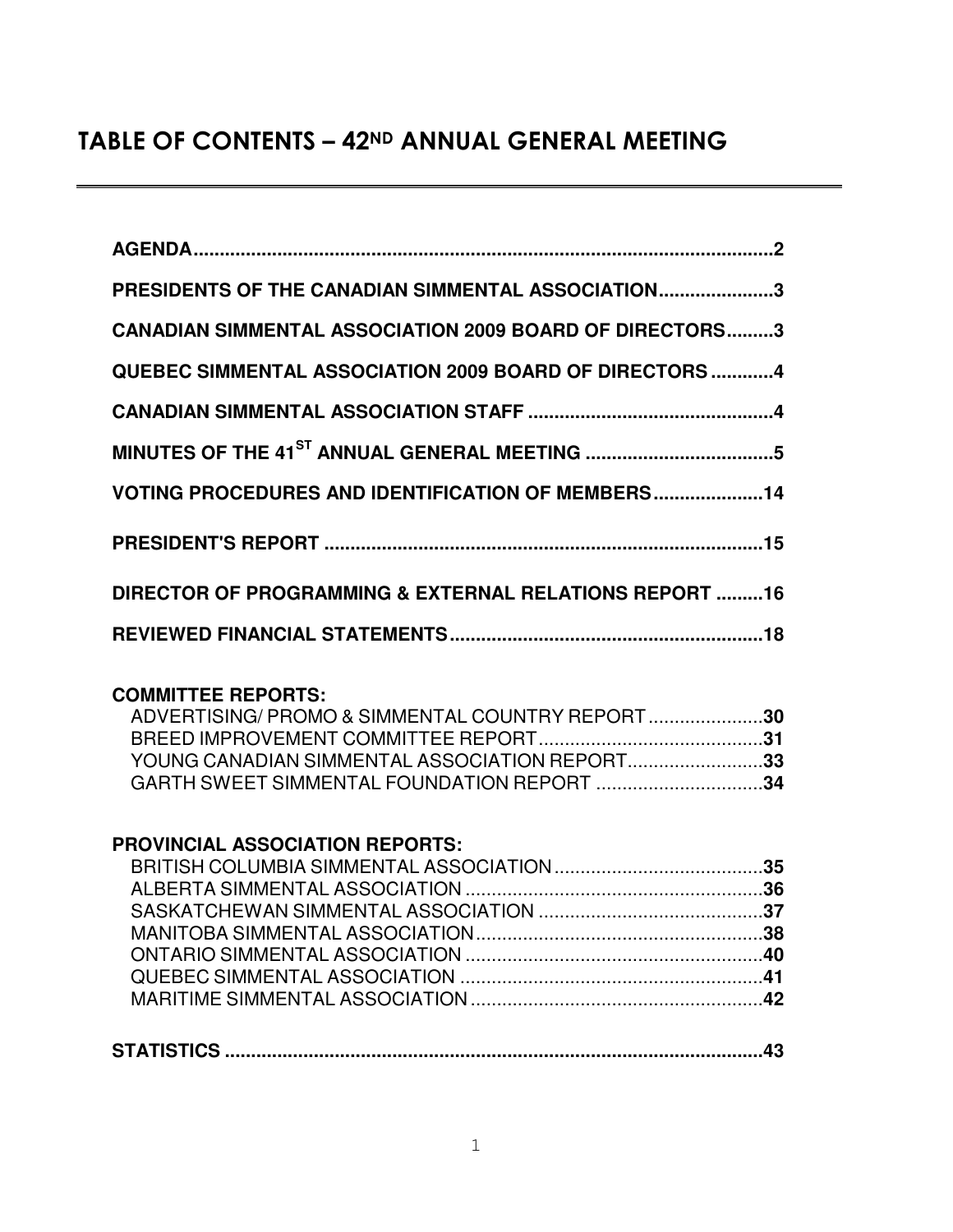# **AGENDA CANADIAN SIMMENTAL ASSOCIATION** 42NDANNUAL MEETING

# Saturday, October 9, 2010 3:00 pm

- President's Welcome, Call to Order Everett Hall, President
- Moment of Silence
- Guest Introductions
- Approval of Agenda
- Approval of the 41<sup>st</sup> Annual General Meeting minutes
- First Call for Nominations
- Voting procedures, discussion procedures, etc.
- President's Report Everett Hall
- Director of Programming and External Relations Report Bruce Holmquist
- Audited Financial Statements Don Lundberg
- Appointment of Auditors
- Second Call for Nominations
- Committee Reports:
	- Advertising/Promotion and Simmental Country Fraser Redpath
	- Breed Improvement Rick McIntyre
	- Young Canadian Simmental Association Andrew Godfrey
	- Garth Sweet Simmental Foundation Ron Nolan
- Third Call for Nominations
- Election of Directors
- Provincial Simmental Association Reports
- New Business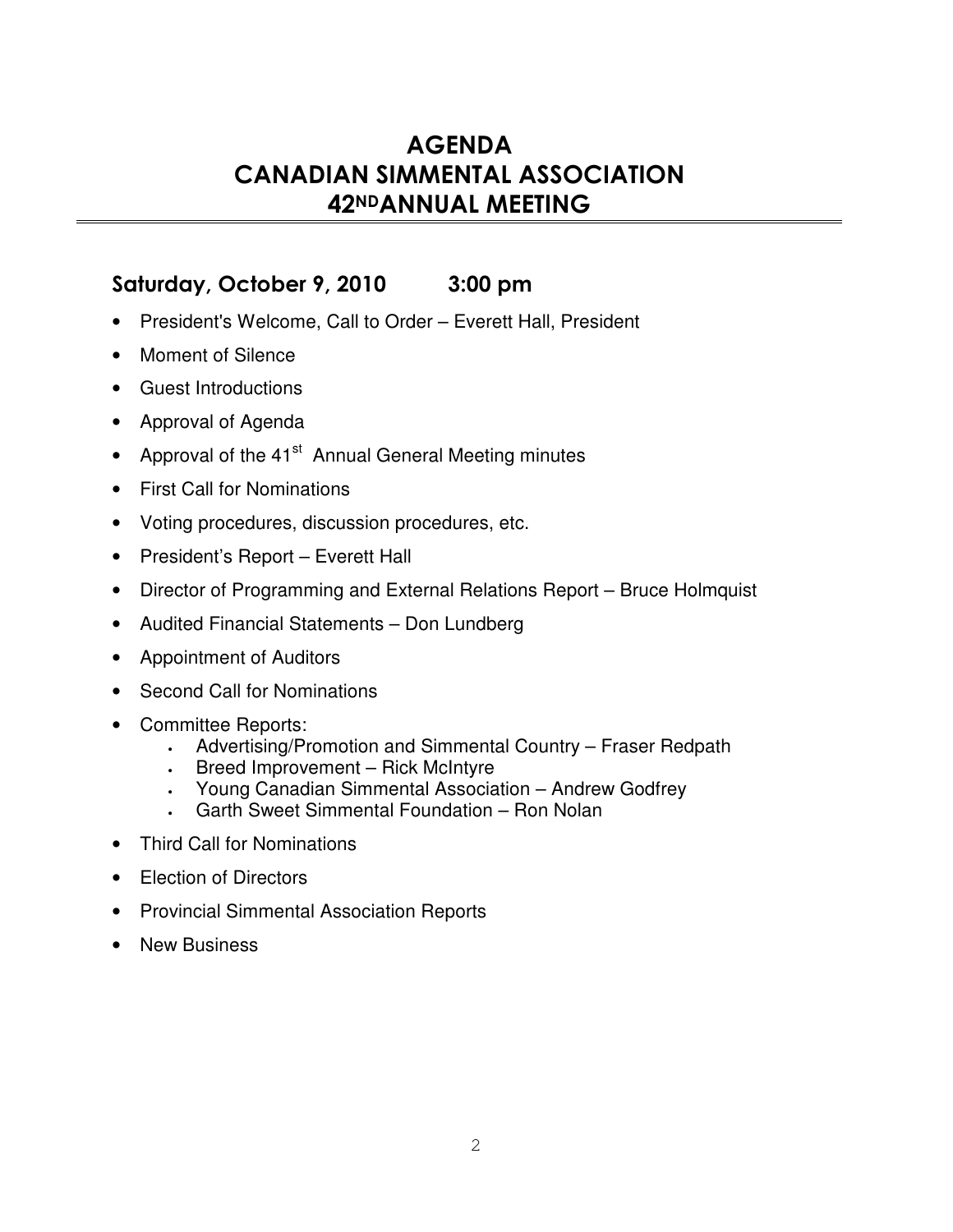# PRESIDENTS OF THE CANADIAN SIMMENTAL ASSOCIATION

| 1969 - 70   | Travers Smith, Cardston, Alberta          |
|-------------|-------------------------------------------|
| 1970 - 71   | Dr. Allan Dixon, Calgary, Alberta         |
| 1971 - 72   | LeRoy Barry, Carivale, Saskatchewan       |
| 1972 - 73   | Ross Mitchell, Douglas, Manitoba          |
| 1973 - 74   | Jack Ball, Brant, Alberta                 |
| 1974 - 75   | Dr. Allan Dixon, Calgary, Alberta †       |
| 1975 - 75   | Gerry Kaumeyer, Calgary, Alberta          |
| 1976 - 77   | Stan Church, Calgary, Alberta             |
| 1977 - 78   | Keith Sveinson, Calgary, Alberta          |
| 1978 - 80   | Jim Shaw, Edmonton, Alberta               |
| 1980 - 82   | Mel Wolfe, Douglas, Manitoba              |
| 1982 - 84   | John Draper, Douglas, Manitoba            |
| 1984 - 86   | Stan Church, Calgary, Alberta             |
| 1986 - 87   | Dick Stoddard, Waterloo, Quebec           |
| 1987 - 88   | Bill Small, Craven, Saskatchewan          |
| 1988 - 89   | Ralph Whitfield, Souris, Manitoba         |
| 1989 - 91   | Roger Deeg, Lyalta, Alberta               |
| 1991 - 93   | Barry LaBatte, Gladmar, Saskatchewan      |
| 1993 - 94   | Allan Preston, Hamiota, Manitoba          |
| 1994 - 96   | Michael Burns, King City, Ontario         |
| 1996 - 97   | Miles Glasman, Russell, Manitoba          |
| 1997 - 98   | Ken Lewis, Spruce Grove, Alberta          |
| $1998 - 99$ | Yves Gagnon, Vinoy, Quebec                |
| $1999 - 00$ | Tracy Graf, Edmonton, Alberta             |
| $2000 - 01$ | Ron Wooddisse, Palmerston, Ontario        |
| $2001 - 02$ | Ian Mitchell, Barriere, British Columbia  |
| 2002 - 04   | Brian McCarthy, Moosomin, Saskatchewan    |
| 2004 - 06   | Bruce Holmquist, Kinistino, Saskatchewan  |
| $2006 - 08$ | Dr. Murray Jacobson, Shaughnessy, Alberta |
| $2008 -$    | Dr. Everett Hall, Owen Sound, Ontario     |

# CSA BOARD OF DIRECTORS / 2009 - 2010

| Dr. Everett Hall<br>President                                    | <b>Rick McIntyre</b><br>1 <sup>st</sup> Vice-President | Ron Nolan<br>2 <sup>nd</sup> Vice-President |
|------------------------------------------------------------------|--------------------------------------------------------|---------------------------------------------|
| Owen Sound, ON                                                   | Churchbridge, SK                                       | Markdale, ON                                |
| Don Lundberg<br><b>Chair of Finance Committee</b><br>Eastend, SK |                                                        |                                             |
| <b>Andrew Godfrey</b><br>Ottawa, ON                              | <b>Fraser Redpath</b><br>Mather, MB                    | John Sullivan<br>Kazabazua, PQ              |
| <b>Judy Sweet</b><br>Drayton Valley, AB                          | <b>Randy Mader</b><br>Carstairs, AB                    |                                             |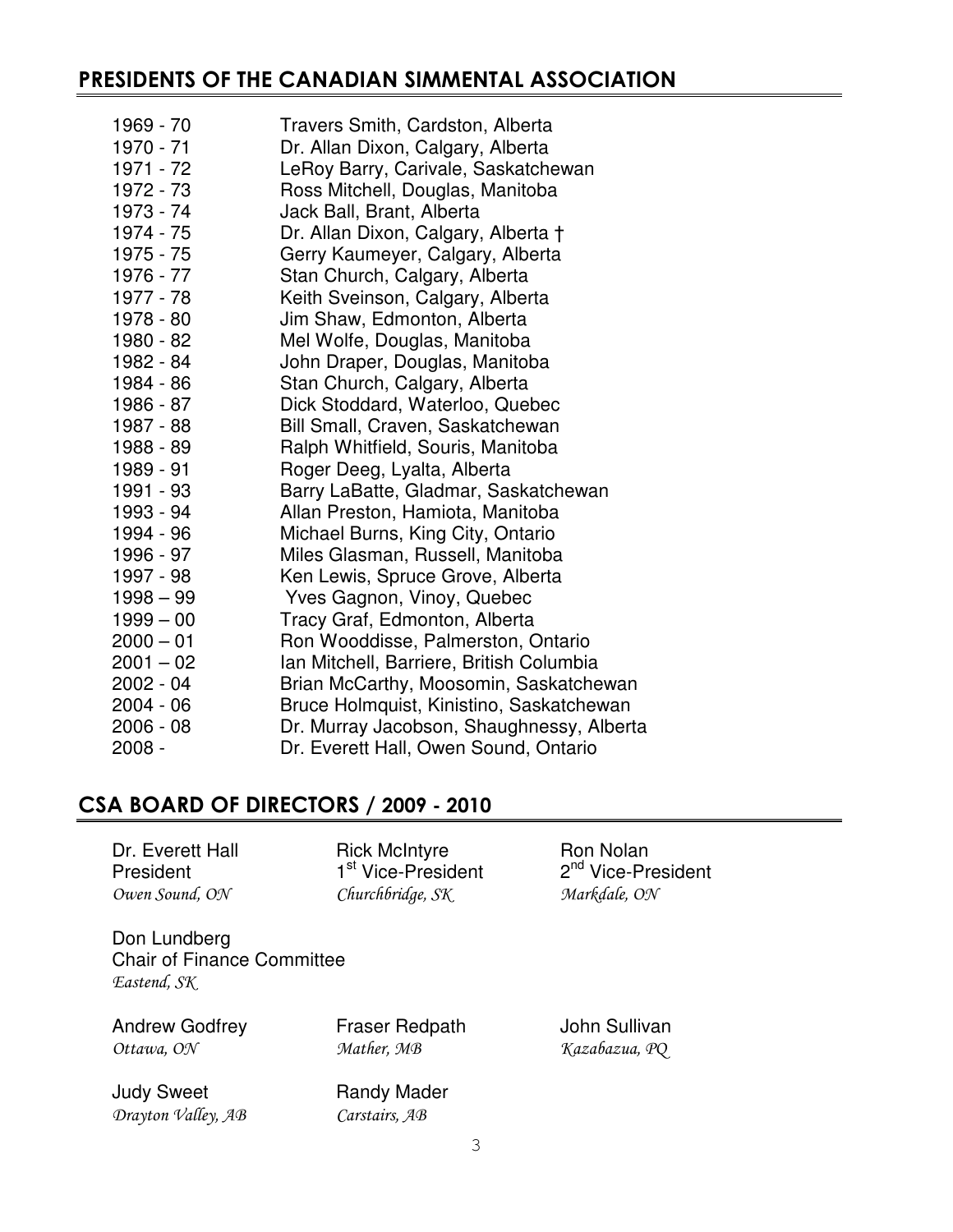# HOST PROVINCE - QUEBEC SIMMENTAL ASSOCIATION BOARD OF DIRECTORS / 2009 - 2010

Philippe Bellavance René Larose Sandra Berthiaume Président Vice-président Secretaire President Vice-President Secretary St-Sophie-de-Levard, QC

Trésorier **Directrice** Directrice **Directeur** Treasurer **Director** Director **Director** St-Liboire, QC

Granby, QC

Cookshire, QC

QC Saint-Garmain, QC

Steve Dion **Emily Grey** Rosaire Coté QC La Presentation, QC

Diane Bischof **Yves Gagnon** Fernand Pelletier Committee Collaborator Committee Collaborator Committee Collaborator Roxboro, QC

Cheneville, QC QC La Croche, QC

Collaboratrice aux comité Collaborateur aux comité Collaborateur aux comité

# CSA STAFF & CONSULTANTS

Dale Kelly **Barb Judd** General Manager Communication of the Manager

Bruce Holmquist **Margo Cartwright** Margo Cartwright Director of Programming & External Relations Marketing Co-ordinator

Beth Rankin **Perry Welygan** Registry & Member Services Registry & Member Services

Lisa West **Darryl Snider** 

CREO Episteme Ltd. RAK Genetic Consulting (Information Technology) (Breed Improvement)

Absolute Business Solutions (Bookkeeping) Rita Ricioppo

Reception *J.* Memberships **Simmental Country Sales Representative** Simmental Country Sales Representative

Chris Sanford / Mike Brooks Dr R. A. Kemp / Sean McGrath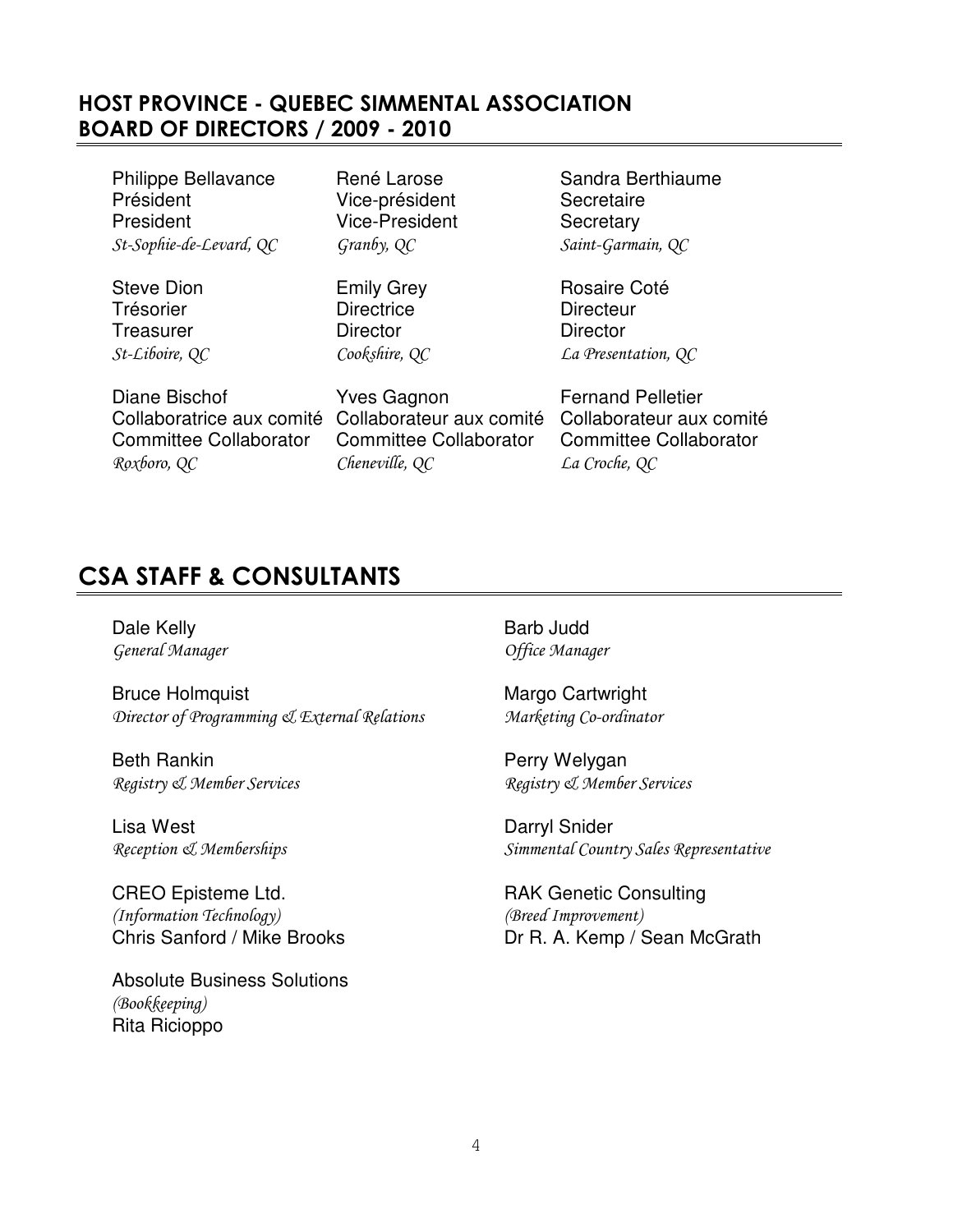# CANADIAN SIMMENTAL ASSOCIATION

DRAFT MINUTES OF THE 41<sup>st</sup> ANNUAL MEETING SUNDAY, August 2, 2009, 1:30 pm, Sun Peaks, BC

### **CALL TO ORDER**

President Everett Hall called the meeting to order at 1:50 pm

### **PRESIDENT'S WELCOME**

President Everett Hall welcomed all to the Canadian Simmental Association's 41<sup>st</sup> AGM

- Thank you to BC Board for hosting; in attendance, Rob Starr, Reanne Sanford, Ian and Anja Mitchell<br>
Special thank you to Ian and Anja and family for hosting the group vesterday
- Special thank you to Ian and Anja and family for hosting the group yesterday

### **MOMENT OF SILENCE**

Honoring the fellow breeders and friends who have passed away over the year

### **GUEST INTRODUCTIONS**

- Sean McGrath RAK Consulting
- Darryl Snider Simmental Country Sales Rep
- Maureen Mappin-Smith Alberta Simmental Association President, past president OSA Grace Oesch
- Murray Jacobson, Ian Mitchell, Miles Glasman and Bruce Holmquist recognition of past Presidents of the CSA

### APPROVAL OF AGENDA

*Moved by Bill McLeod, to approve the agenda as presented Second, Ian Mitchell CARRIED*

### APPROVAL OF THE 40TH ANNUAL GENERAL MEETING MINUTES

*Moved by Dan Skeels, to approve the 40 th AGM minutes as presented Second, Stewart Ainsworth CARRIED*

### **VOTING PROCEDURES**

President Everett Hall outlined the processes being used for discussion and voting

- Meeting will be conducted under Roberts Rules of Order
- Voting procedures, see page 15 of AGM report
- $\triangleright$  Guidelines for discussion
	- use courtesy and respect at all times
	- two minutes to speak
	- please use microphone
- Appointed scrutineers are Sean McGrath and Kate Kolstad
- $\triangleright$  Bill McLeod appointed as parliamentarian<br> $\triangleright$  27 voting members people present plus 6
- 27 voting members people present, plus 65 proxies for a total of 92 votes

### BOARD ELECTION - FIRST CALL FOR NOMINATIONS

Everett Hall called on Murray Jacobson (nomination chairman) to make first call for nominations

- There are three (3) director terms expiring; Bonnie Glasman, Reanne Sanford and Dan Skeels<br>
The following nominees have let their names stand for CSA directors:
- The following nominees have let their names stand for CSA directors:
	- o Randy Mader, Carstairs, AB
	- -Deanne Young, Breton, AB
	- -Bill Swenson, Rainier, AB
- Murray called for nominations from the floor

#### *Moved by Miles Glasman, to nominate John Sullivan of Kazabazua, PQ Second, Dan Skeels*

### **PRESIDENT'S REPORT - EVERETT HALL**

Highlights of President's written report

- $\triangleright$  Garth Sweet Foundation and breed improvement exciting things in all those areas to keep our breed moving forward
- CSA Staff dedicated, fortunate to have them Dale has put together a good team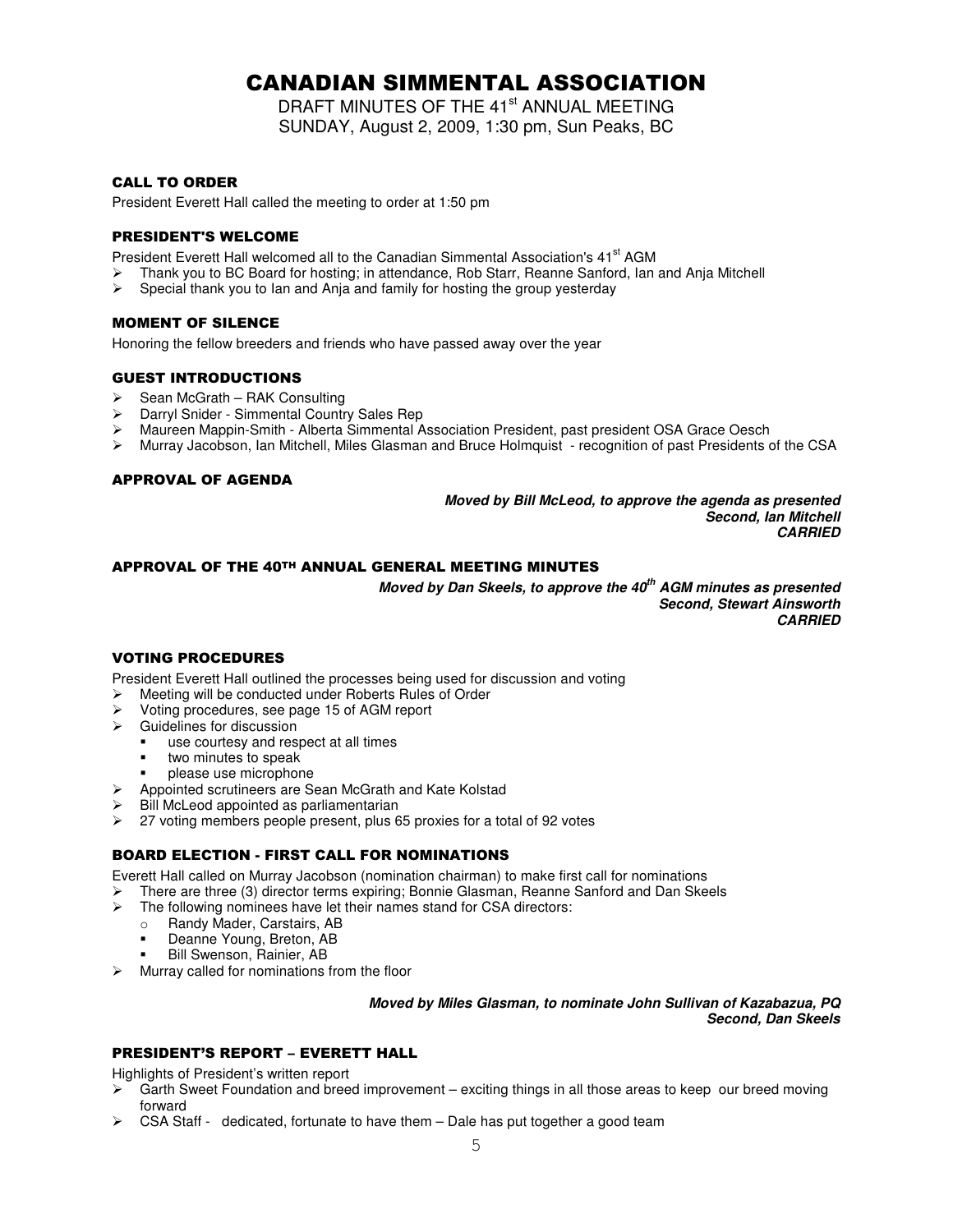- Strong directors good group, don't always agree but come to consensus at the of the day
- Honour to serve as president and work with this group, very rewarding

### *Moved by Everett Hall, to approve the Presidents' report as presented Second, Murray Jacobson CARRIED*

### **MEMBER/INDUSTRY LIAISON REPORT - BRUCE HOLMQUIST**

Highlights of report on page 17

- $\geq$  2008 another successful year for Simmental in Canada
- $\triangleright$  We should be proud of the attention CSA and members dedicate to commercial industry
- $\triangleright$  40<sup>th</sup> anniversary celebrations good attendance at functions across Canada provincial associations very appreciative of funding and joining in the celebration
- Saskatchewan Simmental Association and Canadian Western Agribition did a tremendous job of hosting the CSA annual general meeting. Kudos to Dr. Murray Jacobson – his brain child was the very well attended banquet and awards evening
- $\triangleright$  By registration numbers CSA is not #1 but at some bull sales the commercial industry showed confidence in our product and demonstrated the strength of the Simmental breed
- $\triangleright$  It is key to know that CSA may not currently be #1 in registrations it continues a path towards market dominance by encouraging the development of characteristics of a complimentary breed that is crucial to adding extra weight on calves
- $\triangleright$  CSA President Murray's rock solid belief, great knowledge and experience lent him to capably directing the board on the many issues it faced.
- $\triangleright$  Dr Everett Hall and Rick McIntyre completing the executive have both been invaluable with Everett's practicing veterinarian's insight to the decision making process; and Rick bringing his vast knowledge of the breed and historical programs
- Barb managing the office not many people realise her vast years of experience within the Purebred/Seedstock sector, she is worth her weight in gold
- Beth, Perry and Denise, Darryl, Margo and Emily are committed and we appreciate their proficiency
- Dale is the glue that keeps us all together he works behind the scenes
- Future is bright for Simmental in Canada and around the world.
- $\triangleright$  Adaptability of the breed, Simmental works in many situations and environments
	- can take the heat and the cold
	- dual purpose - dairy aspect or beef qualities

*Moved by Randy Mader, to approve Member/Industry Liaison Bruce Holmquist's report as presented Second, Reanne Sanford CARRIED*

### AUDITED FINANCIAL STATEMENTS – RON NOLAN

Highlights of financial information on page 19 of AGM book

- $\triangleright$  DNTW were our new auditors this year<br> $\triangleright$  2008 consolidated statement of operation
- 2008 consolidated statement of operations saw CSA reporting a \$13,900 loss and Simmental Country a \$25,000 loss, for a total loss of just under \$40,000
- Garth Sweet Foundation charitable status still in process
- CSA continues to work towards a balanced budget
- $\triangleright$  Balance sheet shows \$1.2 mil in marketable securities

*Moved by Ron Nolan, to approve the financial statements as presented Second, Grace Oesch CARRIED*

### **APPOINTMENT OF AUDITORS**

*Moved by Deanne Young, to appoint DNTW as auditors for the upcoming year end Second, Don Lundberg CARRIED*

### SECOND CALL FOR NOMINATIONS

Murray Jacobson made second call for nominations There will be one more call for nominations

> *Moved by Stewart Ainsworth, to nominate Judy Sweet from Drayton Valley, AB Second, Ian Mitchell*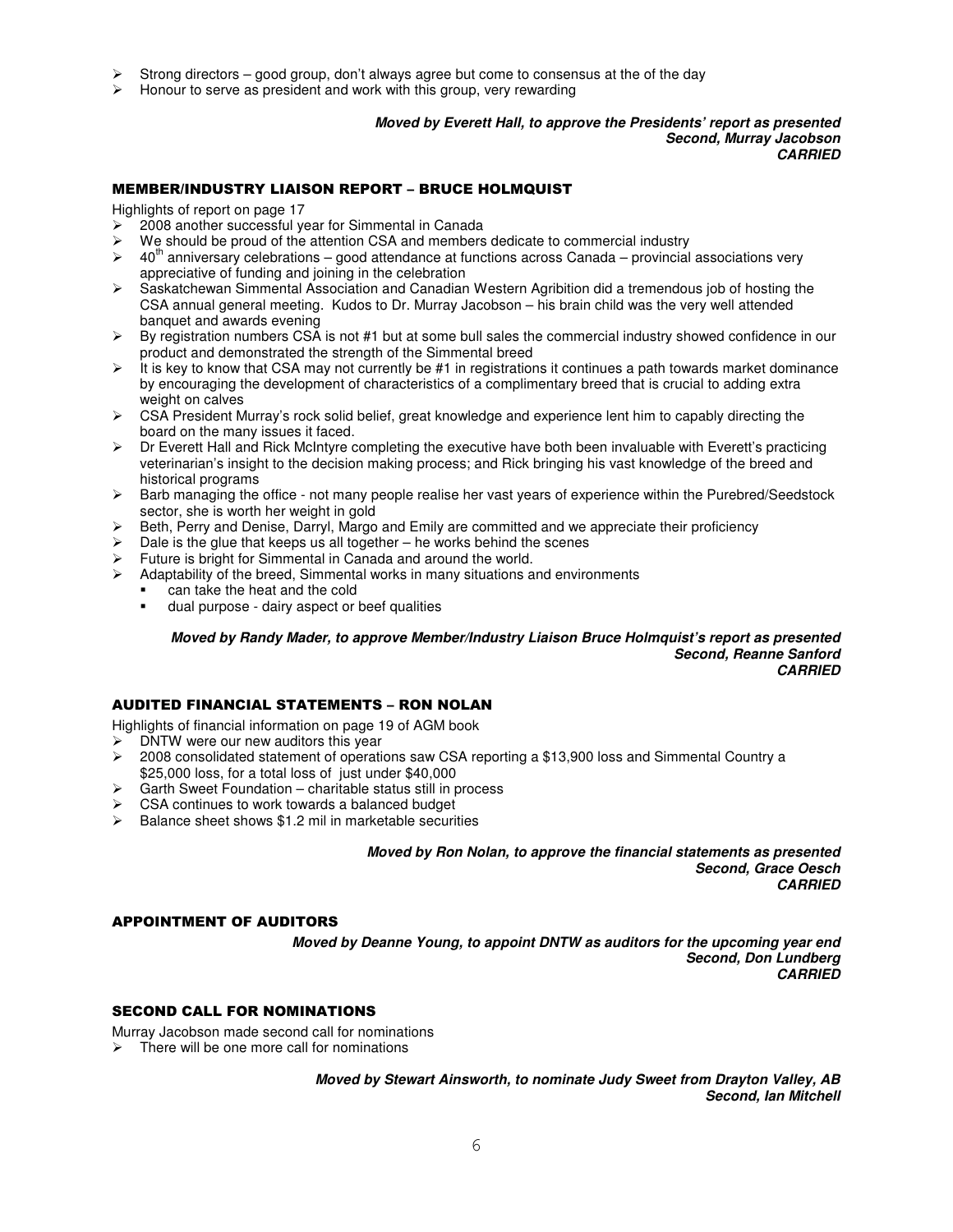### ADVERTISING/PROMOTION AND SIMMENTAL COUNTRY – BONNIE GLASMAN

Main goals of our marketing plan is to grow the Simmental breed in Canada

- 2008 brought together a strong group of staff members to develop and administer an effective marketing plan
- Success largely successful because of staff and good committee members
	- -Margo Cartwright - very approachable, great asset to CSA
	- -Darryl Snider, SC Sales Rep - we really appreciate your time and efforts
	- -Bruce Holmquist – really appreciate Bruce's advice
- $\triangleright$  Important part of promotion is the ability to communicate
	- - Main membership tool is the magazine that we have recently changed the name to "Canadian Simmental Country"
	- -New CSA website that is attractive and user friendly.
	- -Monthly E-newsletter
	- -New display for our promotion booth for use at industry events
	- -Commercial brochures, calving books and SimmBeef stickers to be used on stall cards
	- Has enjoyed time as a member and the chair of the marketing/promotion committee
	- - Thank you to the committee members and directors that help promote and improve awareness of this great breed of cattle

### Questions/Comments

Mark Shologan: Our breed is one of the major breeds in our country, however we are the only major breed with a minor ad in the Cattlemen magazine. How do you feel about having such an embarrassing small ad trying to target the commercial cattleman?

Bonnie: Thanks for your question. We cut our advertising back in the Cattlemen after the New Year. We had to cut \$20,000 out of our 2009 marketing budget, breed improvement was also required to cut back on their budget. Cattleman magazine and Satellite Auction advertising were two of the cuts. If we can advertise in those again next year, we will be there.

Everett: Also the new board will be responsible for advertising next year

#### *Moved by Bonnie Glasman, to approve Advertising/Promotion and Simmental Country report as presented Second, Bill McLeod CARRIED*

### **BREED IMPROVEMENT - RICK MCINTYRE**

Report on page 32

- Sean McGrath will report on Garth Sweet Foundation
- Last paragraph of report came out of Breed Improvement Federation conference futuristic
- $\triangleright$  Today I want to talk about the evaluation
	- -History of our decision to change providers which was not made lightly
	- -Everything was researched at great lengths, no stone left unturned
	- -Effects – differences of what we've seen since we have moved to AGI
	- - [Rick] has been chair of BIC the past nine months. Breeders never picked up EPD changes until winter time/bull sale season
	- when we made the decision to change genetic service providers there was no way we could do this without committing and paying for. Ran an evaluation and looked at results on 50 sires and did not see much change. We still wanted to see more animals so used 200 sires and still did not see a lot of re-ranking, so the decision was made to proceed.
	- some changes after - Took both 2008 and 2009 sire summaries (2008 was numbers from previous service provider and 2009 is numbers from new service provider), and the difference is that there is no North American data in the 2009 sire summary
	- - Rick analysed traits on every bull that had major differences and causes that made a difference – details available on request
	- difference in data set size – North American was USA and Canada data – US data outranks Canada six to one
	- two different computer models calculating the numbers – NBCEC supports the animal model (sire and dam), where Cornell (who we used in the past) uses sire maternal grand-sire. Old model used by ASA has an animal model for performance but their CE and MCE part of the equation is part of the old sire/maternal grand sire model
	- - Rick's spreadsheet analysed different traits on 460 bulls classified as large ranking change – showing just the difference in EPD. CE and MCE – biggest changes
	- - Evaluation is disclosing effects of the American data. This is the first time that we as Canadian breeders can see what our Canadian cattle are doing.
	- - Contradictory information in NA data - MCE trend line in US population is improving but the Canadian is staying very flat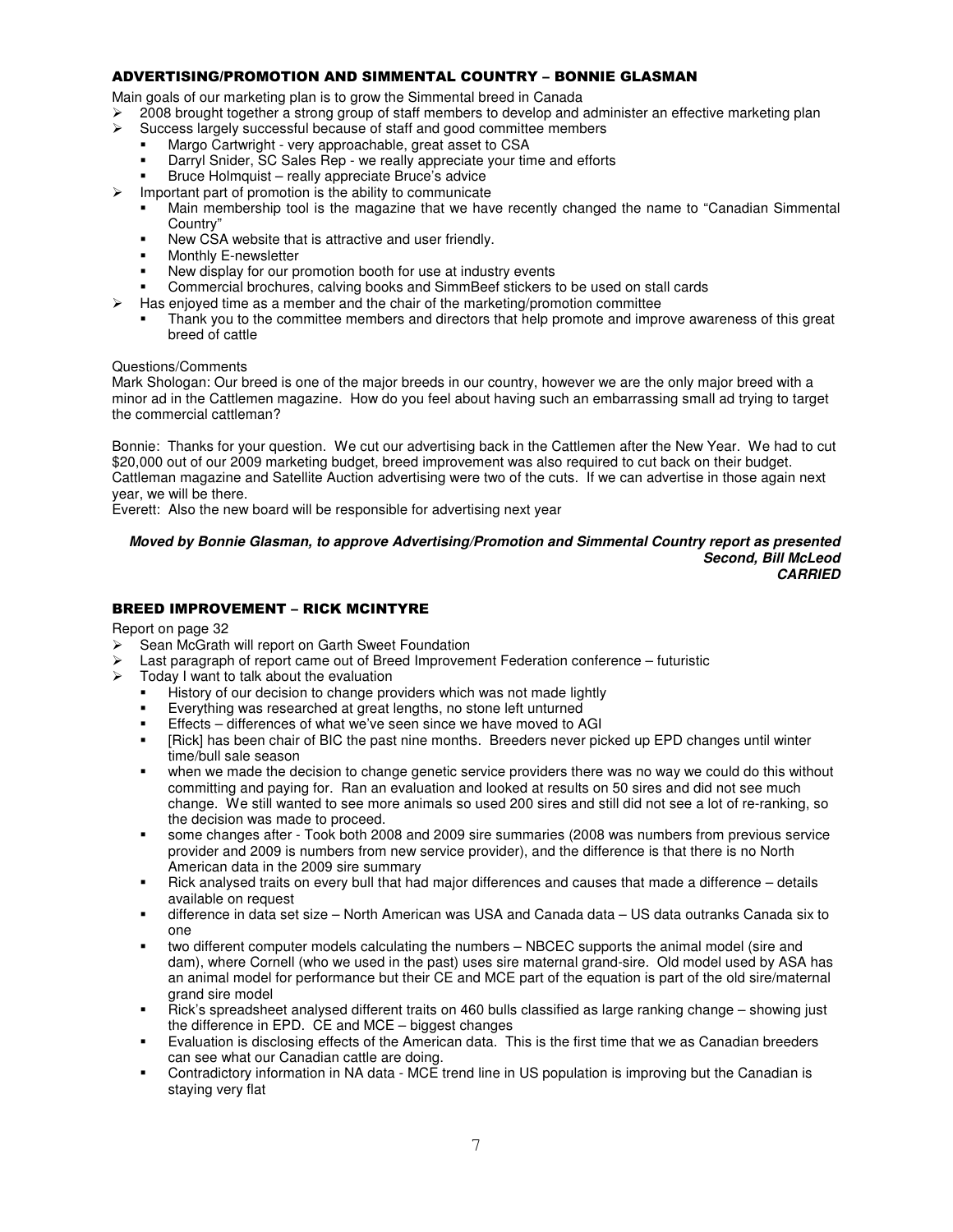Questions/Comments:

Rob Young: Budget for breed improvement is \$102,000 this year. Is the \$63,000 that went into the Garth Sweet Foundation included?

Rick McIntyre: No, that is a separate amount, which is part of the \$250,000 that the CSA matched to Garth Sweet Foundation

Mark Shologan: last year after AGM we asked about a correlation conversion factor with ASA and try to keep a good relationship.

Rick McIntyre: ASA is trying to update their calculations from old model to animal model and also trying to educate their technical people. They are not going to be able to change their coding to do the new numbers so will not have an update in this next run.

Mark: What happens if I bring an animal from the US?

Rick: He'll be entered and the numbers put out will be best recognized by accuracy numbers. If he's not well related, then the accuracy will be low

Mark: Is the association trying to hurt the marketing of US cattle? What is the Association's goal in doing this and what are we doing to be able to market these cattle?

Rick: Numbers will now show a wider range than years before. We've never had the power to set the ranges as it's always been under ASA's control. We had no input, their way was the only way. Our numbers now are very new – we now get to see some scientific reasons and have taken the range and average of every breed and compared them to Simmental going to back 2005, could not do this before as we never had the control. We recognize we need to make them more market friendly than before, as Simmental has more negative numbers than any other breed. Mark: What about a NA committee with CSA and ASA? At Olds AGM it was commented that looking forward THE data was important for more information. Splitting herd books took that away, you have taken the US cattle out which is going to have a negative

Rick: Good points. Performance wise, numbers have remained very close. CE and MCE – cattle are different in different countries

Mark: Calving ease – numbers negatively – you guys have cost the producer by changing the numbers Rick: more Canadian bulls have gone up and more American's have gone down

Bruce Holmquist: motivation was to provide the most accurate system to our membership. Top Cut is a good example of why ASA is dragging their feet.

Ron Nolan: South African animals – this is the first time they actually get an accurate EPD. ET's as well, neither were included in the North American system. So we should be able to get the numbers from the Americans and calculate them.

Sean McGrath: For our growth evaluation we pull in SA Simmental, US Simmental, AN and AR EPD if they are in the pedigree. Calving ease – when discussing with Wade at ASA, they were talking about big changes in their numbers. Until they are on the same animal model it would be extremely hard to compare those cattle with ours. Our model uses a lot more data, more birth weight data. The current base is adjusted so that all active sires at the time of the system conversion have their average EPD to where they were set before. The discussion on base will be on the breed improvement committee agenda this fall. We are waiting for ASA to see their numbers. Rick: there has been extensive conversation back and forth between the American's and us. We have talked long

and hard, the decision to split was not taken lightly.

Ian: I commend Rick for the time and effort he has spent which is phenomenal. Important to remember these discussions have been going on for eight or nine years. ASA didn't really want to talk to us. Now we have the whole pedigree on the dam's side and the results are more accurate. Also remember the American's are trying to move to the animal model so their numbers will be closer to CSA. We have to be a little more patient. Once again commend Rick.

Deanne Young: Will there be a time in the near future that homozygous black and polled be printed on registration papers? Also the ability to record CCIA identification on paper, which is the direction the entire beef industry is moving towards.

Rick McIntyre: Thanks Dee. We have discussed both at great length. We have the ability to capture CCIA numbers and can move forward on it. The biggest issue is that it's one item on our very long 'to do' list.

Sean McGrath: right now you can put a CCIA number # in our system, if you just want to enter it into system, the cost is zero. If you want to put it into other places, feedlots, packing plants, etc., there is so much discussion out there that the industry hasn't even come up with a standardized method of transferring data back and forth. Everett: On the dairy side CCIA # is the registration number – simplicity

Randy Mader: The board is thinking too big. We need to look at the picture that we have to sell cattle and we have to be here tomorrow

#### *Moved by Rick McIntyre, to approve the Breed Improvement report as presented Second, Miles Glasman CARRIED*

[Ron Nolan] Garth Sweet Foundation is an umbrella consisting of Youth, Dr Dixon and Breed Improvement. Next year we can report it more clearly in our financial statements once we have charity status.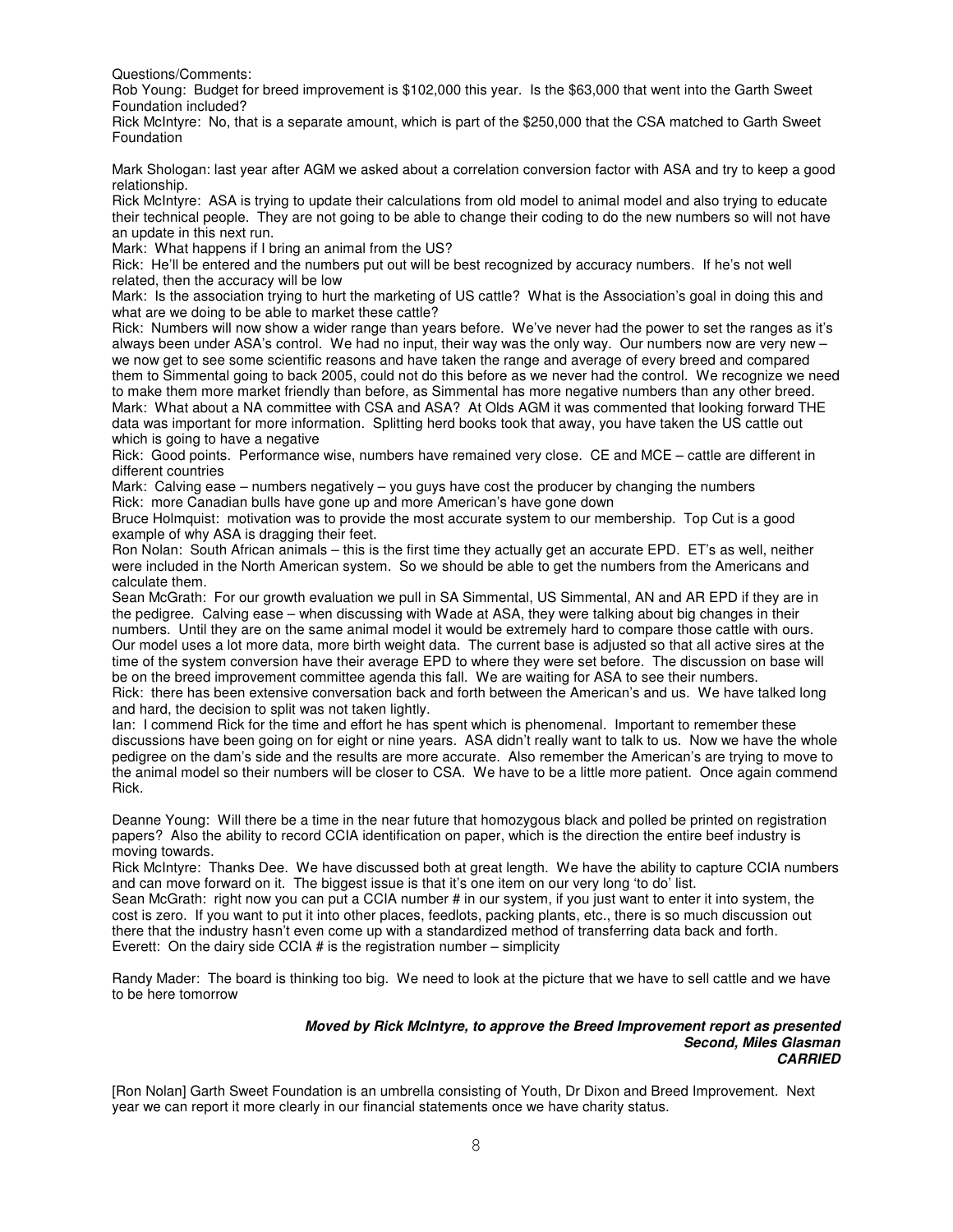### GARTH SWEET FOUNDATION - DAN SKEELS

The Garth Sweet Foundation is quite a complex venture that is still in the infancy stage. I [Dan] am honoured to be chair. Garth and Judy have been good friends. Thank you for all you've done and continue to do

- Several major breed improvement programs directly due to the Foundation are a research project<br>  $\geq$  conducted through the University of Guelph to explore fertility production and carcass traits and the
- conducted through the University of Guelph to explore fertility, production and carcass traits and the CSA cow herd DNA program
- Through the Foundation members are able to invest more in the future of breed through YCS
- Foundations auctions are another key component to date we have gathered \$31,000. Due to the small crowd today, we have decided to move this year's Foundation auction to another location. We are still accepting donation items for auction

#### *Moved by Dan Skeels to accept the Garth Sweet Foundation report as presented Second, Judy Sweet CARRIED*

### GARTH SWEET FOUNDATION RESEARCH – SEAN MCGRATH

The Garth Sweet Foundation research project is multi-faceted

- $\triangleright$  Great gift to our association by Judy in memory of Garth
- 
- $\triangleright$  original donation was matched by CSA<br> $\triangleright$  NSERC fertility traits, growth, convent NSERC – fertility traits, growth, convenience traits, carcass and meat quality traits. We appreciate your comments Randy, it's based on what can make you dollars and also costs dollars
- $\triangleright$  Cow Herd DNA project good idea to keep hair on your cows. This project has the potential to change the cow herd
	- -Now we have some money to work on things that are hard to collect
	- -DNA panel
	- -Promo aspects
	- -NSERC hasn't responded yet
	- -DNA cow herd
	- -Carcass data
- Rib samples on cattle through good support from XL Beef and Stewart's herd
	- -Anything you can do to contribute to the data
	- get the tools to advance the breed
	- work from SRC – SM

Questions/Comments

Deanne Young: What percentage of the cow herd was submitted? Sean McGrath: One quarter

Rob Young: Garth was a leader, not a follower. I have total respect for the man. Problem is, why are we duplicating what people are spending millions on in the States? We can't get anything from Canadian Simmental for Alberta Simmental Association. We keep asking for carcass and other information and cannot get anything. Need to spend more on promotion. Angus World Forum – cost them nothing. Getting nothing out of breed improvement – no question that the integrity is great, but as a breeders what are we getting?

Sean McGrath: First off, the Foundation seed money was a generous gift to be directed to research. Been matched by CSA and leveraged into funds from industry. Genomics does not always work between different breeds. The Merial horned/polled is a good example. Merial did with Hereford, did ok with Limousin, then got to Simmental and run into problems with the test. If you want to ultrasound or carcass, we will give you a rebate and do whatever we can to work with you.

Rob: Feels they get nothing.

Sean: We give reports to breeders who want them and have not had any specific provincial or other requests.

Rick McIntyre: Ad and promo budget is larger than the breed improvement budget. Our foundation money was given to us for research.

Stewart Ainsworth: Comments back to Rob – you are requesting carcass data on our breed. Until we start doing carcass data, there isn't any data to give. How do you get it? It is the breeder's responsibility to give us data. We (CSA) set aside \$50,000 to rebate members who collected it. Then we have to find large enough herds and a packing plant who will give us back the data. Judy was generous enough to start this off by giving us a large amount of money, and from there we worked on obtaining the NSERC government grant. The best way going forward for the breed is to research. Rib samples on 250 head of fat cattle was no easy task finding the plant and the help to put all together. Shear force and intramuscular fat tests – SM is the first breed in Canada to do this test. When the data is available, every member will have access to it. We are going to know more about the Angus breed than they do. We will be able to indentify sires who produce AAA cattle. Whoever is feeding cattle, there will be a 20% discount to those producing single A. BIC embarked on this several years ago. Be patient, the data is coming – going forward we will probably be the #1 breed in Canada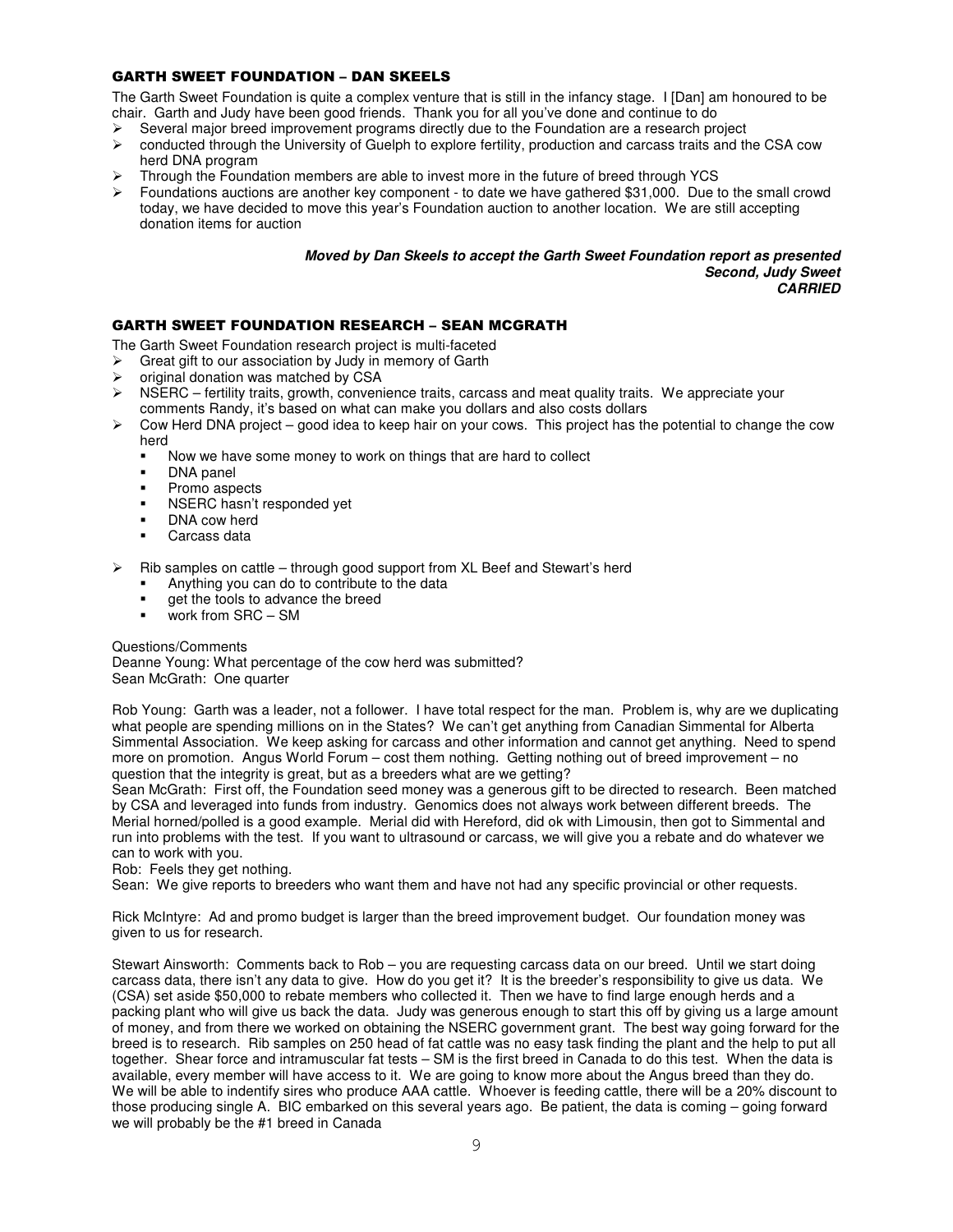Murray Jacobson: What breeders can do for themselves is collect ultrasound and carcass data. We've received only 500 ultrasound reports this year. Angus has received 5000. Ultrasound and carcass data correlation is around 70%. Cow herd DNA program - 7000 samples were received and we have 28,000 in our THE cow herd, so only one quarter contributed. People need to get on the band wagon and follow the progress.

Dale Kelly: Beef cattle have a genetic turn-over of at least three years before we know what value the new genetics bring to the market. Unlike pigs and chickens, 17 weeks in chickens, those industries biological cycles is much shorter and genetic improvement happens quite quickly. Excellent production record keeping is one of their keys to success as well as their ability to leverage production data with DNA information. We want things to work quickly and we must keep building solid information data sets to improve genetics, otherwise a good part of the industry will be stuck in a commodity marketplace.

South (US) – look at a black breed they have a very big vision and a significant investment in breed improvement– their vision to be leaders in the beef industry keeps the yearly investment in breed improvement firmly committed and in balance with the dollars for marketing/PR.

Breed Improvement is not a category that we can switch on/off in a matter of weeks, it takes years to collect the production and DNA data; therefore, if genetic improvement is a goal of the breed, then the area requires time and financial resources to be successful.

### YOUNG CANADIAN SIMMENTAL ASSOCIATION - JORDAN BUBA

Andrew Godfrey was not able to be here today. YCSA report is presented on page 33. A few key things are as follows:

- $\triangleright$  Emily Grey has come to be coordinator. She's been really good at getting provinces to communicate better and she is facilitating the relationships
- Financial independence from CSA
	- - Receiving 66% of the profits from Foundation auctions held at Royal Winter Fair and Agribition. Thanks to the generosity of our CSA members and supporters
	- -T-Bar C golf tournament. Thanks again to the CSA, its members and T-Bar C
	- YCSA calendar idea didn't go last year but will this year
- Most of provinces have their own show. YCSA is working with Manitoba's new junior board to ensure that their show will return for 2009
- $\triangleright$  YCSA is excited to work with CSA but also excited to be more independent

### Questions/Comments

Darryl Snider: Would there be room for a parent committee to get involved with the YCS? Jordan Buba: Yes, we have Bruce and Andrew at many meetings. Jordan will also take this back to the YCSA board.

#### *Moved by Jordan Buba, to approve the Young Canadian Simmental Association report as presented Second, Dan Skeels CARRIED*

### THIRD AND FINAL CALL FOR NOMINATIONS

Murray Jacobson made 3<sup>rd</sup> call for nominations

*Moved by Bill McLeod, to close nominations for the CSA Board of Directors Second, Rick McIntyre CARRIED*

### **Nominees:**

### **Deanne Young, Breton, Alberta**

Thank ASA who asked if I would put my name forward

- Together with my husband Rob and our daughters Crystal and Stacy we operate High Country Cattle Services at Breton, Alberta. I have been involved in the Simmental industry for over 35 years. I was one of the founding board members of the National Young Canadian Simmental (YCS) board. It was also a pleasure to volunteer with the CSA as the coordinator of Volunteers for the World Simmental Congress held in Calgary in 2006.
- My experiences also include involvement on the local, regional and provincial level with the 4-H program. In my work off the farm I work with our local municipality in community services, offering support to volunteer and community organizations dealing with board development and policy making. I appreciate your support in securing a position on the Canadian Simmental Board of Directors. If successful I will work for all the members across Canada.
- I feel that the Simmental breed has a tremendous amount to offer the beef industry and it is the association's responsibility to promote the breed and its attributes while working for the entire membership. I also strongly believe in supporting our youth program and development of future breeders. I thank you for your support and look forward to many more years of involvement in the Simmental industry.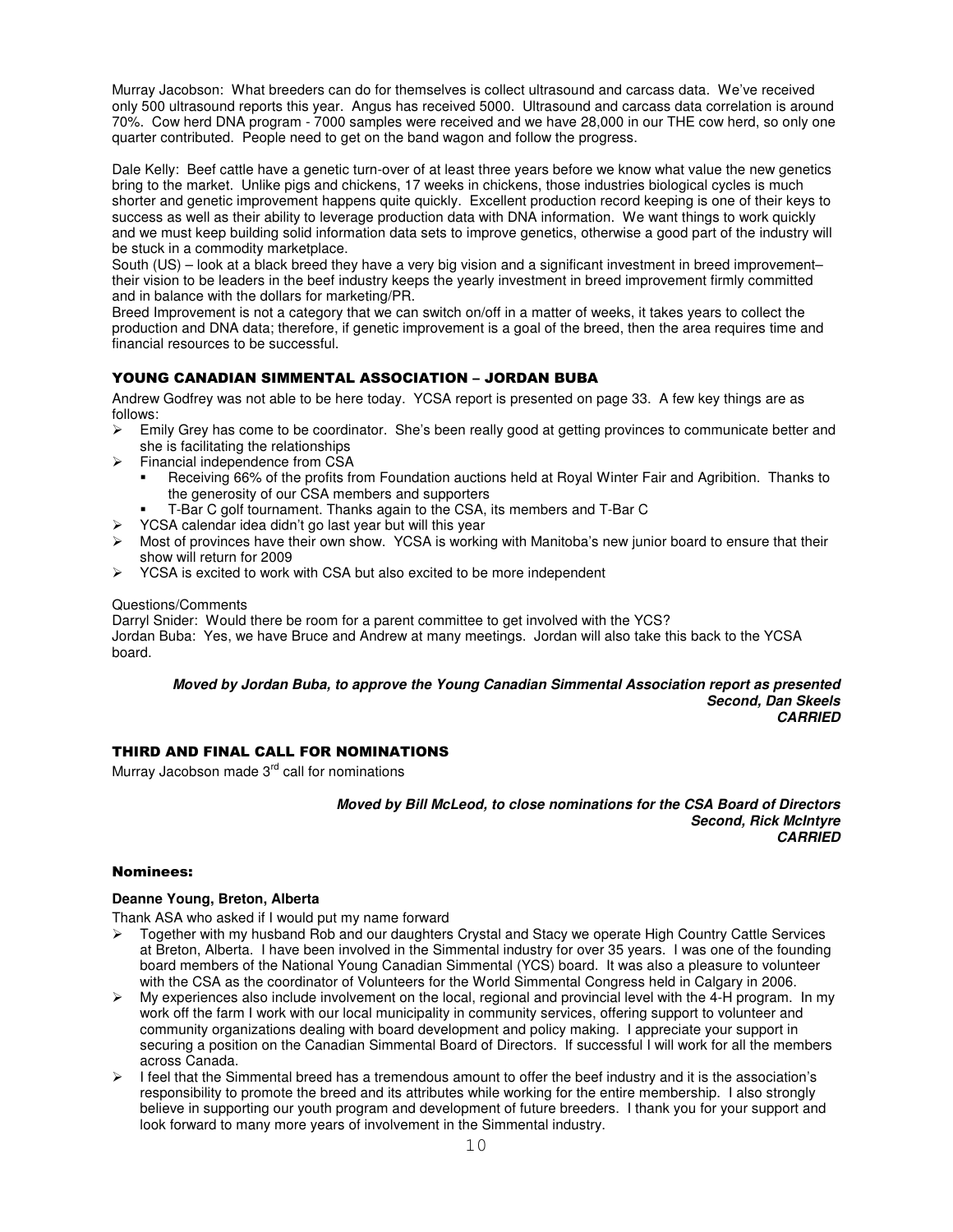### **Randy Mader, Carstairs, Alberta**

- $\triangleright$  I was born in Regina, SK, 57 years ago and spent my early years in southern Saskatchewan before my family moved to Alberta.
- I graduated from the University of Calgary with a Bachelor of Commerce degree, majoring in Marketing and with a minor in Finance. Experience in the 70's with Cattlemen and Focus on Beef magazines, enabled me to appreciate working with good cattle of all breeds. My entire working career has involved the Purebred Cattle Industry with breeding, feeding, marketing, showing and judging.
- $\triangleright$  My first purebred cattle in the early 70's were Simmental, with my Canadian membership being taken out in 1974. I've been on numerous cattle boards, including being World President of the International Salers Federation, and just retiring from the Alberta Simmental board. Mader Salers genetics, semen, embryos, and live cattle, have been exported to many countries in the world.
- $\triangleright$  Ronda and I have been married for 32 years, and our three married children were raised with a love and passion for the purebred cattle industry. Robyn, Rayel and Ryley were heavily involved in 4H and Junior cattle programs, along with being an integral part of the family ranch west of Carstairs, Alberta, just 45 minutes northwest of Calgary. Ryley chose to return to the ranch and Simmental cattle immediately after graduating from Olds College. Along with Jill, his wife, they are very enthusiastic breeders and promoters, and Ryley is now on the Alberta Board.
- The main focus for Mader Ranches has been to produce Red and Black Polled, Low Birthweight cattle. We breed 200 females annually, utilizing embryo transplant and AI. Maders' have had 21 Annual Bull Sales, held in February, selling 70 bulls yearly. We have also had many Female Production Sales and know what it takes to be a serious Seedstock Producer. The past 35 years have seen us take showstrings to most all Edmonton Farmfair and Regina Agribition shows. Last fall we won the Farmfair All Breeds Legends of the Fall Bull Calf Championship with our black, polled Simmental entry. For many years, Maders' have been a part of the Checkers fall sale and the new National Trust sale.
- I am very happy to let my name stand for the Board. I am an eternal optimist about the cattle business, and see bright days ahead, with increasing Red Meat demand around the world. I believe a Breed Association's mandate is simple – Register the cattle and Promote the Breed, with Promotion being the Number 1 priority.
- I am keen to do all I can to help Simmental become the leading breed in Canada.
- In the past month we have travelled to 30 member's homes, glad to see good crops out there. Good talks about Simmental and about other breeds. I believe in 'In your face advertising'. We have to be there and blow our own horns and take Angus head on. I believe in what Stewart's doing with carcass information. I believe in breed improvement selling more cattle. EPD may become a thing of the past as DNA progresses.

### **Bill Swenson, Rainier, Alberta**

Bio read by Maureen Mappin-Smith (Bill's was unable to attend due to a previous commitment)

- Bill was born in Brooks Alberta in 1956 and raised in Rainier Alberta. He graduated from Olds College in 1977 taking over the family farm in 1983 after he married Janice. They have one daughter Katelynne who is now working her way toward a business degree.
- Bill has served as a 4H leader as well as president of the Newell Grazing Association and president of the Silver Sage Ag Society and president of the Silver Sage Building Committee. He also served for 6 years on the board of the Alberta Simmental Association
- He has rode pasture for Newell Grazing for the past 20 years looking after 1000 pairs through the grazing season thus allowing him to observe several different breeds of cattle and giving him some insight into how different breeds perform. He also rode pens at Takeda feeders for several years.
- Bill bought his first Simmental cattle in 1976 and took out his CSA membership 1980. He and Janice run 160 papered cows under the Rainalta herd name. Last year they held their 15<sup>th</sup> Annual bull sale and have sold heifers through the Checkers sale for the past 14 years.
- $\triangleright$  Although Bill has not shown cattle other than the Medicine Hat Pen Show and the Brooks and District Pen Show, he takes his hat off to those that do as he realizes that the show ring is needed to keep a breed strong and active and out in front of the public.
- $\triangleright$  He believes this breed needs to get back to the business of promoting itself for what its strengths are, as well as working to improve such basic things as calving ease and calf vigor.
- Bill would like to thank all members for their commitment to the breed and to the CSA board for their work and sacrifice that they have given to the breed
- $\triangleright$  He thanks you in advance for your support and looks forward to serving you as a member of the CSA board

### **John Sullivan, Kazabazua, Quebec**

Bio read by Miles Glasman

- $\triangleright$  Along with my wife Linda, our sons Patrick and Ryan and our daughter Sarah we own and operate Sullivan Simmentals.
- Our farms are located one hour north of Ottawa in the scenic Gatineau Hills of Quebec. We maintain a herd of approximately 70 registered Simmental cows as well as a small cross-bred herd on a land base of just over 700 acres.
- Way back when, we started out using Simmental bulls on our commercial cross-bred cows and in 1992 began breeding our first purebred Simmentals.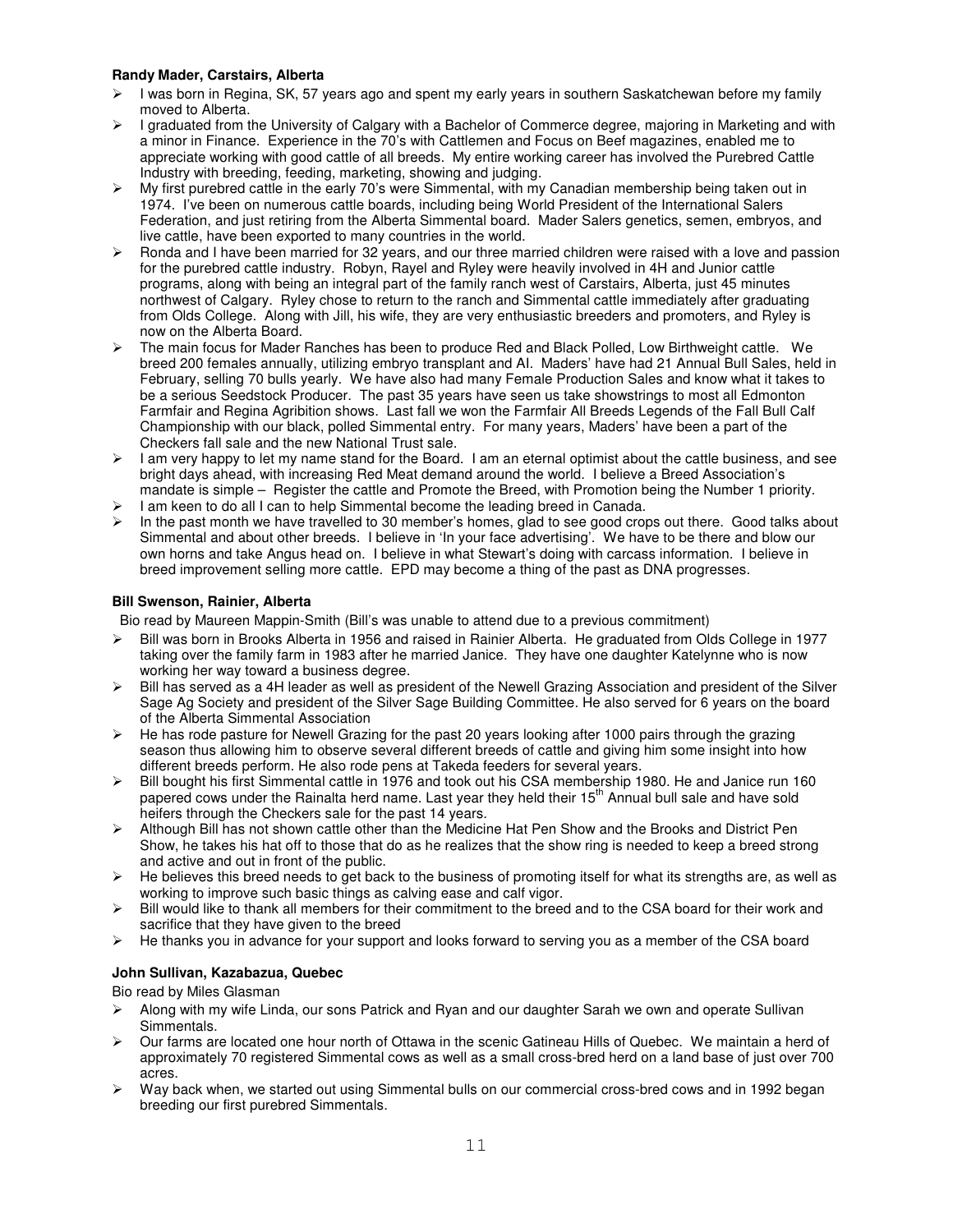- We are members of the CSA, Quebec Simmental Association, Ontario Simmental Association and the Ottawa Valley Simmental Club where John served on the board of directors for six years, including two years as president. Our boys have also enjoyed several years of YCS fun.
- $\triangleright$  In addition to on farm sales, we market our cattle through various sales including the annual Quebec Simmental Association sale, the Ottawa Valley Club sales and V5 and Guests Production sales. We also participate in the Regional all-breeds Bull Test sale each spring.
- $\triangleright$  As full-time agriculture producers we are also involved on various agricultural related committees and groups in our region. John is the president of the local UPA (Union of Agriculture Producers) in our area, is a member of the regional Agricultural Advisory Committee, represents the Simmental Breed on the Regional Bull Test Association, and serves as Vice-President of a local 300 member farmers Co-op formed to build a local abattoir and beef processing facility. For the past couple of years now John has also been a member of the CSA's Marketing and Promotion Committee.
- $\triangleright$  Over the years, primarily because of our Simmentals we have travelled a lot of roads, seen a lot of great cattle, and most importantly met a lot of terrific people.

### **Judy Sweet, Spruce Grove, AB**

- Was involved in 4S Simmentals with husband Garth 2001 life changed.
- $\triangleright$  Always been involved with Simmental and continue to do so even after my life changed. Attend many Simmental functions with Stewart and Doreen
- $\geq$  Garth Sweet Foundation is great and helps every one of you  $\geq$  Lam now retired and have lots to time to work on the board
- I am now retired and have lots to time to work on the board

**Election of Directors** – ballots circulated and returned for counting

### PROVINCIAL SIMMENTAL ASSOCIATION REPORTS

*Moved by Grace Oesch, to adopt all the provincial reports in their entirety as printed Second, Murray Jacobson CARRIED*

### **NEW BUSINESS**

Maureen Mappin-Smith: Provincial levy ballots sent back in July, we appreciate CSA working with us to see if we could get the provincial levy passed. Understand that 1/3 voted in favour, with this decision what kind of support can the provincial associations expect to receive? All agree provincial associations are very important for ground level promotion.

Everett Hall: Thank you Maureen. CSA board feels funding to the provinces is important, this is why we distribute \$144,000 plus to the provinces. When the request came in to implement further levy we as a board looked at request and decided if we do it for one province, we would have to do it for all provinces. Yes, we'd like to put more money in the pot for promotion, and yes we'd like to advertise in the Cattlemen magazine again. Are we going to turn off the smaller breeders and decrease our CSA membership by doing so? After much discussion we felt that it would be most fair to do it by ballot. CSA remained unbiased – every member of the board could vote their own opinion. 23% of the membership responded which was a good response and of those 33% voted against. Board in favour of not implementing it. We will have three new members on board today and will be looking at it.

Mark Shologan: Why wasn't it put to the membership at an AGM? Everett Hall: We sent an unbiased member opinion ballot to reach the entire membership

### *Mark Shologan, the ASA board would like the CSA board to re-evaluate the provincial administration fee proposed by the ASA. Second, Maureen Mappin-Smith Resolution to go forward as a Provincial directive from ASA*

Rob Young: Letter was written poorly, members only had two weeks to send it back in. Everett Hall: Financial responsibility of the board to do so

Stewart Ainsworth: A couple ideas - if ASA wants more money, the list suggests they have a lot of Alberta members. ASA should contact their membership and see if they support the levy. Don't believe the provincials associations should come to the Canadian association and tell them they need to put another fee to the members. ASA must learn how to balance their check book and live within their means. CSA is doing a lot of work on advertising and promotion, and breed improvement. See if there is some duplication in those areas. Before sitting on the board, all I [Stewart] heard was that the CSA didn't communicate to provinces. Since then, has seen them do a great job talking to the provinces. ASA to come up with other ways to generate revenue rather than taxing the CSA where in turn they would need to increase their membership fees.

Randy Mader: ASA had an AGM and the members voted in favour of a levy – no different than at a CSA AGM voting in favour. Initial intent was that some members aren't pulling their weight and everyone should pay.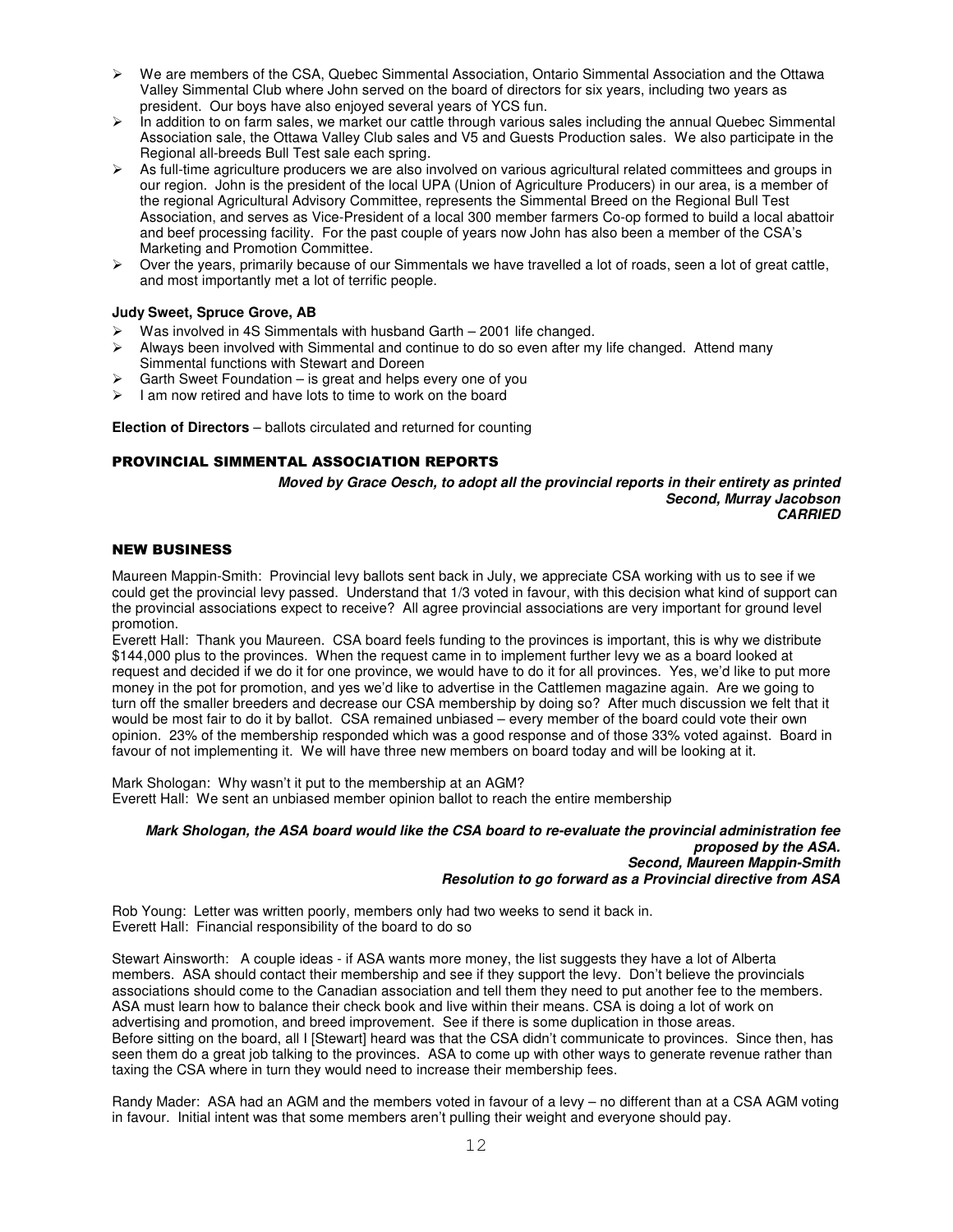Everett Hall: Board looked at it. We as directors represent the entire Canadian membership and we got our answer by the ballot. Our lawyer instructed us we could make that change, but it could also be challenged by a member and we don't need to spend more money in legal fees.

Bruce Holmquist: Looked at who it was in going to impact. 25% of our membership registers only two or less cattle. There is one pot of money which is all coming from CSA members

Deanne Young: Has reviewed Canada Post guidelines for publication agreement which may have changed that subscriptions can now be attached to a membership list. Would ask that you review that agreement to see if we can attach the Simmental Country subscription to the membership cost which may increase revenue. Bruce Holmquist: Thank you Deanne. We looked into this extensively when I became responsible for overseeing the magazine. The Publishing Assistance program only qualifies with a paid subscription.

### **Retiring directors**

Comments and presentation by Everett Hall

- $\triangleright$  Reanne Sanford<br> $\triangleright$  Ronnie Glasman
- Bonnie Glasman
- $\triangleright$  Dan Skeels

Reanne, we appreciate your input to the CSA board. Busy girl, going to do some travelling, has told us she will return and run for the board again.

[Reanne] Thanks for coming to Sun Peaks. It was a steep learning curve for me joining the board. I encourage you to put your name forward, it is very rewarding

Bonnie has been an active director the past six years, working on YCSA, then as promotion chair. She's done a great job, has lots of enthusiasm and great ideas.

[Bonnie] It's been an interesting six years. I came on BSE year which should have been a sign. It has been great. I have work with a lot of great people, everyone should consider it.

Dan has done a great job on the board – great input. Has a busy schedule with many demands.

[Dan] I promise I will come back. First people I want to thank are my wife and 2 little children, and the board as well. I will be back on the board when my schedule permits.

### **Election Results (by ballot)**

- three duly elected directors are
	- Randy Mader, Carstairs, Alberta
	- Judy Sweet, Spruce Grove, Alberta
	- John Sullivan, Kazabazua, Quebec

*MOTION by Miles Glasman, to destroy the director election ballots Second, Randy Mader CARRIED*

### **2010 AGM**

- Tentatively to be held at Guelph, Ontario
- Symposium plan for 'Young Guns Forum'
- $\triangleright$  Tie in with Foundation research project and YCS show

*Motioned by Ian Mitchell, to adjourn the meeting at 5:05 pm Second, Miles Glasman*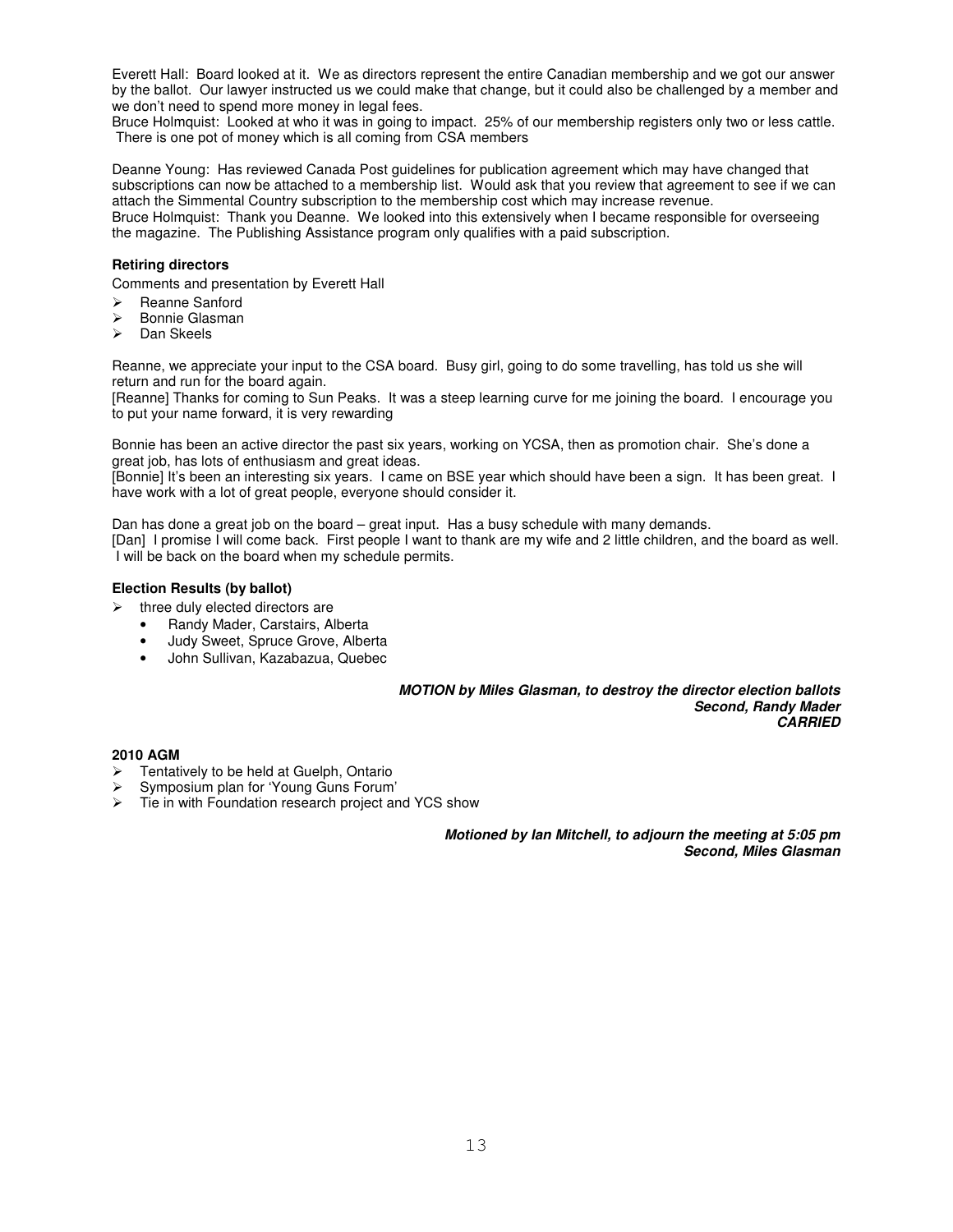## **VOTING MEMBERS:**

- a) an **ACTIVE MEMBER** in good standing, and
- b) a **YOUNG CANADIAN SIMMENTAL ASSOCIATON MEMBER** in good standing who is 18 years of age or older

who have, in the twenty-four (24) months preceding the Annual General Meeting or Special General Meeting:

- (A) registered at least one Simmental Animal with the Association<br>(B) transferred into their membership at least one Simmental anim
- transferred into their membership at least one Simmental animal; or
- (C) participated in the Total Herd Enrollment program.

## **QUORUM**

- 40. A quorum for the transaction of business at any Annual General Meeting or Special General Meeting shall be twenty-five (25) Voting Members in good standing present in person.
- 41. No business other than election of a Chairman of the meeting and the adjournment or termination of the meeting shall be conducted at any meeting unless quorum is present at the commencement of the meeting, but quorum need not be present throughout the meeting.

## **VOTING**

45. Each Voting Member shall have one (1) vote on each matter put to the question at any meeting of Members and may vote at an Annual General Meeting or a Special General Meeting either in person or by proxy.

### **PROXIES**

- 49. Proxies shall be in writing in the "Form of Proxy" prescribed by the Association, signed by the Voting Member and need not be attested. A proxy holder must be a Voting Member and must be in attendance at the meeting for which the Voting Member has been appointed as proxy. No Voting Member shall vote as proxy for more than three (3) Voting Members.
- 50. Notwithstanding Article 49, no individual shall be at liberty to cast more than four (4) votes, whether as a Voting Member, as a representative of a Voting Member or as a proxy holder, on any matter coming before a general meeting or special meeting of the Members.

### **ELECTION OF DIRECTORS**

- 58. The Directors shall be elected by secret ballot by the Voting Members at the Annual General Meeting of the Members.
- 60. In any election for Directors the Voting Members shall vote for three candidates. Any ballot not consisting of three names shall not be counted.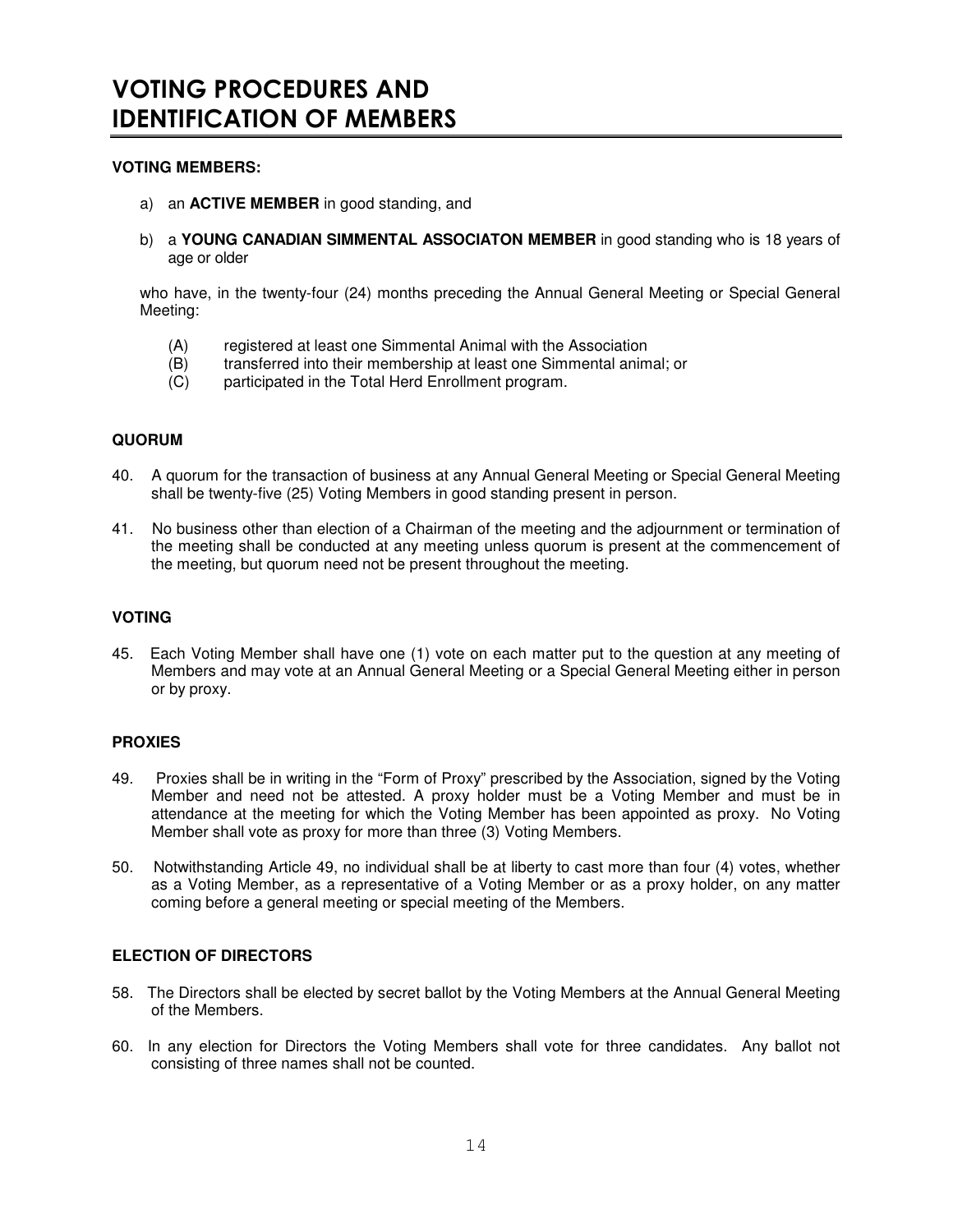# CANADIAN SIMMENTAL ASSOCIATION PRESIDENTS REPORT

Dr. Everett Hall

Welcome everyone to our 2010 AGM for the Canadian Simmental Association. I would like to thank the Quebec Simmental Association for hosting this year's annual meeting. It has been a number of years since our meeting has been in Quebec and we appreciate the effort of the association members to organize our meeting.

Again, 2009 was a challenging year to be in the beef breed business. There were boarder challenges (COOL) to export our cattle, a high Canadian dollar and high feed prices. Margins were squeezed in all sectors of the industry. This of course has a direct effect on us as seed stock suppliers. As with most segments of our industry, our Simmental breeders have again proven to be an optimistic and resilient group. The one statistic that gauges the strength of our breed is the number of females enrolled in our THE program. This number has remained consistent 28,000+/- ever since the BSE outbreak. The number of cows enrolled has a major impact on the revenues of our association and more importantly it is an indication of the importance our members puts on creating valid data for our genetic evaluation.

As Rick McIntyre will report it has been another busy year for our BIC committee. This committee has been expanded to include more non-board members. This has been valuable for two reasons; firstly, it gives us a broader input into the committee meetings, secondly it allows the committee to communicate back to the local association the issues discussed. We thank them for their input.

Genomic information is coming to us at an accelerated pace. It holds the promise of giving us important information that was previously cumbersome to measure. The challenge for us as breed association is to be comfortable with the accuracy of the information and in going forward assessing how to incorporate this info in our genetic evaluation. When our Garth Sweet Research Project moves forward it will give us valuable information on this subject.

DNA testing has also increased our ability to test live animals for genetic defects. Our CSA board's policy is to request that our breeders report any cases of animals born with apparent genetic defects. In my term on the CSA board (6 years) we have had only one case reported and it turned out not to be a genetic defect. As we are all aware there have been a number of genetic defects reported in the purebred industry in the last few years. While it would appear on the surface that we do not have a problem in our Canadian Simmentals, I would encourage breeders to report and investigate any suspected cases.

Breed promotions under Fraser Redpath's leadership is another important facet of our Association. Our move to Media Edge has allowed our magazine to be available online and has been a positive move. Again thanks to the committee for their hard work. It is always a balancing act between what they would like to do and what we can afford to do.

The Garth Sweet Foundation committee continues to develop under the leadership of Ron Nolan. This is a very important program as it provides funding for promotion, YCSA programs and our Agriflex Genomic Research Program. I would encourage all members to support the foundation either by donating items and bidding at the auction or making other donations. The foundation will become an increasingly important source of funding for future programs and projects.

As in previous reports I would like to acknowledge and compliment our competent and dedicated staff. Dale Kelly has assembled a great team of people to carry out the business of our association. Everyone's efforts are noted and appreciated.

This is my final report as CSA director. It has been a truly great experience to serve as a director and President. I would like to thank all the directors for their work and dedication. We have a very active board with lots of opinions; but, at the end of the discussions we are always able to develop a consensus and move forward. Despite the challenges facing our industry, our Simmental breed has shown an increase in market share. With the dedication of our members, board and staff, our breed will continue to move forward.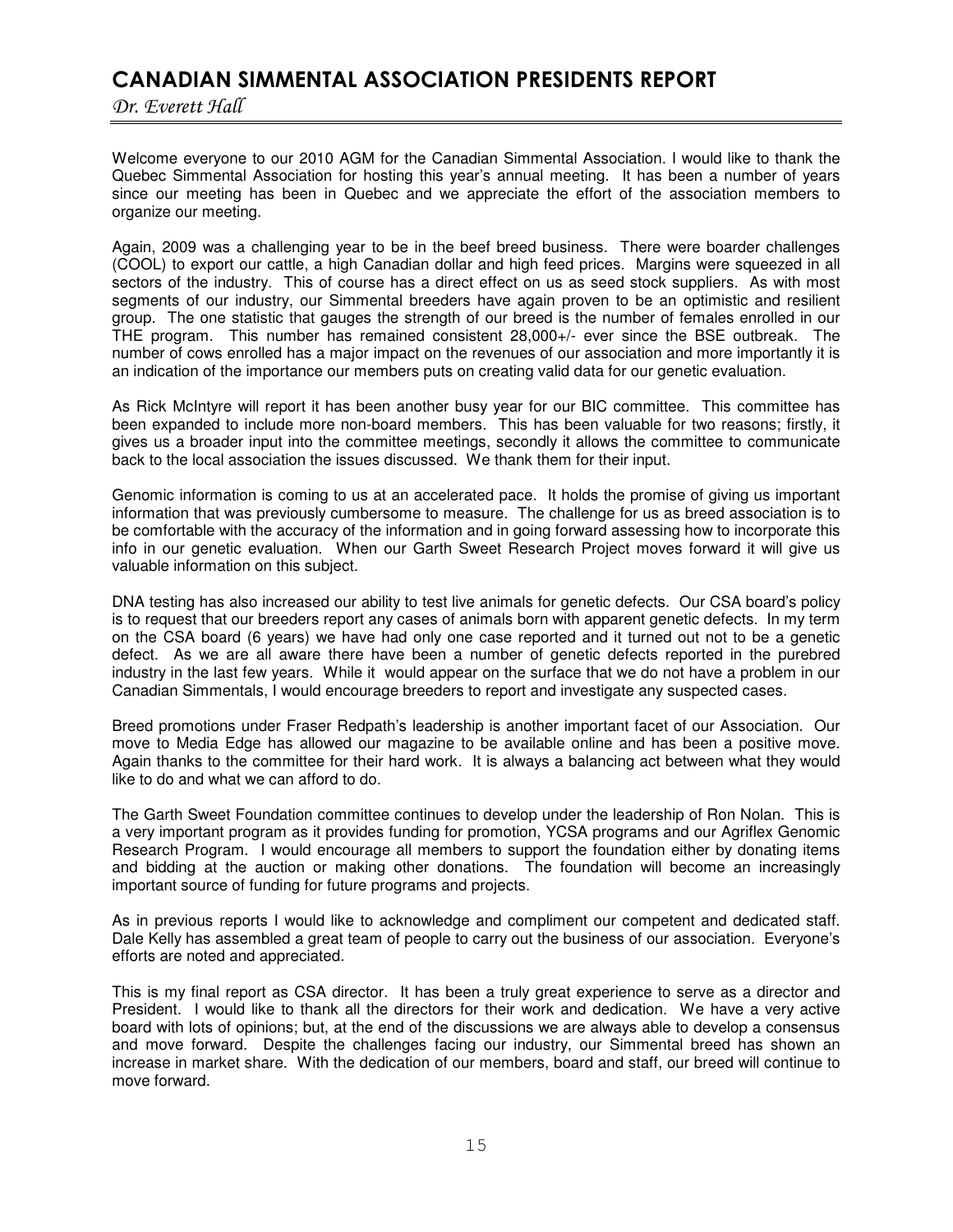# DIRECTOR OF PROGRAMMING AND EXTERNAL RELATIONS REPORT

Bruce Holmquist, Director of Programming & External Relations

Although 2009 was another extremely challenging year in the Canadian beef industry it was a successful year for Simmental in Canada as the breed continued its evolution as the continental breed of choice. Through the tools provided by the CSA, Simmental has steadily gained strength and market share within the commercial sector throughout North America. This success can be attributed to a combination of Simmental breeders recognizing the changes taking place within the beef industry and then using the tools available to them through the CSA to move forward.

In his first year as CSA President Dr. Everett Hall put to use his many years of industry and Simmental experience to lead the CSA board on the many issues it faced. His commitment towards maintaining Simmental's focus in the beef industry during his years on the board and executive has made Simmental a stronger breed today. As a practicing veterinarian Everett brought a practical view to the table and we thank him for his commitment and especially his professionalism. Rounding out the executive last year was Rick McIntyre and Ron Nolan. Rick, who is in his second tenure as a CSA director, brought his vast knowledge of the breed and its historical programs to the table in a way that few others could. His commitment to understanding the breed improvement initiatives of the association led to many questions that not only promoted thought for many of us but also demonstrated a clear commitment to the Simmental breed. Ron's business acumen was certainly appreciated by us all as was his ability to analyze and cut through to the heart of the issue in a way not many possess. The years of industry and breed experience that these three men possess are something that cannot be over-valued. The contributions of the remaining directors of the CSA board also deserve mention, because of their work and balance at the board table, Simmental has a clearer path to follow.

As with any successful organization sound direction from the board is only the first step with the next step being the staff that implements the decisions on a day to day basis. Their endless commitment has played a very large role in the success story that is Simmental. Barb Judd most capably leads the office staff as its manager - her years of experience and contacts within the Purebred/seedstock sector often go unrecognized but are crucial to the strength of the CSA. Beth, Denise, Perry and Lisa compliment the day to day operations and are the behind the scenes work horses for us all. In addition we were fortunate to have Margo Cartwright and Emily Grey on the CSA team - Margo as CSA/Simmental Country Marketing coordinator and Emily as the YCSA co-ordinator. Once again experience within the industry and Simmental breed that lend immensely to their proficiency in those positions. Our full-time staff is complimented by our capable Simmental Country Field man Darryl Snider. Darryl puts on many, many miles throughout the year not only for the magazine but also promoting our breed.

To compliment the above mentioned CSA resources we also have several individuals working on a contract basis. Dr. Bob Kemp and Sean McGrath in the area of breed improvement, and Mike Brooks and Chris Sanford in charge of our IT services. Past CSA boards have recognized the need to focus on these areas while other breeds have moved in other directions and for that reason, CSA members have one of the most progressive and engaged breed improvement programs and software services of any breed association in North America.

A large part of Simmental promotion revolves around our member owned magazine Simmental Country. The production of Simmental Country and Commercial Country saw some changes in 2009 with a move to a new publisher - Media Edge. Although we encountered some growing pains with the new relationship we have moved forward and continue to produce one of the highest quality breed publications in Canada. We look forward to working with Michael Bell and his staff. Our previous publisher, Today's Publishing, continues to work with us to help promote Simmental in several print and web based projects. Bryan, Ted and staff are recognized throughout the industry as great supporters of our youth and the YCSA realized benefits of that with T Bar C's generous gift as a result of their highly successful golf tournament.

On a personal note, I have enjoyed another year as your Member/Industry liaison. I have attended many events across this country and have met with many of you. Although it is not possible to be everywhere I have attempted to put full value to the investment which CSA makes to membership and industry. Years of involvement in the Simmental breed as well as time spent within industry has provided me a contact base that allows tremendous opportunity to engage and establish further relationships at all levels of the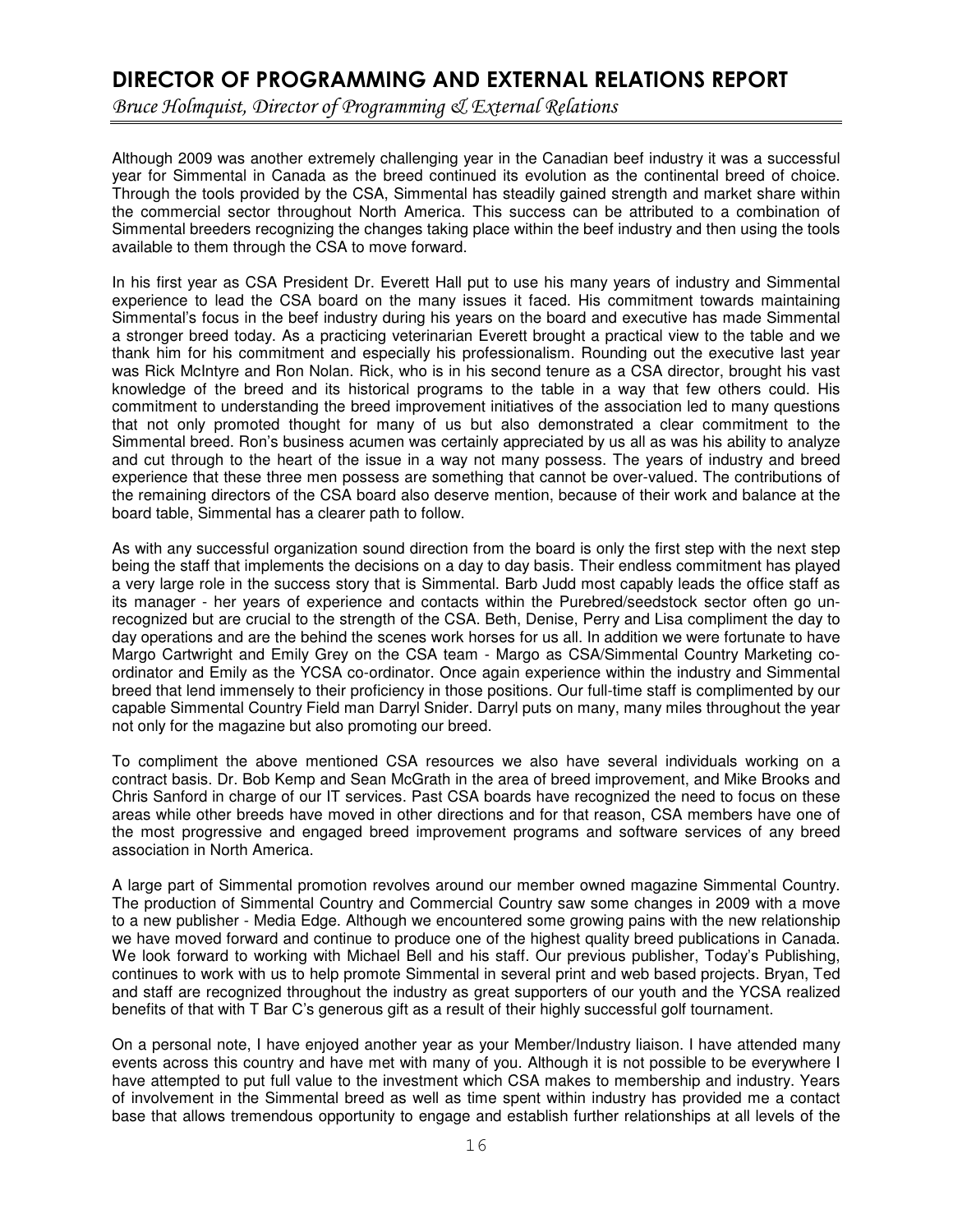beef chain. It has also allowed a view of history that has led us to the period of transition for the Simmental breed within the beef industry in North America. We have moved from one of the "exotic" breeds to becoming part of the mainstream. We have learned much along the way and have earned our bumps and bruises but have become stronger because of them. It is certainly rewarding to see Simmental genetics used by some of the leading ranches and farms from across this vast country. However there remains tremendous opportunity to expand the Simmental breed in many regions of this country as producer rediscover the benefits of heterosis and look to Simmental to provide that largely on Angus based herds. We must continue to provide genetics that work for the commercial cow-calf producers and also add value for each of our partners along the beef supply chain.

The beef industry is going through a period of change and technological advancement.

Mandatory age verification, premise ID, information transfer, BIXs, Traceability and Genomics are all buzzwords within the beef industry and for some seem quite foreign as change often is. They are more than conversation pieces - they are reality and are upon us now. As seed-stock producers we must work to meet our customer's needs or we will be side-stepped for another source of genetics. We also must work with the entire chain and continue to provide a consistent, safe quality product for the consumer if we are to make strides in competing for cooler space with other protein sources. The swine and poultry industries have made huge gains in efficiencies over the past three decades which beef has not recognized. The opportunity which will allow the beef industry to catch up is molecular science which is rapidly evolving. It will lead the industry to make great strides in genetic and breed improvement - we can choose to ignore the opportunity and allow others to get a leg up on making us obsolete as seed stock producers or we can focus on the tools becoming available to us and work to produce a better product. We should never for an instant believe that the status quo is the future.

The future is bright for Simmental around the world and tremendous opportunity lies ahead for the breed. As World Simmental Fleckvieh Federation President I have been privileged with the opportunity to see Simmental work in many situations and different environments. The WSFF technical meetings were in Namibia in October 2009 and I was fortunate to gain further insight in how Simmental is used in other countries. Whether it is raising Simmental for the dual purpose or for the dairy aspect of the breed; or for the beef qualities that we are largely focused on in North America - no breed has the ability to better feed the world and no group of seed stock producers are better positioned than the members of the CSA.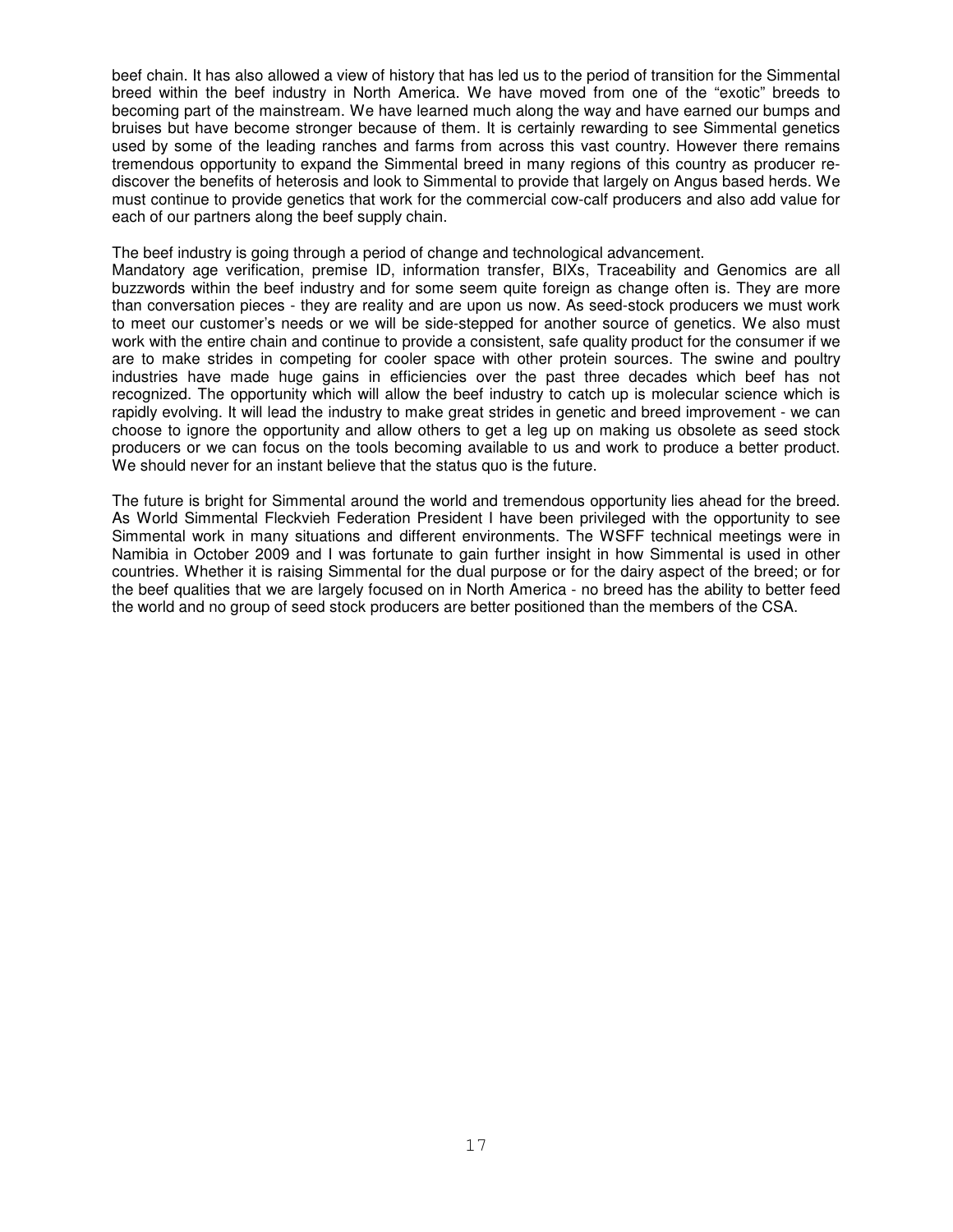

## **REVIEW ENGAGEMENT REPORT**

To the Members of Canadian Simmental Association

We have reviewed the statement of financial position of Canadian Simmental Association as at December 31, 2009 and the statements of operations, changes in net assets and cash flows for the year then ended. Our review was made in accordance with Canadian generally accepted standards for review engagements and, accordingly, consisted primarily of enquiry, analytical procedures and discussion related to information supplied to us by the association.

A review does not constitute an audit and, consequently, we do not express an audit opinion on these financial statements.

Based on our review, nothing has come to our attention that causes us to believe that these financial statements are not, in all material respects, in accordance with Canadian generally accepted accounting principles.

Calgary, Alberta<br>March 10, 2010

DNTW CHARTERED ACCOUNTANTS, LLP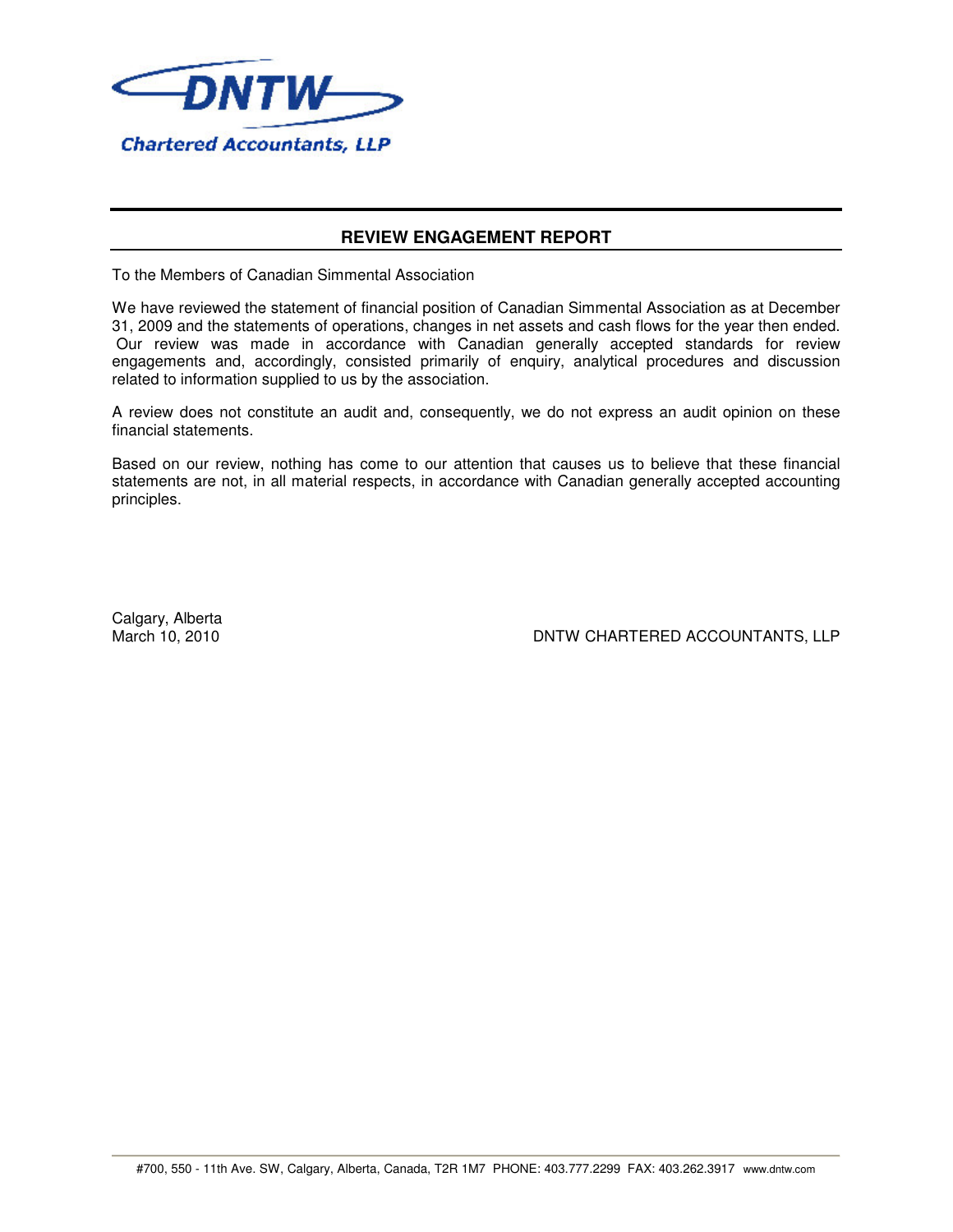# **CANADIAN SIMMENTAL ASSOCIATION Consolidated Statement of Financial Position December 31, 2009**

|                                                                                                                                                                               |    | 2009<br>(Unaudited)                                      | 2008                                                    |
|-------------------------------------------------------------------------------------------------------------------------------------------------------------------------------|----|----------------------------------------------------------|---------------------------------------------------------|
| <b>ASSETS</b>                                                                                                                                                                 |    |                                                          |                                                         |
| <b>CURRENT</b><br>Cash<br>Marketable securities (Note 5)<br>Accounts receivable<br>Goods and services tax recoverable<br>Prepaid expenses                                     | \$ | 231,770 \$<br>1,059,425<br>98,968<br>3,070<br>14,735     | 133,938<br>1,210,277<br>122,840<br>3,552<br>9,160       |
|                                                                                                                                                                               |    | 1,407,968                                                | 1,479,767                                               |
| PROPERTY, PLANT AND EQUIPMENT (Note 6)                                                                                                                                        |    | 49,142                                                   | 67,912                                                  |
|                                                                                                                                                                               | S  | 1,457,110 \$                                             | 1,547,679                                               |
| <b>LIABILITIES AND NET ASSETS</b>                                                                                                                                             |    |                                                          |                                                         |
| <b>CURRENT</b><br>Accounts payable<br>Deferred income (Note 7)                                                                                                                | \$ | 89,803<br>50,581                                         | 111,909<br>34,138                                       |
|                                                                                                                                                                               |    | 140,384                                                  | 146,047                                                 |
| <b>NET ASSETS</b><br>Invested in property and equipment<br>Restricted for Dr. Dixon scholarship (Note 5)<br>The Garth Sweet Simmental Foundation<br>Unrestricted general fund |    | 49,142<br>41,787<br>(183, 454)<br>1,409,251<br>1,316,726 | 60,822<br>45,968<br>(64, 246)<br>1,359,088<br>1,401,632 |
|                                                                                                                                                                               | S  | 1,457,110                                                | \$1,547,679                                             |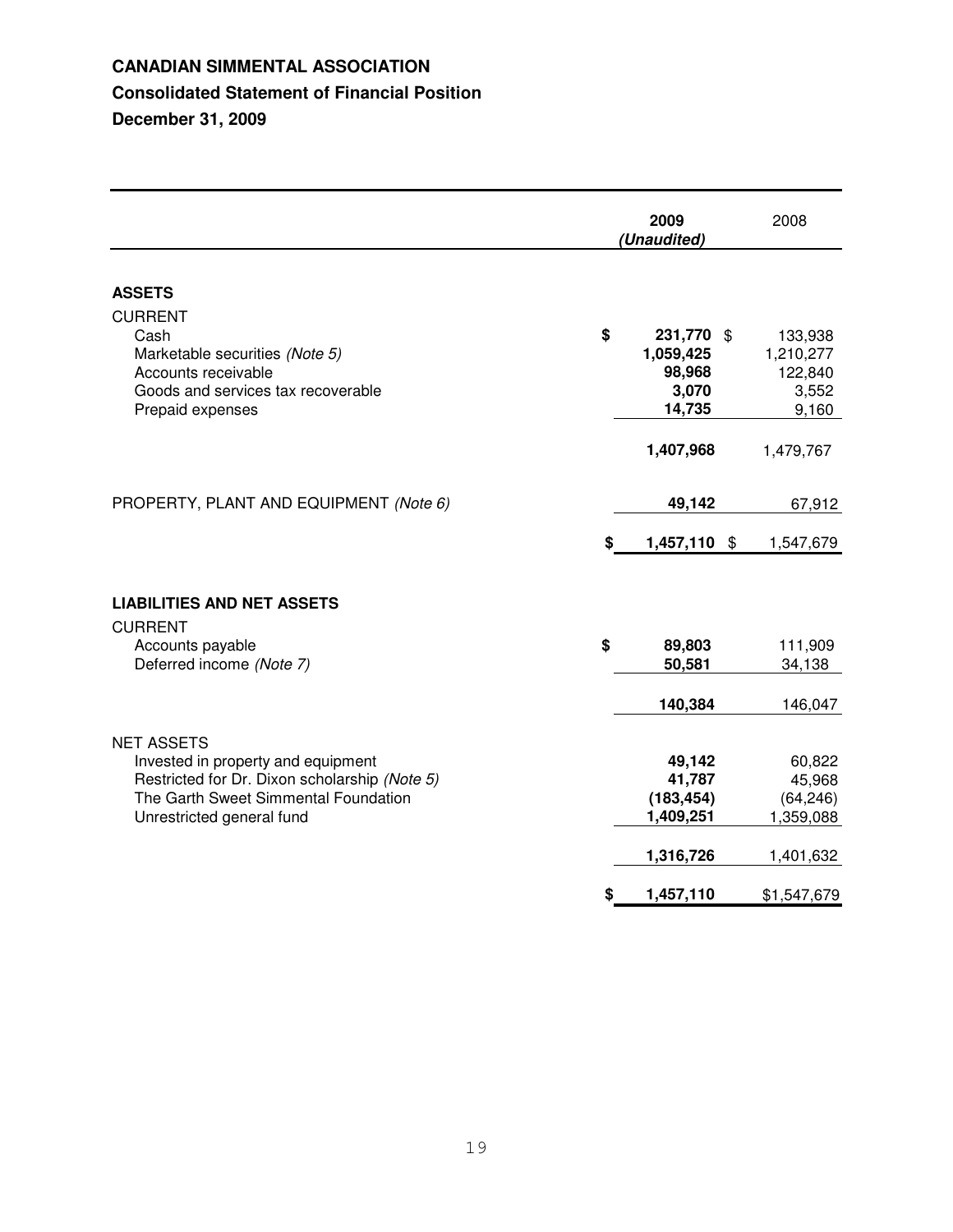# **CANADIAN SIMMENTAL ASSOCIATION**

# **Consolidated Statement of Operations**

**Year Ended December 31, 2009**

|                                                                                 | 2009<br>(Unaudited) | 2008       |
|---------------------------------------------------------------------------------|---------------------|------------|
| <b>REVENUE</b><br>\$<br>Total herd enrolment                                    | 527,154 \$          | 534,260    |
| Registrations                                                                   | 164,560             | 175,368    |
| Memberships                                                                     | 68,889              | 72,042     |
| Lab services                                                                    | 41,194              | 58,809     |
| Transfers                                                                       | 28,483              | 38,943     |
| Other services                                                                  | 42,696              | 35,540     |
| <b>CAFI</b> reimbursements                                                      | 20,998              | 16,031     |
| <b>EXPENSES</b>                                                                 | 893,974             | 930,993    |
| Salaries and employee benefits                                                  | 315,743             | 315,080    |
| Advertising and promotion                                                       | 86,582              | 109,499    |
| Breed improvement committee                                                     | 78,432              | 102,191    |
| Travel                                                                          | 75,771              | 82,965     |
| <b>Provincial levies</b>                                                        | 66,244              | 65,526     |
| Computer                                                                        | 41,000              | 47,135     |
| Lab service                                                                     | 37,237              | 58,587     |
| Utilities, property taxes and insurance                                         | 31,136              | 28,358     |
| Office                                                                          | 27,040              | 41,551     |
| Interest and bank charges                                                       | 22,957              | 21,298     |
| Amortization                                                                    | 18,768              | 19,349     |
| Postage and freight                                                             | 17,551              | 21,577     |
| Telephone                                                                       | 17,053              | 19,177     |
| Professional fees                                                               | 11,268              | 35,968     |
| Annual general meeting                                                          | 8,499               | 13,419     |
| Repairs and maintenance                                                         | 7,629               | 13,070     |
|                                                                                 | 862,910             | 994,750    |
| <b>OTHER INCOME</b>                                                             | 31,064              | (63, 757)  |
| Interest                                                                        | 42,115              | 54,606     |
| Realized gain/(loss) on marketable securities                                   | 6,804               | (4,806)    |
| Unrealized gain/(loss) on marketable securities                                 | (63, 743)           |            |
| Bova Can Payout                                                                 | 26,268              |            |
|                                                                                 | 11,444              | 49,800     |
| SIMMENTAL COUNTRY MAGAZINE (SCHEDULE 1)<br>THE GARTH SWEET SIMMENTAL FOUNDATION | (4,022)             | (25, 479)  |
| (SCHEDULE 2)                                                                    | (120, 392)          | (63,529)   |
|                                                                                 | (124,412)           | (89,008)   |
| DEFICIENCY OF REVENUE OVER EXPENSES<br>\$                                       | $(81,906)$ \$       | (102, 965) |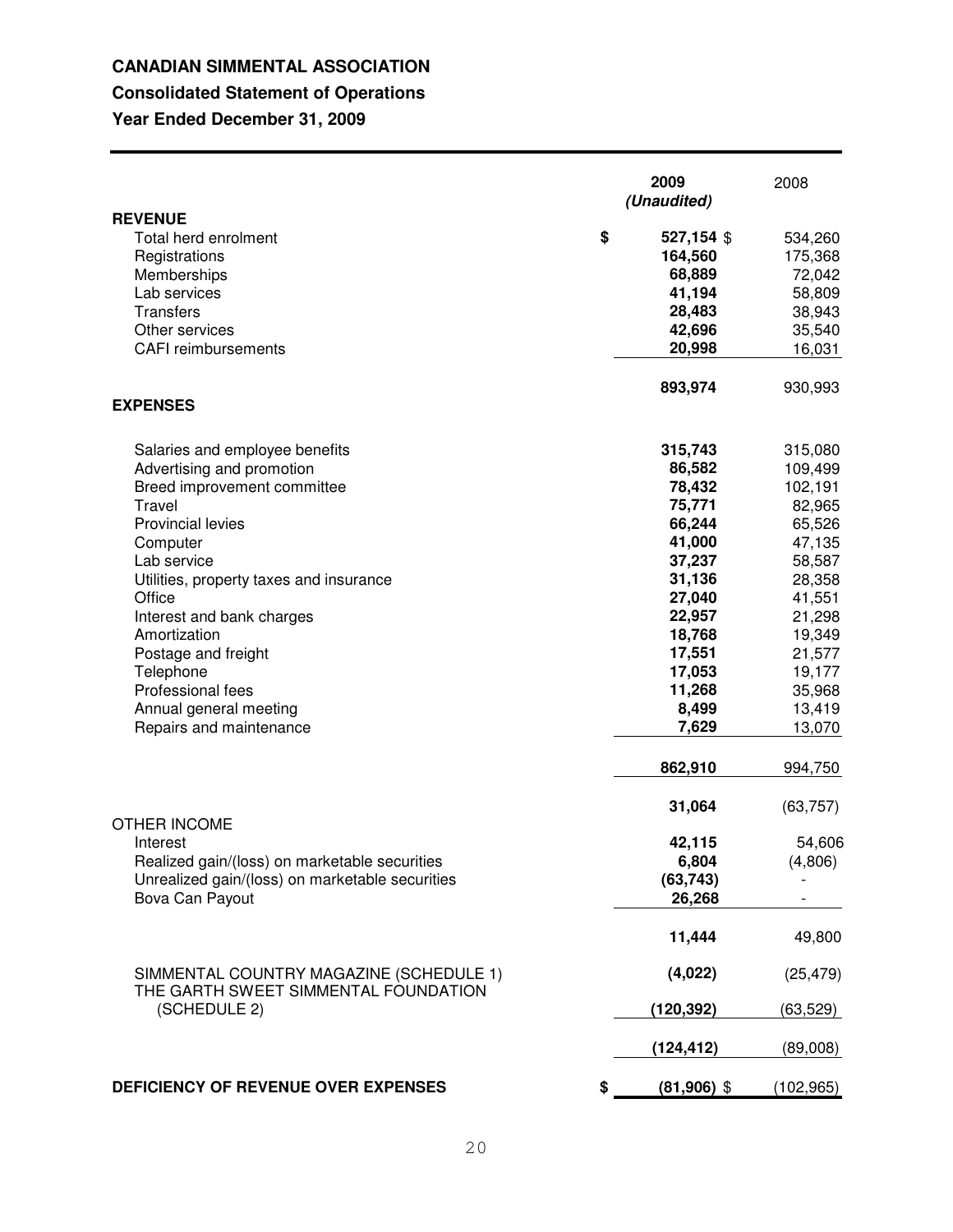# **CANADIAN SIMMENTAL ASSOCIATION Consolidated Statement of Changes in Net Assets Year Ended December 31, 2009**

|                                            | Unrestricted<br>general fund | Invested in<br>Unrestricted<br>foundation<br>property and<br>funds<br>equipment |     | Restricted for<br>Dr. Dixon<br>scholarship |          | 2009<br>(Unaudited)    | 2008        |
|--------------------------------------------|------------------------------|---------------------------------------------------------------------------------|-----|--------------------------------------------|----------|------------------------|-------------|
| <b>NET ASSETS -</b>                        |                              |                                                                                 |     |                                            |          |                        |             |
| <b>BEGINNING</b>                           | $$1,359,088$ \$              | 60,822 \$                                                                       |     | $(64, 246)$ \$                             |          | 45,968 \$ 1,401,632 \$ | 1,507,597   |
| Investment in<br>property and<br>equipment | (900)                        |                                                                                 | 900 |                                            |          |                        |             |
| Scholarships<br>paid                       |                              |                                                                                 |     |                                            | (3,000)  | (3,000)                | (3,000)     |
| Deficiency of<br>revenue over<br>expenses  | 51,063                       | (12,580)                                                                        |     | (119,208)                                  | (1, 181) | (81, 906)              | (102, 965)  |
| <b>NET ASSETS - END</b>                    | 1,409,251 \$<br>\$           | 49,142 \$                                                                       |     | $(183, 454)$ \$                            |          | 41,787 \$ 1,316,726    | \$1,401,632 |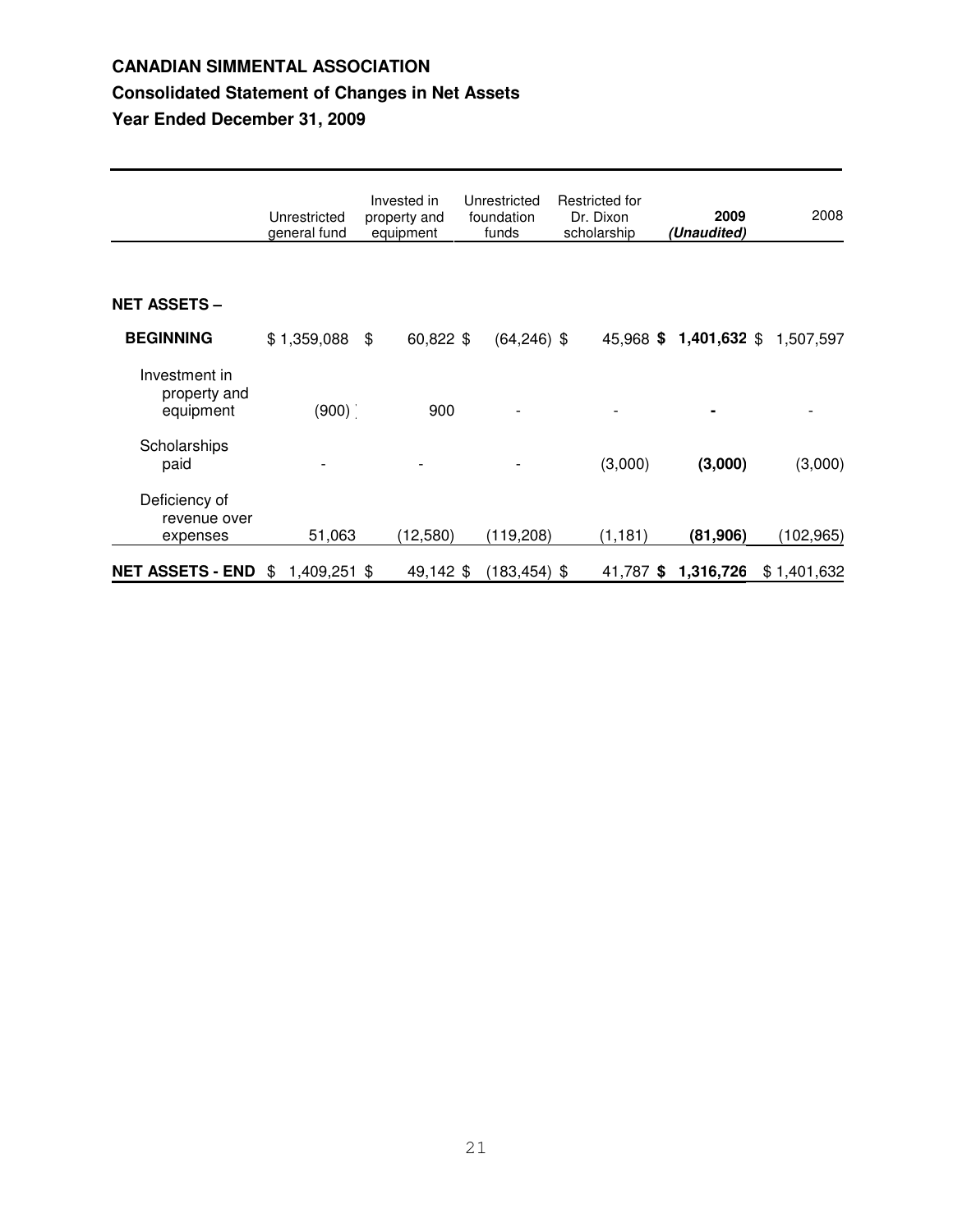## **CANADIAN SIMMENTAL ASSOCIATION**

## **Consolidated Statement of Cash Flows**

**Year Ended December 31, 2009**

|                                                                                    | 2009<br>(Unaudited) | 2008          |
|------------------------------------------------------------------------------------|---------------------|---------------|
| <b>OPERATING ACTIVITIES</b>                                                        |                     |               |
| Deficiency of revenue over expenses                                                | \$<br>$(81,904)$ \$ | (102, 965)    |
| Items not affecting cash:                                                          |                     |               |
| Amortization                                                                       | 19,670              | 22,168        |
| Realized loss on marketable securities<br>Unrealized loss on marketable securities | 65,544              | 4,436         |
|                                                                                    |                     |               |
|                                                                                    | (3,573)             | (76, 361)     |
| Changes in non-cash working capital:                                               |                     |               |
| Accounts receivable                                                                | 23,871              | (9,039)       |
| Accounts payable                                                                   | (22, 106)           | 40,371        |
| Deferred income                                                                    | 16,443              | (24, 657)     |
| Prepaid expenses                                                                   | (5, 575)            | 1,379         |
| GST payable (receivable)                                                           | 482                 | 5,916         |
|                                                                                    | 13,115              | 13,970        |
| Cash flow from (used by) operating activities                                      | 9,542               | (62, 391)     |
| <b>INVESTING ACTIVITIES</b>                                                        |                     |               |
| Purchase of property, plant and equipment                                          | (900)               | (1,733)       |
| Purchases of marketable securities                                                 | (400, 956)          | (285, 936)    |
| Proceeds on disposal of marketable securities                                      | 493,146             | 429,909       |
| Dr. Dixon scholarship paid                                                         | (3,000)             | (3,000)       |
| Cash flow from (used by) investing activities                                      | 88,290              | 139,240       |
| <b>INCREASE (DECREASE) IN CASH FLOW</b>                                            | 97,832              | 76,849        |
| Cash - Beginning of year                                                           | 133,938             | 57,089        |
| <b>CASH - END OF YEAR</b>                                                          | 231,770             | \$<br>133,938 |
| <b>CASH FLOWS SUPPLEMENTARY INFORMATION</b>                                        |                     |               |
| Interest received                                                                  | \$<br>42,462 \$     | 54,650        |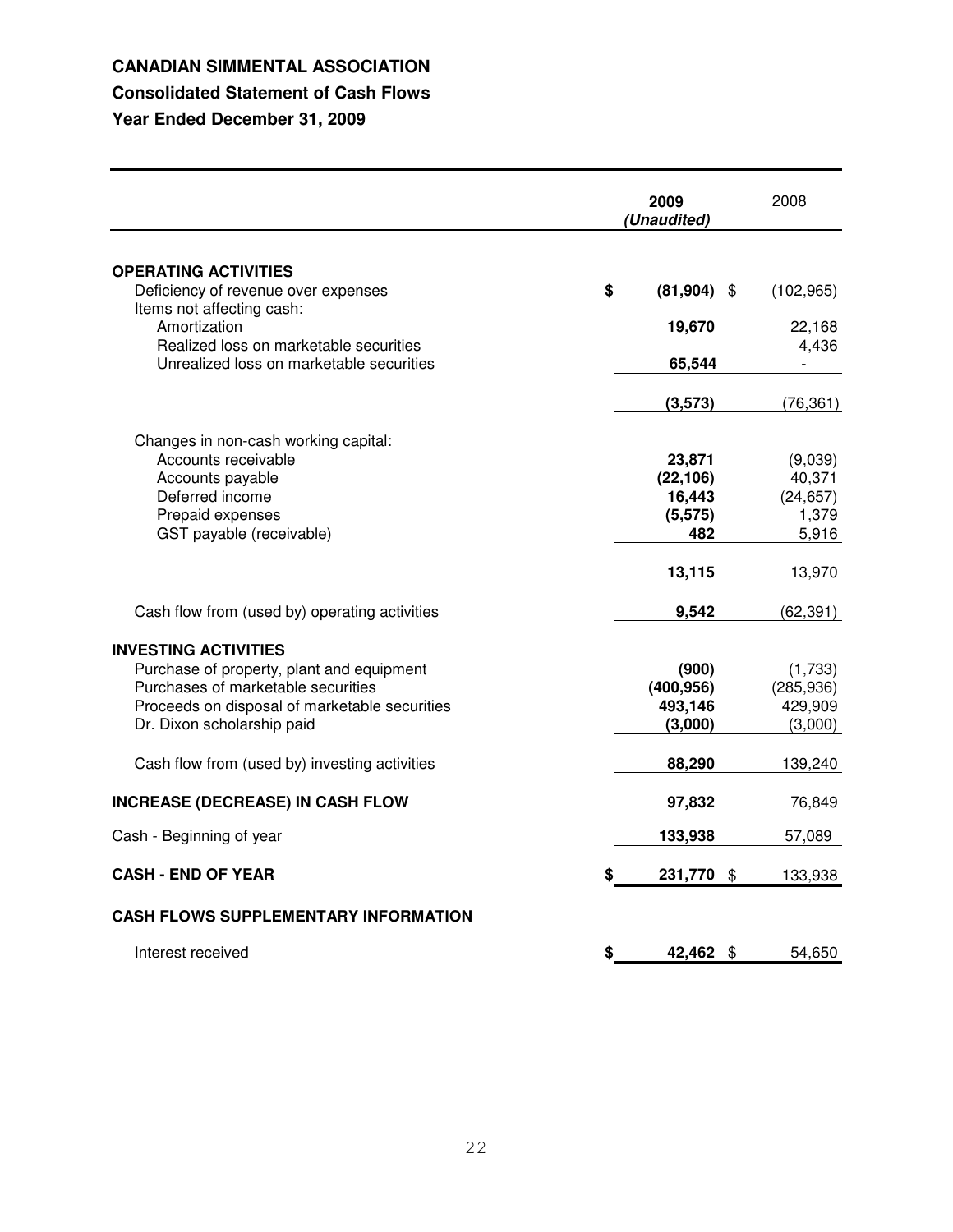## 1. DESCRIPTION OF BUSINESS

Canadian Simmental Association (the "Association") was formed for the encouragement, development and regulation of breeding of Simmental cattle in Canada. It is incorporated under the Federal Animal Pedigree Act which imposes rules of conduct on the Association and its members acting as purebred livestock breeders.

The Association received a gift of \$250,000 from one of its members on November 8th, 2008 specifically to be used for research and development in the Simmental breed with a primary focus on genetic improvement. In addition, the Association's Board agreed to match the gift, bringing the total to \$500,000. With this gift, the Association renamed its recently established foundation to the Garth Sweet Simmental Foundation ("Foundation").

The Foundation will administer funds from various fundraising initiatives in three main areas: genetic research and development; the Dr. Dixon Scholarship program; and youth development through the Youth Canadian Simmental Association.

These consolidated financial statements include the accounts of the Canadian Simmental Association, its wholly-owned subsidiary, Simmental Country (1997) Ltd., and The Garth Sweet Simmental Foundation. All are exempt from corporate income taxes as they are non-profit organizations. All inter-company balances and transactions have been eliminated.

## 2. CHANGE IN ACCOUNTING POLICIES

### **Intangible assets**

Effective on January 1, 2009, the Association adopted Section 3064 "Goodwill and Intangible Assets" which replaces Section 3062, "Goodwill and Other Intangible Assets" and Section 3450 "Research and Development Costs". This Section establishes standards for the recognition, measurement, and disclosure of goodwill and intangible assets, including internally generated intangible assets.

There was no impact to the Association's financial statements arising from the adoption of the accounting policy.

## 3. SUMMARY OF SIGNIFICANT ACCOUNTING POLICIES

### Measurement uncertainty

The preparation of financial statements in conformity with Canadian generally accepted accounting principles requires management to make estimates and assumptions that affect the reported amount of assets and liabilities, disclosure of contingent assets and liabilities at the date of the financial statements and the reported amounts of revenues and expenses during the period. Such estimates are periodically reviewed and any adjustments necessary are reported in earnings in the period in which they become known. Actual results could differ from these estimates.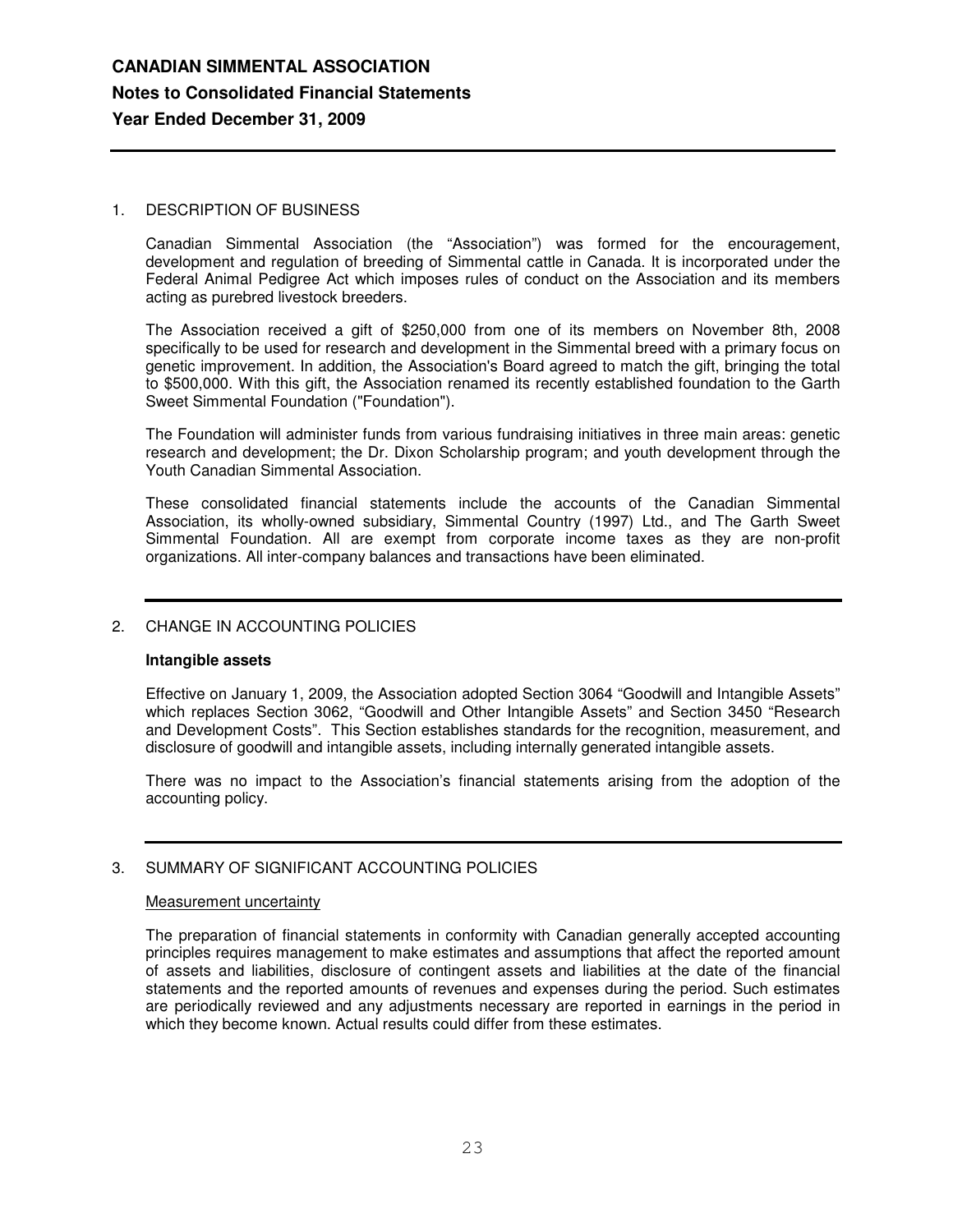## 3. SUMMARY OF SIGNIFICANT ACCOUNTING POLICIES *(continued)*

### Cash and cash equivalents

The Association considers all investments with maturities of three months or less and demand bank loans that are being utilized periodically for day to day operations to be cash equivalents.

### Property, plant and equipment

Property, plant and equipment are stated at cost less accumulated amortization. Property, plant and equipment are amortized over their estimated useful lives at the following rates and methods:

| Condominium            | 20 years | straight-line method |
|------------------------|----------|----------------------|
| Land improvements      | 10 years | straight-line method |
| Computer equipment     | 3 years  | straight-line method |
| Furniture and fixtures | 10 years | straight-line method |
| Publishing rights      | 10 years | straight-line method |

The Association regularly reviews its property, plant and equipment to eliminate obsolete items. Government grants are treated as a reduction of property, plant and equipment cost.

### Revenue recognition

The Association follows the deferral method of accounting for contributions. Restricted contributions are recognized as revenue in the year in which the related expenses are incurred. Unrestricted contributions are recognized as revenue when received or receivable if the amount to be received can be reasonably estimated and collection is reasonably assured.

Total herd enrolment, memberships, registrations and subscription revenue is recognized in the period to which it relates.

Revenue for service is recognized when the services are rendered.

Advertising revenue is recorded in the month of the issue. Payments in advance are recorded as deferred revenue and classified as a current liability.

Foundation auction and sponsorship are recognized as revenue when received or receivable if the amount to be received can be reasonably estimated and collection is reasonably assured.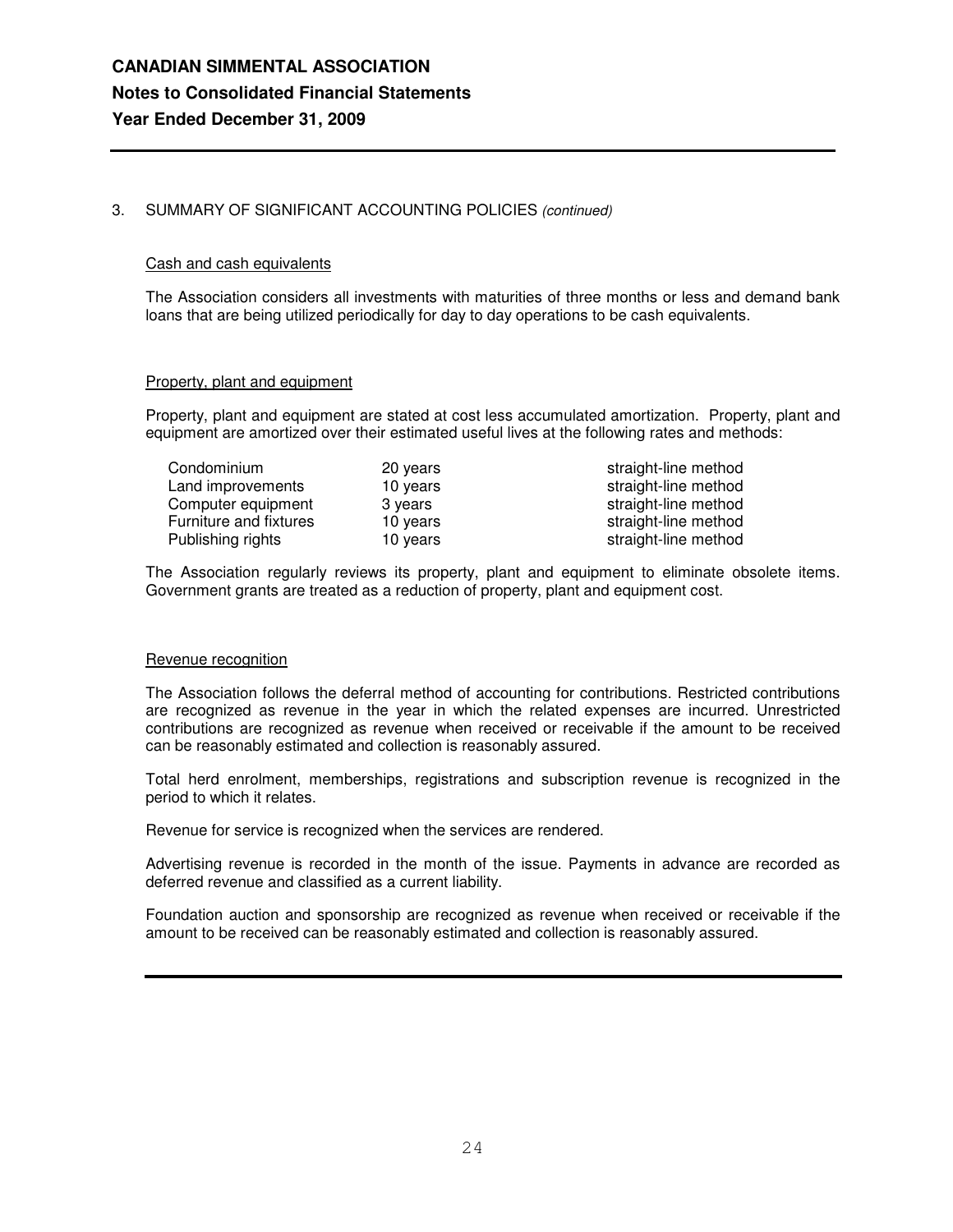## 4. FUTURE ACCOUNTING CHANGES

### **Financial statement presentation by not-for-profit organizations**

In fiscal 2010, the Association will be required to adopt the additional requirements of CICA Handbook section 4400 – Financial statement presentation by not-for-profit organizations, which requires not-for-profit organizations to adopt disclosure standards similar to for-profit organizations, particularly the presentation of a statement of cash flows. The Association has previously been in compliance with all of these standards and accordingly these provisions are not expected to have a material impact on the Association's financial statements.

### 5. MARKETABLE SECURITIES

Marketable investments consisting of bonds, T-bills and term deposits earn interest at rates which vary from 2.95% to 7.00% (2008 - 1.06% to 8.25%). These investments mature at various dates from March 2009 to December 2015.

Included in the marketable investment are internally restricted funds for the Dr. Dixon scholarship in the amount of \$46,661 (2008 - \$35,269). These funds are restricted for annual scholarship grants. Interest earned on these investments is internally restricted for the Dr. Dixon scholarship. During 2008, these funds were transferred to the Foundation.

| THUT LITTI, LEANT AND LUUI MENT |    | Cost       | Accumulated<br>amortization | 2009<br>Net book<br>value | 2008<br>Net book<br>value      |
|---------------------------------|----|------------|-----------------------------|---------------------------|--------------------------------|
| Condominium                     | \$ | 235,999 \$ | 235,999 \$                  | $\blacksquare$            | \$<br>$\overline{\phantom{a}}$ |
| Publishing rights               |    | 233,000    | 233,000                     | $\blacksquare$            |                                |
| Computer equipment /            |    |            |                             |                           |                                |
| software                        |    | 188,330    | 182,442                     | 5,888                     | 13,158                         |
| Furniture and fixtures          |    | 162,383    | 151,648                     | 10,735                    | 16,896                         |
| Condominium improvements        |    | 53,389     | 20,870                      | 32,519                    | 37,858                         |
|                                 | \$ | 873,101 \$ | 823,959 \$                  | 49,142                    | \$<br>67,912                   |

## 6. PROPERTY, PLANT AND EQUIPMENT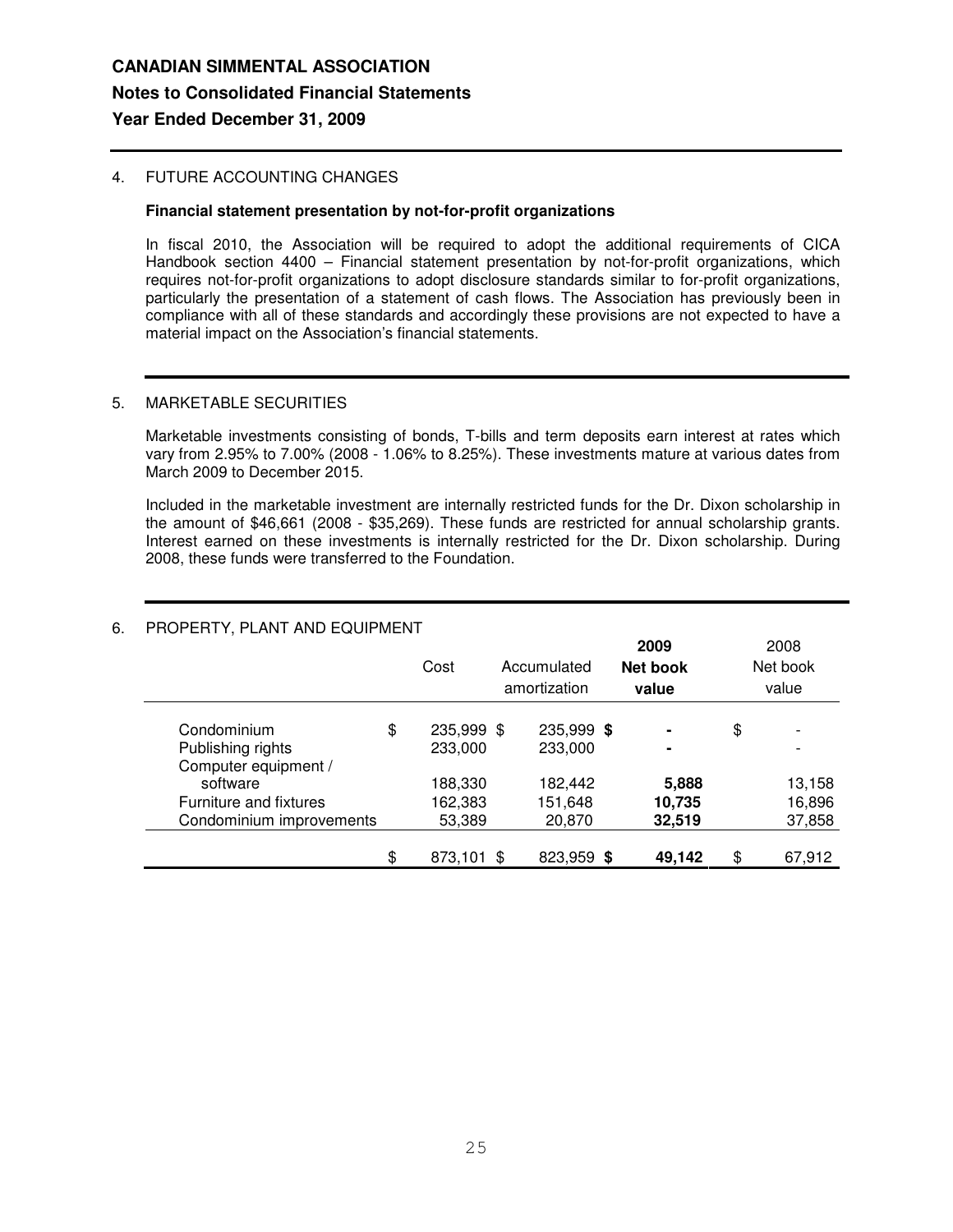## 7. DEFERRED INCOME

|                                       |    | 2009                  | 2008     |  |
|---------------------------------------|----|-----------------------|----------|--|
| Member deposits<br>YCSA Calendar 2010 | \$ | 24,943<br>S<br>20,325 | 24,418   |  |
| Magazine subscriptions                |    | 5,313                 | 9,720    |  |
|                                       | S  | 50,581                | \$34,138 |  |

## 8. FINANCIAL INSTRUMENTS

The Association's financial instruments include cash, marketable securities, accounts receivable, deposits, and accounts payable. Cash and marketable securities are classified as "held for trading", accounts receivable and deposits are classified as "loans and receivables", and accounts payable is classified as "other financial liabilities". The Association's carrying value of the financial instruments approximates their fair value.

### Credit Risk

Credit risk arises from the potential that a counter party will fail to perform its obligations. The Association is exposed to credit risk from its members and customers. Its customers are primarily in the agricultural industry. In order to reduce its credit risk, the Association conducts regular reviews of its existing members and customers' credit performance. An allowance for doubtful accounts is established based upon factors surrounding the credit risk of specific accounts, historical trends and other information. The Association has a significant number of members and customers which minimizes concentration of credit risk.

### Interest risk

Interest risk is the risk that future cash flows associated with a monetary financial instrument will fluctuate in amount with changes to interest rates. The Association manages its portfolio investments based on its cash flow needs and with a view of optimizing its interest income.

### Currency Risk

Currency risk is the risk to the Association's earnings that arise from fluctuations of foreign exchange rates and the degree of volatility of these rates. The Association is exposed to foreign currency exchange risk on cash, accounts receivable, and accounts payable held in U.S. dollars. The Association does not use derivative instruments to reduce its exposure to foreign currency risk.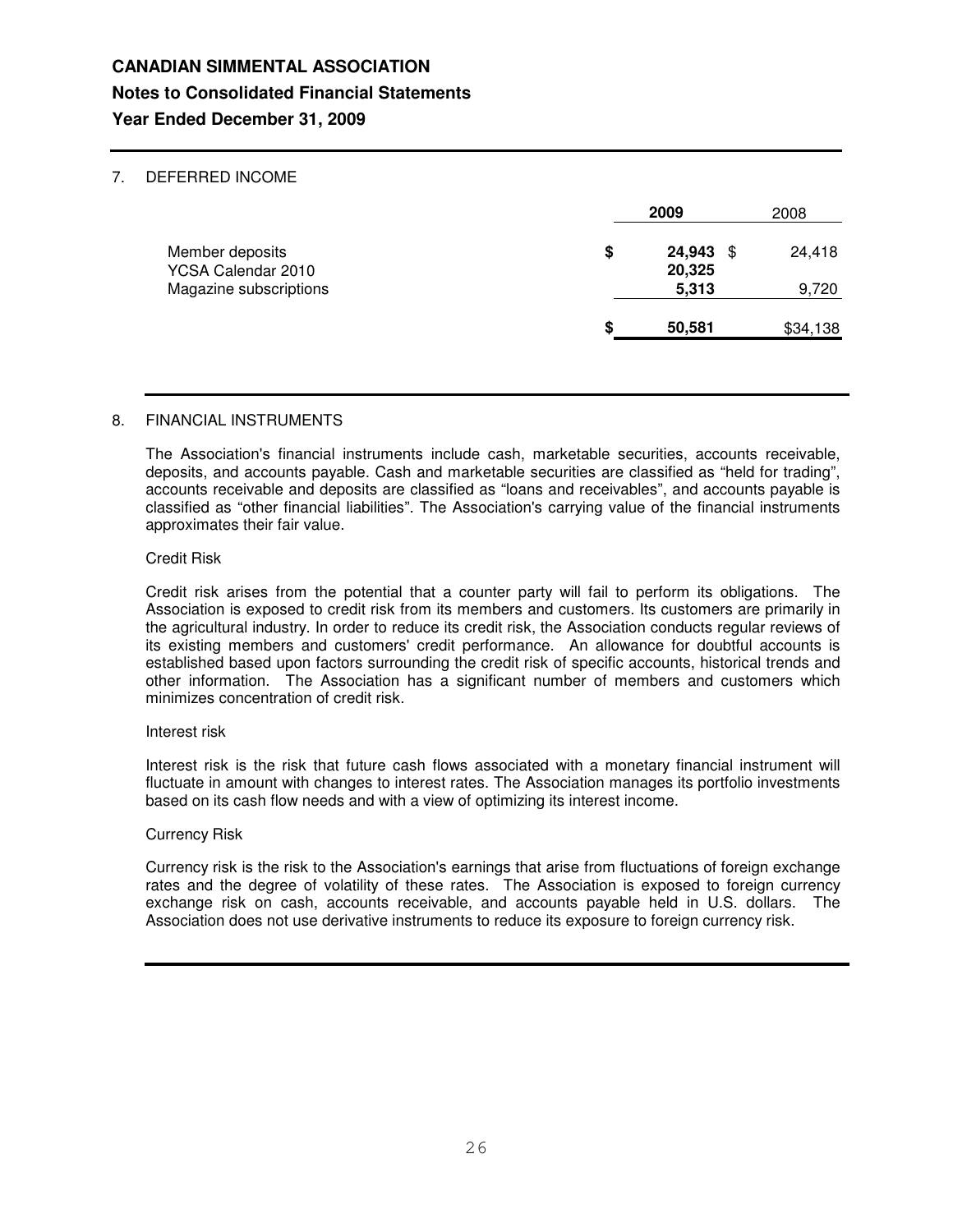## 9. CONTRACTUAL OBLIGATIONS

The Association has entered into a contract with a publishing company for the production of Simmental Country magazine and Commercial Country magazine. The contract is effective from September 2009 to September 2013 and payments are based on the number of pages per issue.

### 10. CAPITAL DISCLOSURE

The Association manages its capital to ensure that it will be able to continue as a going concern while maximizing the benefit to members through a suitable debt and net assets balance appropriate for a not-for-profit organization of the Association's size and status. The Association's overall strategy remains unchanged from 2009.

The capital structure of the Association consists of internally restricted funds, a capital asset fund, and unrestricted funds.

## 11. CONTRIBUTED MATERIALS AND SERVICES

The Board of Directors volunteer their time to attend board meetings and represent the Association at events. Members also volunteer their time to organize and operate the provincial association and represent the Association at events. Due to the difficulty of determining the fair value of volunteer hours, contributed services are not recognized in the financial statements.

## 12. COMPARATIVE FIGURES

Some of the comparative figures have been reclassified to conform to the current year's presentation.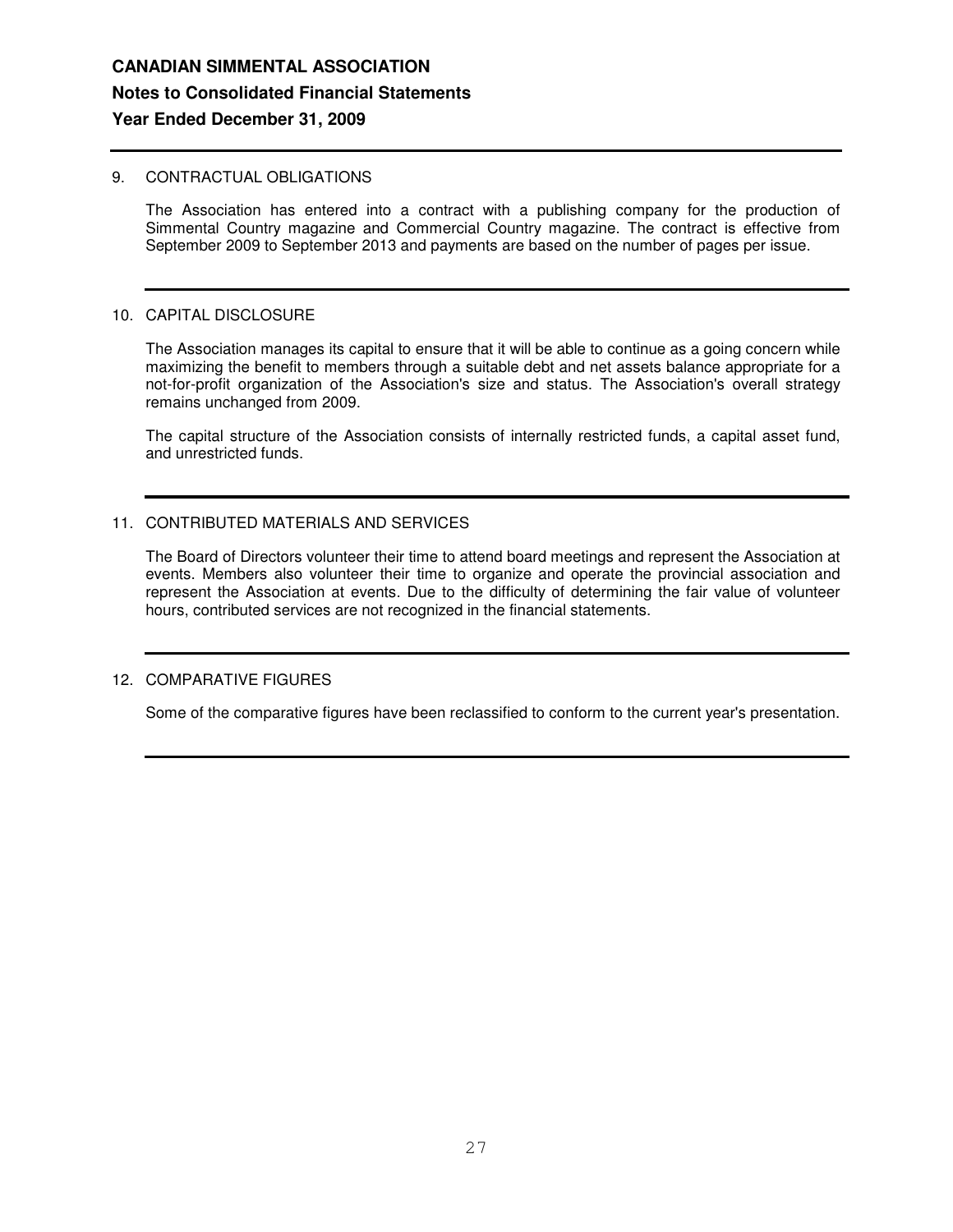. SCHEDULE 1

## **SIMMENTAL COUNTRY MAGAZINE**

Schedule of Operations Year Ended December 31, 2009

|                                     | 2009<br>(Unaudited) | 2008            |
|-------------------------------------|---------------------|-----------------|
| Revenue                             |                     |                 |
| Advertising                         | \$<br>271,027       | \$<br>302,669   |
| Subscriptions                       | 28,005              | 30,882          |
| Other                               | 36,727              | 17,226          |
|                                     | 335,759             | 350,777         |
| <b>Direct expenses</b>              |                     |                 |
| Printing                            | 184,439             | 226,579         |
| Salaries and employee benefits      | 108,315             | 100,694         |
| Office and miscellaneous            | 3,188               | 4,545           |
| Travel and promotion                | 35,660              | 32,912          |
| Amortization                        | 902                 | 2,819           |
| Telephone                           | 5,441               | 5,881           |
| Bad debt recovery                   | (545)               |                 |
| Postage                             | 1,594               | 2,142           |
| Interest and bank charges           | 787                 | 684             |
|                                     | 339,781             | 376,256         |
| Deficiency of revenue over expenses | \$<br>(4,022)       | \$<br>(25, 479) |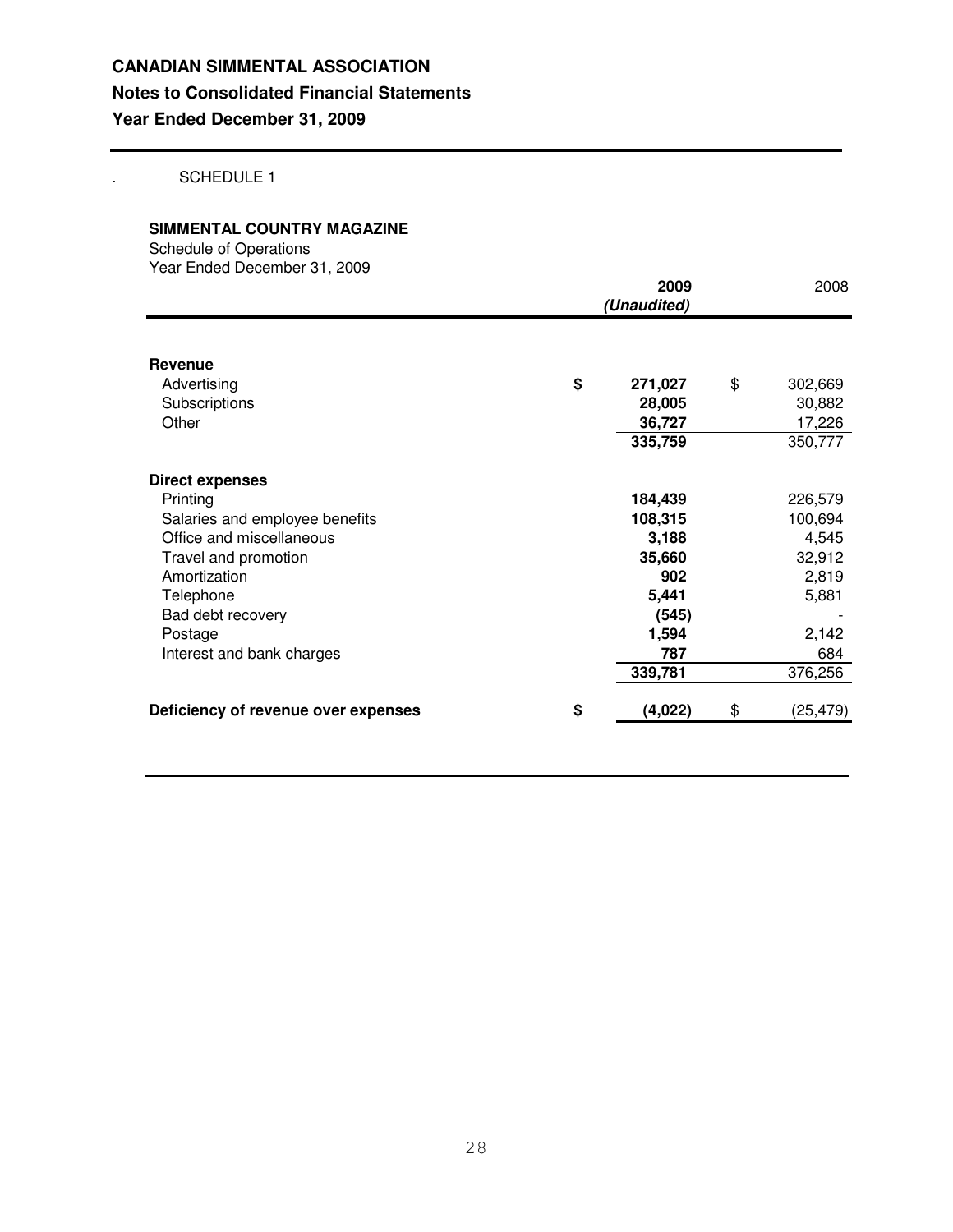## . SCHEDULE 2

## **THE GARTH SWEET FOUNDATION**

Schedule of Operations Year Ended December 31, 2009

| rear Ended December 01, 2000                                     | (Unaudited) | 2008                |    |                 |
|------------------------------------------------------------------|-------------|---------------------|----|-----------------|
| <b>Revenue</b><br>Foundation auction<br>Sponsorship              | \$          | 5,847<br>7,880      | \$ | 20,844<br>6,014 |
| Lab service                                                      |             | 100<br>13,827       |    | 26,858          |
| <b>Direct expenses</b>                                           |             |                     |    |                 |
| Breed improvement                                                |             | 66,051              |    | 33,760          |
| Salaries and wages                                               |             | 28,711              |    | 22,090          |
| Advertising and promotion                                        |             | 14,789              |    | 14,788          |
| Travel and promotion                                             |             | 12,384              |    | 11,711          |
| Computer                                                         |             | 9,958               |    | 7,001           |
| Professional fees                                                |             | 30                  |    | 1,050           |
| Telephone                                                        |             | 737                 |    | 493             |
| Office<br>Interest and bank charges                              |             | 111<br>73           |    | 193<br>18       |
|                                                                  |             | 132,844             |    | 91,104          |
| General fund deficiency                                          |             | (119, 017)          |    | (64, 246)       |
| Scholarship                                                      |             |                     |    |                 |
| Realized gains on marketable securities                          |             | 79                  |    | 370             |
| Interest                                                         |             | 347                 |    | 347             |
| Unrealized gains on marketable securities<br>Scholarship revenue | \$          | (1,801)<br>(1, 375) | \$ | 717             |
|                                                                  |             |                     |    |                 |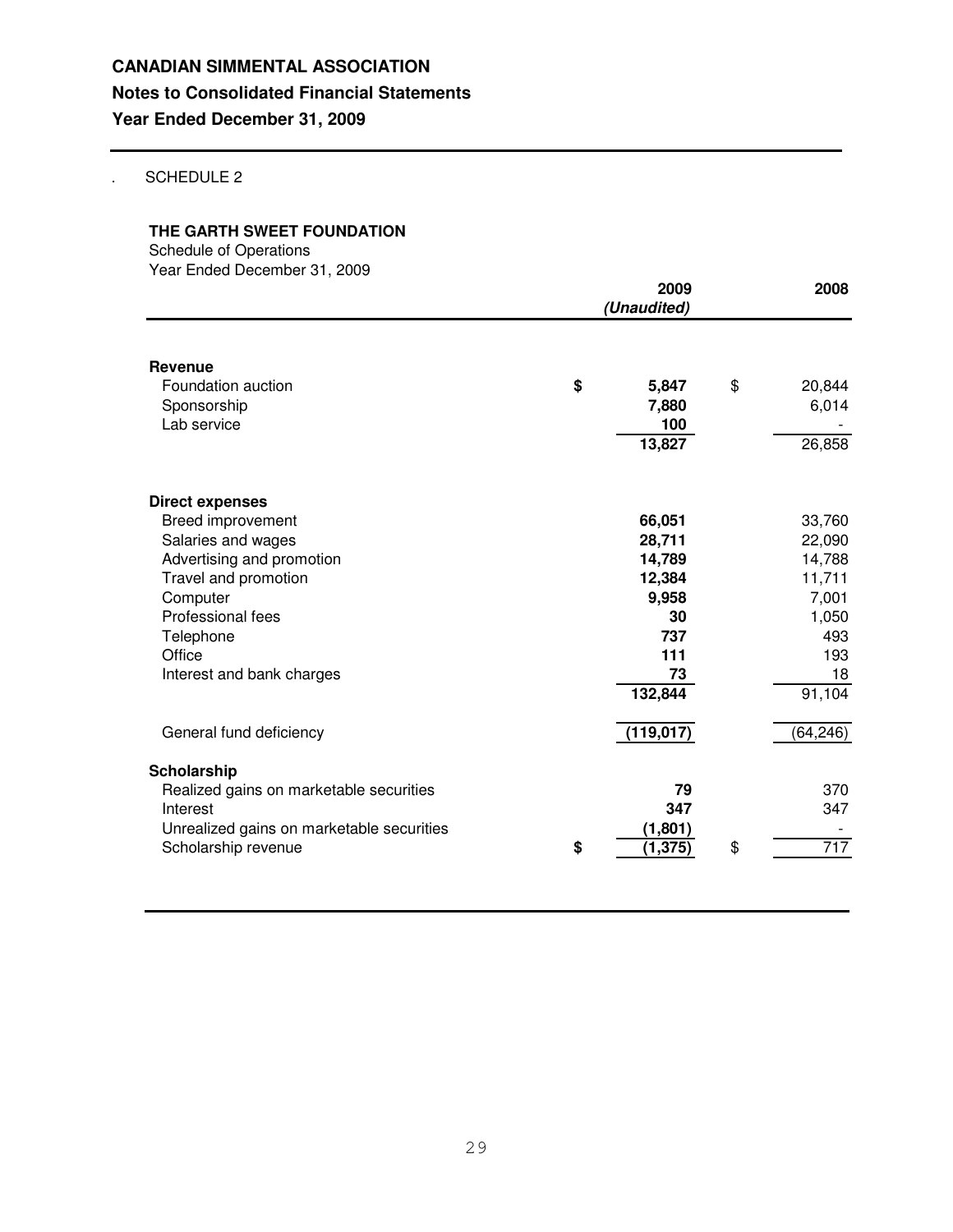# ADVERTISING/PROMOTION AND SIMMENTAL COUNTRY REPORT

Fraser Redpath – Committee Chair

The main objective of the Canadian Simmental Association Board of Directors is to work with our members to keep our breed at the forefront of the Canadian beef industry. As a board we have ideas that are brought to life through a strong support staff. They include Bruce Holmquist, Director of Programming and External Relations; Margo Cartwright, Marketing Coordinator; and Darryl Snider, Sales Representative - Simmental Country.

Our marketing program is developed and directed by the marketing/promotions committee, who meet twice a year to plan and review our activities. This past year we met in March and October to discuss the communications strategies and marketing plan for the CSA. The committee consists of Fraser Redpath, Chairman; Andrew Godfrey, Judy Sweet, Randy Mader, Tara Fritz and Bill Swenson.

The majority of the funds allocated to the Marketing/Promotions Committee are shared with the provincial associations through the CSA Provincial Activity Grant.

The CSA has an inventory of promotional materials at the office in Calgary. These promotional items have been available for distribution to the provinces through the provincial associations. Promotional items such as cups, hats, clothing, and giftware have been available for purchase. There is also marketing material such as brochures, posters, calving booklets available for distribution to aid in the promotion of Simmental genetics at producer / breeder events.

As part of our communications strategy the CSA executive held a Provincial Presidents call in the fall. The objective of this call was to inform the provinces of happenings at the CSA level. We had good participation from most provinces but not from all so please encourage your provinces associations to participate in these.

Another part of our communications strategy is the CSA e-newsletter. It is emailed monthly and is designed to keep the members well informed as to the happenings of the CSA and the beef industry.

The web-site is a very popular and informative marketing tool for us. It is updated regularly and quite often can be used to be a self help type problem solver as well as a worldwide invitation to our herd book.

One of the major changes in 2009 with Simmental Country was the switch from Today's Publishing to Media Edge Publishing. This took a great amount of deliberation, thought and contemplating before the decision was made. There were some growing pains in the beginning, however these issues have been dealt with, and we are positioned to move forward with our high quality product. One of the main benefits of the move to MediaEdge is the electronic options available to our members. The magazine is now online, and advertisers have the option to include hyperlinks and video streaming on the online version of their ads. Thank you to our advertisers who have continued to support our magazine through this change.

The Simmental Country continues to be released 5 times a year; February, May, August, October and November. The Commercial Country is released twice a year; January and September.

The discount card from Imagewear continued to be offered to our members. This card offers a 10% discount on most items sold in the Mark's Work Warehouse stores, and it also allows CSA members to have the CSA and SimmBeef logos to be embroidered on many articles of clothing.

In closing I would like to leave you with this thought - that we do have the best breed of cattle in the world and we do need to keep telling our commercial cattle buyers this. We as a committee need to keep monitoring our advertising commitments all the time and we encourage the CSA membership to keep in contact with us.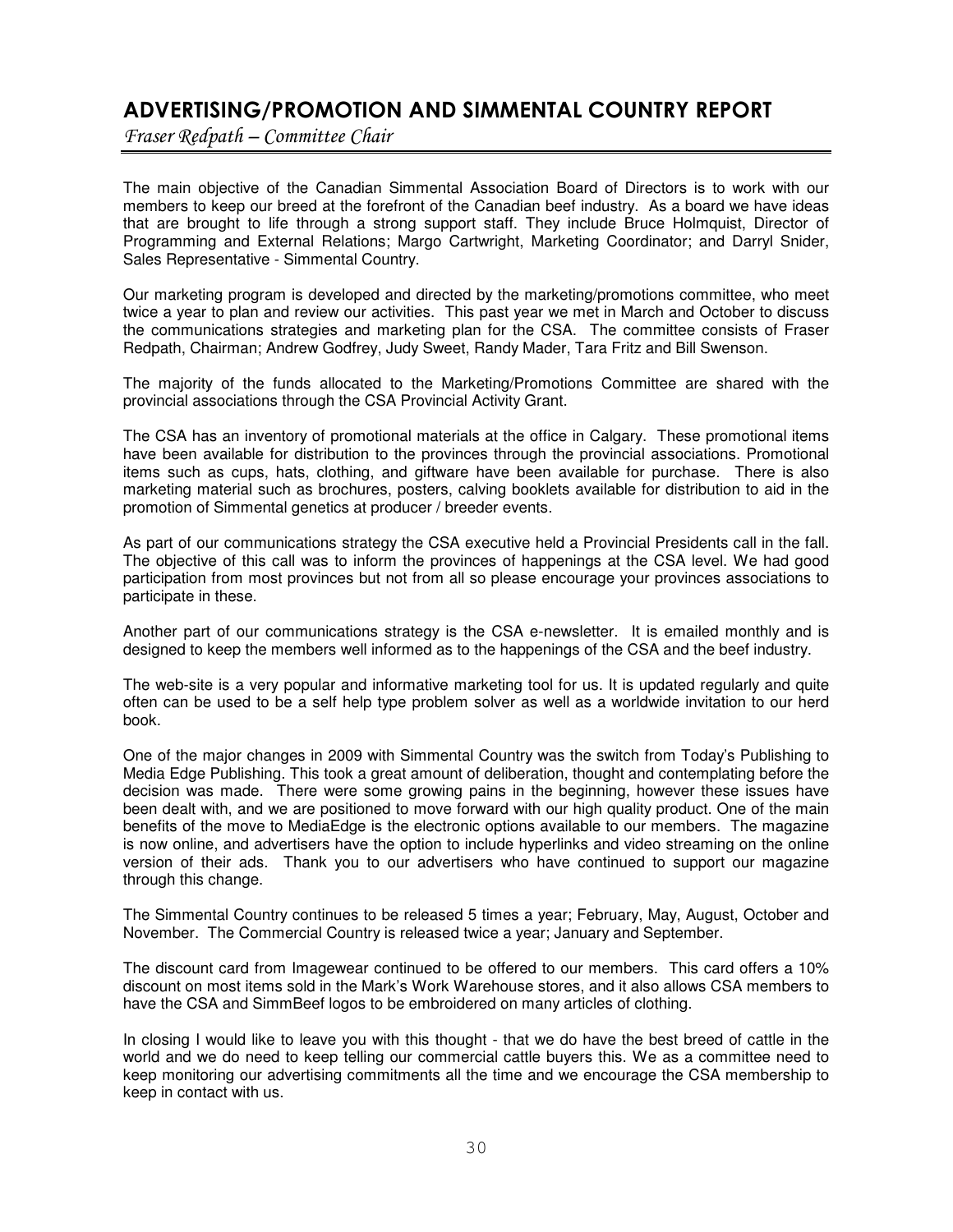# BREED IMPROVEMENT COMMITTEE REPORT

Rick McIntyre – Committee Chair

- $\div$  The BIC consists of the entire board plus 5 non board breeders. Total of 14 breeders from across Canada and 2 hired experts. Plus staff.
- $\div$  Every topic is discussed and researched in great detail and no decision is ever taken lightly, I wish to thank all the breeders involved for committing many hours out of their schedules to study the realms of material needed to understand the issues.
- Our main issue is always our data collection programs and the EPD evaluation. To date the Garth Sweet Foundation research project has been reported on separately.
- 2009 saw the first publication of a Canadian only EPD's. This was probably one of the most difficult and deliberated decisions that the CSA directors have ever made.
- A three year contract with AGI was signed to have a Canadian Evaluation. This is now the fall of 2010 so we will have now seen two years of this Evaluation and have one year left before the board of the future will again have a decision to make.
- None of us know the future but should the decision be made to go back to a North American Simmental evaluation or go to a North American multi breed evaluation then these three years will be the only chance in history that we as Canadian breeders will get to see just how our own data set is ranked. For breeders truly interested in genetic improvement, I urge you to archive these sire summaries and your cow herd results, this is valuable information. This information is totally correct because it is just our data set unmasked by North American environmental difference and formula differences and overwhelming data differences. AGI is the industry leader in the genetic evaluation for beef cattle they have all the bells and whistles.
- Personally only because I am the person voted into the job and am "at the helm at the time" I have committed a considerable amount of time to understand and study the results and comparisons of the changes. These are some of my thoughts on what I have found.
- One key group studied is a large group of US AI sires with high usage and progeny in both countries. The North American data set was made up of approximately 5 US data entries to every 1 of Canadian. This sire group studied was very similar 500 and some progeny in the US data set and 100 and some progeny in the Canadian data set per sire.
- $\div$  Almost all cases the same sire showed higher percentile rankings for growth in the US data set (which contains all our historical data) than in the Canadian data set, usually a 10 to 20 percentile ranking difference. That says to me we as Canadian breeders we used an American born AI sire and were expecting to get x growth but in reality we were getting a little less growth in comparison to our own sires used here. My conclusion is that the overwhelming number of data entries from the US tends to mask our Canadian results. Even when the results are opposite in Canada we do not get to see that result. Sires are very similar in rankings for growth traits it is just a discount in Canadian growth that I see.
- CE and more so MCE however show some re-ranking of sires and this is a more pronounced difference. The North American evaluation we used in the past provided by ASA does not use the nationally accepted animal model for these two traits. The proof of us using this out dated and misleading information is evident in the genetic trend line for MCE in our Canadian numbers we now provide. ASA has had this update on their to do list for some time and when they do complete that work I do expect to see some re ranking of the US MCE although it will not be quite as different as what we saw. Getting data sets as accurate as possible is important right now because these data sets will be the defining data sets used for upcoming gene marking projects.
- $\div$  A third major point I wish to make in regards to the differences in the two evaluations is that of indexes. Indexes are in a nut shell, a formula to combine all the values of each EPD trait into one easier quicker to understand number. The challenge in understanding indexes is that the formula is flexible and controlled by the user. The user gets to weight each trait for their own environment and marketing conditions and make this evaluation of a lot of traits match their situation. ASA has rolled out an American API (all purpose index) and a TI (terminal index). After some investigation into this I have personally come to the conclusion that these parameters do not suit the majority of Canadian conditions for our breeders selling bulls to our commercial customers. The US API is very highly weighted for CE (Simmental sires used on Angus heifers) and marbling. I believe it would be misleading for us to allow our sires to be ranked according to these parameters. CSA has developed our own CAPI and will probably be printing these. Some day I best see indexes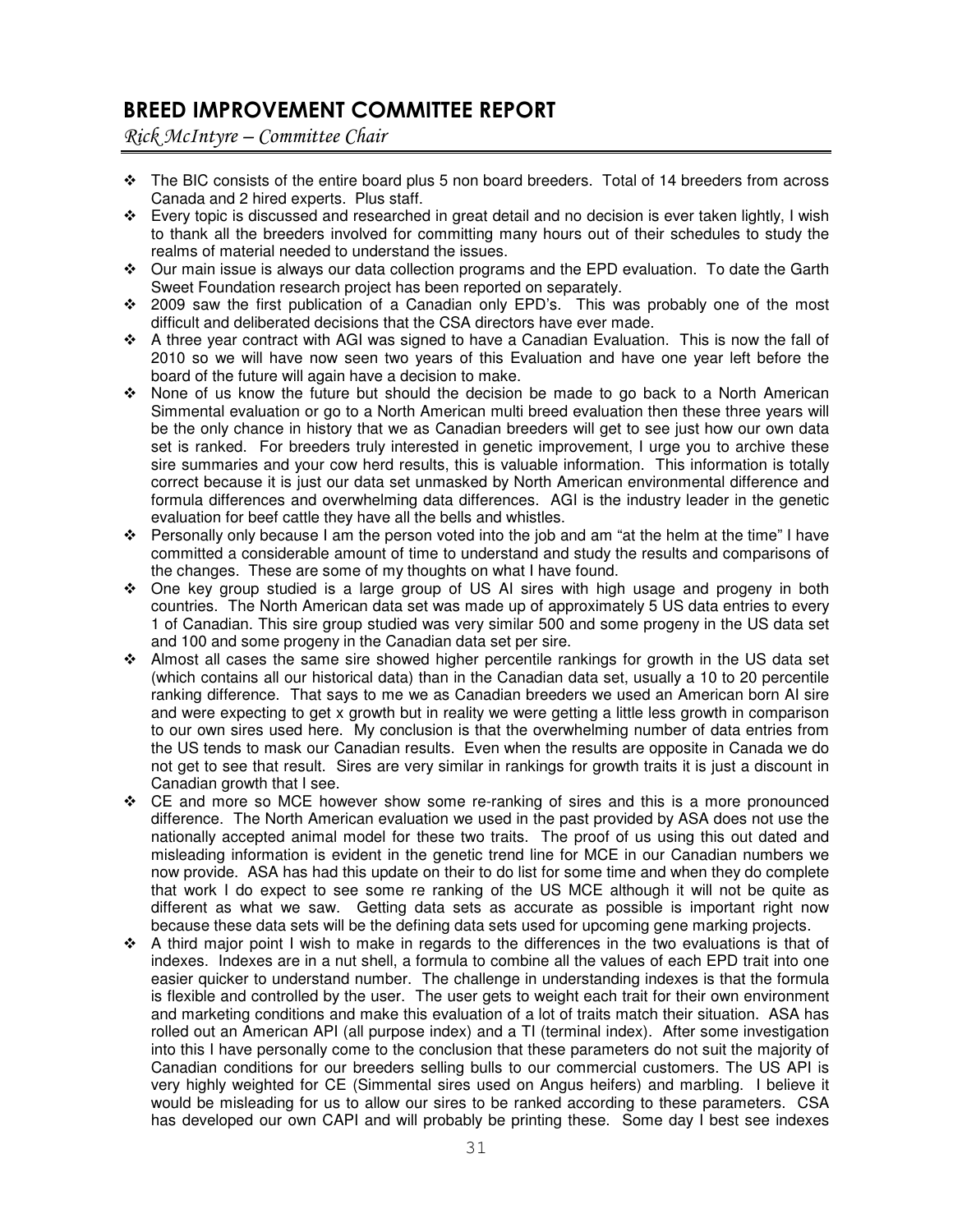being used by each breeder separately as part of their online registration package where you get to slide the values high or low for each trait to meet your own circumstances and then search a sire data set for Sires that will meet your criteria.

- One last point to touch on is that we are now in control of the evaluation and are responsible for setting the scaling numbers (EPD ranges). The main thing to note here is that rankings are King, they are sacred and are not changeable. We do have the control over the scaling number and a lot of time and effort has been put toward this issue. We have not been used to doing this task in the past and there has been a learning curve in setting these. The one thing I see consistently with people coming on this committee, they all end up using rankings more and scaling numbers less. We certainly do recognize that one of the main uses of scaling numbers comes in Sale catalogues. I strongly urge everyone to continue this and to make the explanation of these numbers easier for you and your customers I also urge you to print some form of the percentile ranking table or at least the high, low and average.
- $\div$  There are many other things that could be said and discussed but I will close now for questions and in closing would like to say that it has been a privilege and great learning experience to be on the Breed Improvement Committee and if every breeder in our association had this opportunity I urge them to take it. The knowledge that you can gain will be very valuable. Ever breeder needs to experience this and if they did we would have an even more awesome breed and association. Knowledge breeds success.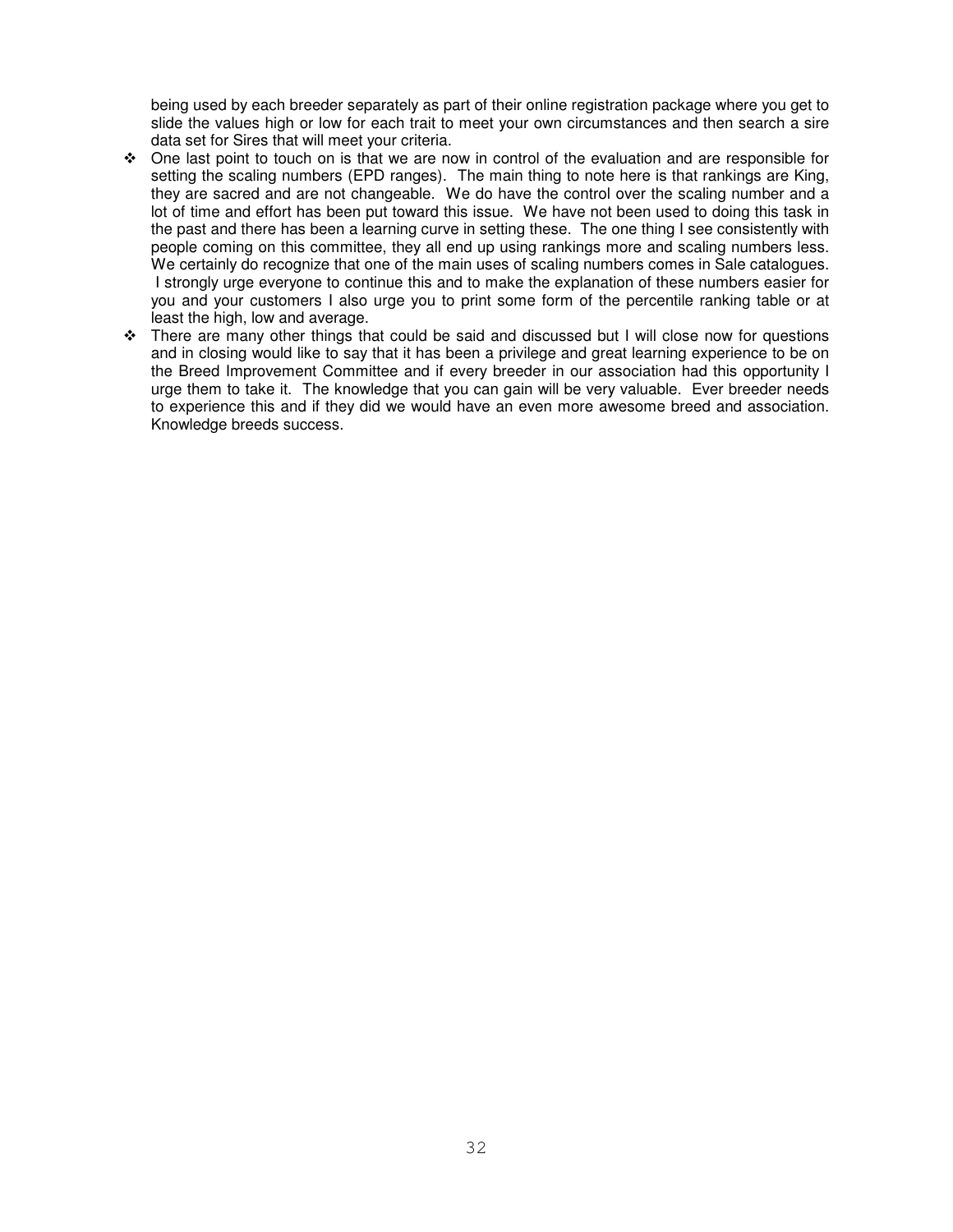# YOUNG CANADIAN SIMMENTAL ASSOCIATION COMMITTEE REPORT

Andrew Godfrey – Chair YCSA Committee

The year ending December 31, 2009 was one of further transition with regards to the implementation of new initiatives as well as providing further support for existing YCSA programs. The YCSA's major success was launching its first national, independent, fundraiser by auctioning off pages and dates in a calendar, raising gross revenues of over \$20,000, thanks to the hard work of the Board, some of the dedicated CSA staff members and thanks to the generosity and assistance of our breeders. The YCSA also held 5 regional classics across the country, making for a busy summer for our Co-ordinator and members! The 2009 classics held were as follows:

- National YCSA Classic, Prince Albert, Saskatchewan, July 28-30
- Manitoba Youth Beef Round Up, Neepawa, Manitoba, July 31-August 2
- Wild Rose Classic, Olds, Alberta, August  $5<sup>th</sup>$  and  $6<sup>th</sup>$
- Ontario OYCSA Trillium Classic, Owen Sound, Ontario, August 22-23
- Maritime YCSA Classic Truro, Nova Scotia, August 28-29

**2009 Highlights -** The year began with a National Board Meeting in Calgary on April 4, 2009, attended by myself, YCSA Co-ordinator Emily Grey and the following Board members:

Robert Godfrey, Prince Edward Island – President Jenna Holmquist, Saskatchewan – Vice-President Katie Wood, Ontario – Executive-Officer Francis Gagnon, Quebec Jennie Palmer, Prince Edward Island Jordan Buba, Alberta Jamie Buba, Alberta Andrea Bertholet, Manitoba

At the meeting, the first annual YCSA budget was examined and found it to be an accurate guideline for the allocation of funds throughout the year. By analyzing the organization's budgeted costs against its actual revenues and expenditures for the year, the Board was able to set a budget for 2009 that it is confident will be congruent with its 2009 financial statements.

The Board also completed an internal review of the YCSA program, lead by the initiative of its President, Robert Godfrey, who wanted the Board to complete a "SWOT analysis" in which the Board would identify its Strengths, Weaknesses, Opportunities and Threats as a tangible method of planning for the future. The Board identified an impressive list of all four factors, including, strengths such as the strength of the breed it represents, the large strong membership from the grass roots to the National YCSA board, and the strength of a dedicated staff person. It singled out weaknesses such as a lack of presence in all provinces where Simmental animals are registered and a need for more promotion to both existing commercial and 4-H members. Opportunities such as the calendar, the foundation auction, and World Congress were singled out. Threats such as competition with other junior beef breed associations, financial and the fear of staleness if innovation is not continued were also identified. The Board then sat down to plan for the coming year in an effort to capitalize on its strengths, improve on its weaknesses and address both opportunities and threats head-on.

Aside from the 2009 Calendar success mentioned at the outset of the report, the 2009 Canadian Simmental Association's Foundation Auction at the Royal Agricultural Winter Fair was yet another opportunity for the YCSA to raise money towards its goal of financial independence. The YCSA benefited directly from the success of the Auction as it received a donation of approximately \$5,500.00 out of the total proceeds from the Auction. The YCSA is greatly appreciative to the breeders and to the CSA for its continued support and has allocated the funds towards developing new initiatives and maintaining existing programs. In addition to the generosity of the breeders and the CSA, the YCSA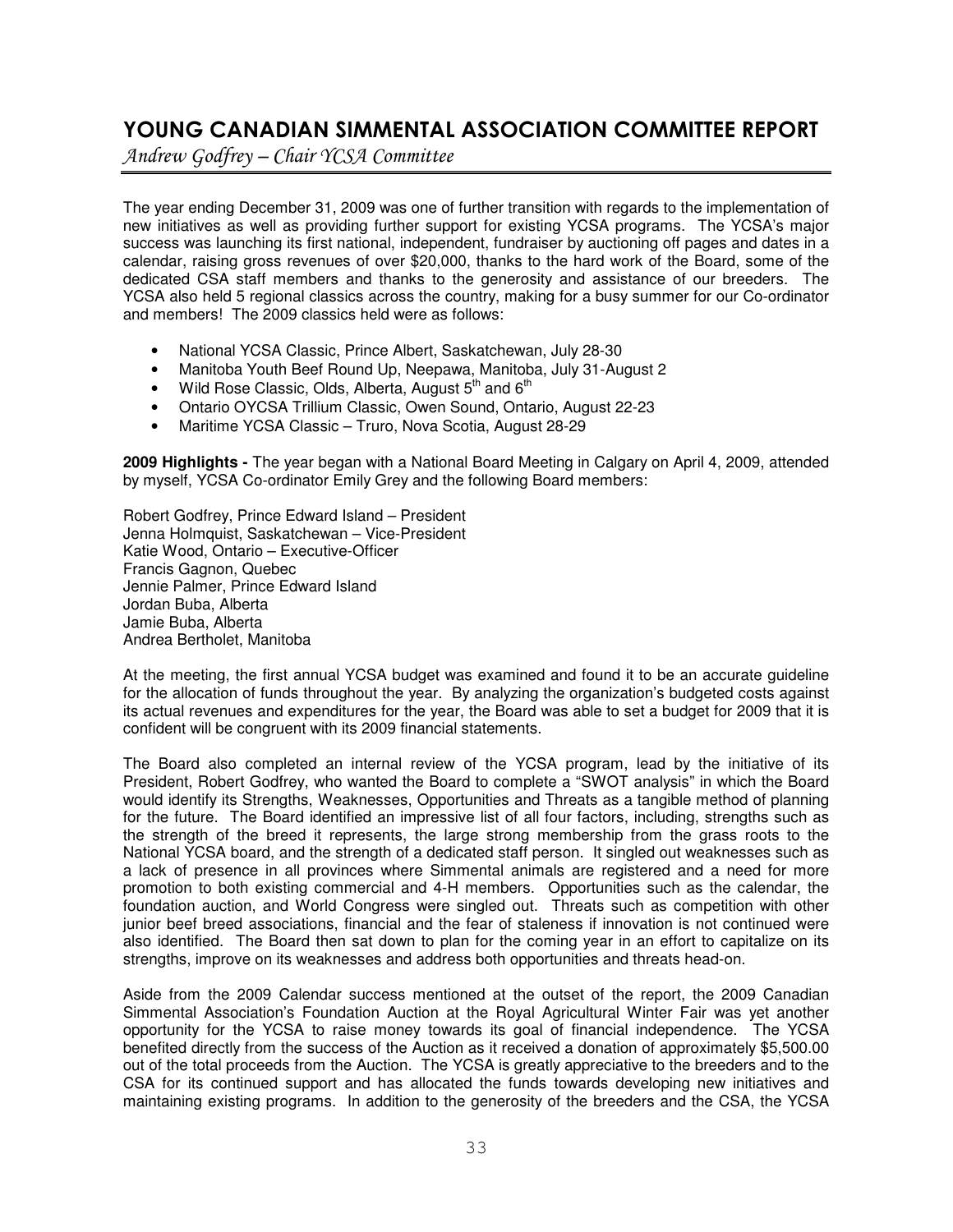would be remiss if it did not recognize T-BAR-C for its generous donation of \$7,880.42 to the YCSA in 2009, generated out of their annual golf tournament in support of junior programs.

The YCSA is proud of its successful year in 2009 that will hopefully be a benchmark year towards continued financial accountability and independence with the continued success of the Calendar and the Foundation Auctions. The YCSA continues to solider on as one of the most successful national beef junior programs in the country.

As the CSA Director who has the pleasure of working with this organization, I challenge my fellow CSA members to both attend a Classic near you in the future to fully appreciate the breadth of programs and talents contained in the YCSA and to think of a neighbour or relative who might make a great addition to the program such that we can continue to grow our breed through its future: its youth. For any questions or concerns about the YCSA program, please do not hesitate to contact me directly.

I hereby submit this report and ask that it be accepted and approved by the members.

# GARTH SWEET SIMMENTAL FOUNDATION REPORT

Ron Nolan – Committee Chair

The Garth Sweet Simmental Foundation had another great year in 2009.

The Foundation Auction was held as part of the festivities surrounding the National Simmental Show and Sale held at the Royal Winter Fair in Toronto in November. This was another successful event raising \$8770, bringing the total amount raised for the Foundation to approximately \$40,000. We would like to thank those companies, breeders, and individuals who have donated auction items and as well the members of the Foundation's Committee responsible for organizing the auctions.

The funds raised by the Foundation are used to invest in the future of our breed and a large part of that is our youth. A portion of the funds going to the YCSA, and a portion going to fund scholarships to youth involved in the beef industry. Congratulations to Nikki Armstrong, MB, Melissa McRae, MB and Ashley Proctor-Berkholtz, AB on receiving the 2009 Dr. Dixon Scholarship Awards.

Another important branch of the Foundation is the area of research and through the foundation CSA is working on a research project with several industry partners. The project will explore fertility, production and carcass traits including meat quality and will develop breeding tools, including DNA technology, for the use of Simmental breeders to the benefit of the broader beef industry. Participation of breeders through data submission via regular CSA programs, ultrasound and collection of DNA are also ways for members to not only contribute, but also take advantage of the results of the project.

And last but certainly not least is a special Thank You to Judy Sweet and her family for their generous donations which not only to the creation of the Garth Sweet Simmental Foundation but also was added to last year by Garth and Judy's grandchildren. This will be targeted through the Foundation to not only advance the Simmental breed but the beef industry as a whole.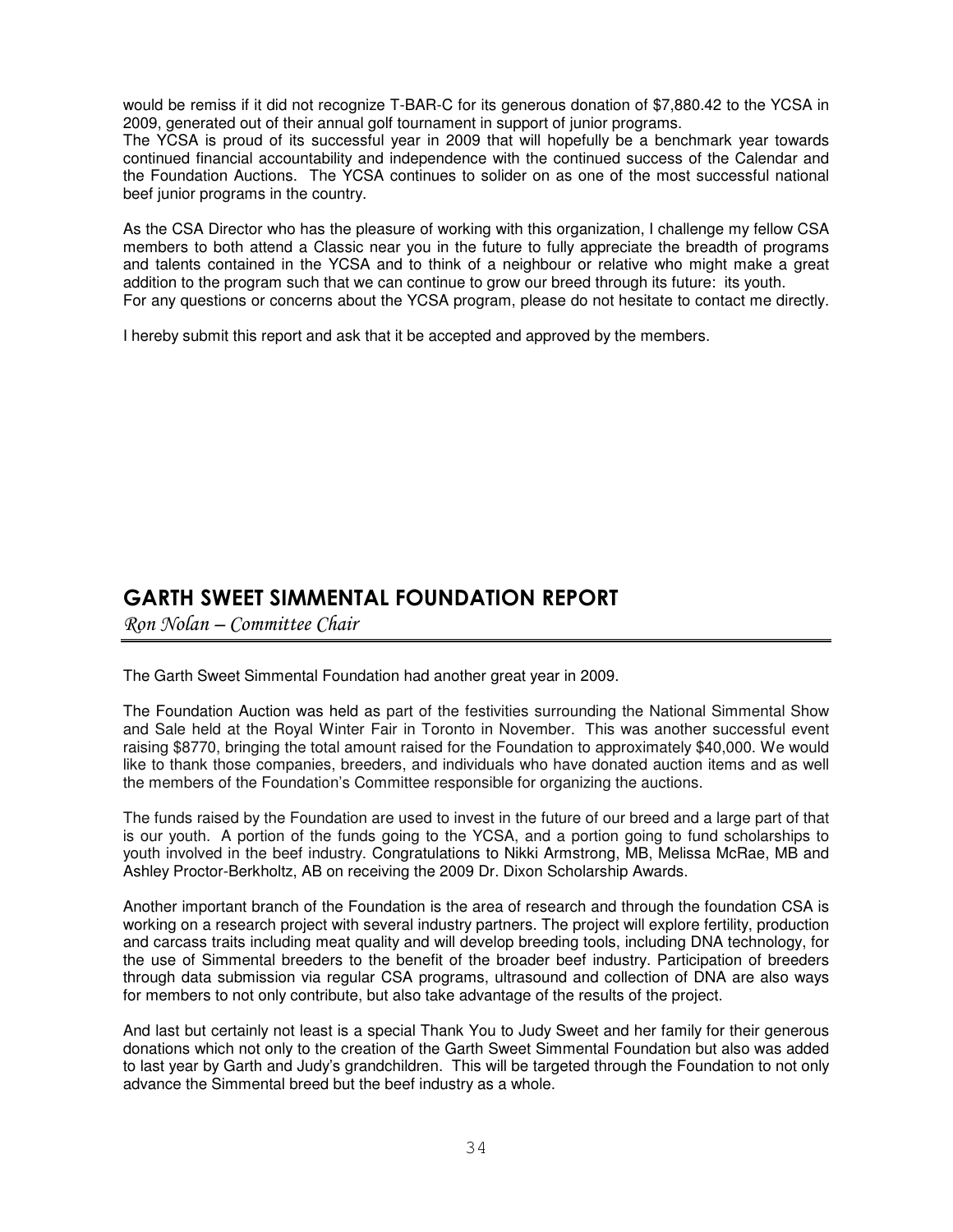## BRITISH COLUMBIA SIMMENTAL ASSOCIATION REPORT / RAPPORT DE L'ASSOCIATION SIMMENTAL DE LA COLUMBIE BRITANNIQUE

 $\mathcal R$ eanne Sanford – Secretary / Secretaire

- **Hello, Bonjour from Beautiful British Columbia!** Last year we were honored to have hosted the 2009 CSA AGM at Sun Peaks, BC. It was a great success. We would like to extend our gratitude to the Mitchell family for taking a huge lead for its organization and success. A special thanks to those who took the time to travel out west for the meeting and spend some time away in the mountains. Following the AGM at Sun Peaks, we had our very own provincial AGM in November in Clinton, BC. Here we had our annual raffle heifer draw and made plans for our next year.
- $\triangleright$  Unfortunately, we had to say goodbye this year to a key director and huge advocate for our breed. Jan Wisse stepped down as acting secretary and decided to get married! He is sorely missed on our board but we wish him all the best in the future. Our provincial directors remain the same:
	- President: Lorne Webster Vice President: Rob Starr Secretary (temporarily): Reanne Sanford Treasurer: Lorraine Sanford Promotions: Reanne Sanford Other Directors include: Cornie Klop, Keith Monsees and Darlene Furber
- Bull sales here remain the same as years past with increasing optimism amongst commercial and purebred breeders. Sale prices for cull cows and bulls continue to be at a current high. We plan to continue with our bull buyer's draw at the Williams Lake Bull Sale with a recent decision to split the money into two, one cheque for the volume buyer and one for a random draw. This proved to be a great success. In effort to gain presence and momentum surrounding our breed, we decided our 2010 AGM should coincide with the Interprovincial Exhibition in Armstrong, BC. This is BC's largest agricultural fair and show. We will be holding our annual meeting and dinner following the Simmental show. For those interested in traveling to exhibit or even to visit again, I would encourage you to stop by the IPE and take part in the fun.
- $\triangleright$  In closing, I would like to thank the CSA staff and its directors for the hard work and dedication to our breed. On behalf of the members and directors here in BC we would like to thank those in advance who chose to support the 2010 CSA Foundation auction. All the best in Victoriaville!

\_\_\_\_\_\_\_\_\_\_\_\_\_\_\_\_\_\_\_\_\_\_\_\_\_\_\_\_\_\_\_\_\_\_\_\_\_\_\_\_\_\_\_\_\_\_\_\_\_\_\_\_\_\_\_\_\_\_\_\_

- Salutations de la Colombie Britannique! Nous avons eu l'honneur d'être les hôtes de l'assemblée générale annuelle de l'Association Canadienne Simmental en 2009. Nous avons accueilli les nombreux participants à Sun Peaks. Grâce au travail la famille Mitchell et à tous ceux qui ont pris la peine de voyager jusqu'en Colombie Britannique, le weekend a été une grande réussite.
- Notre propre assemblée générale annuelle s'est tenue en novembre à Clinton. C'est à cette occasion que nous avons fait le tirage d'une génisse et que nous avons établi nos plans pour l'année courante. Nous avons malheureusement perdu un directeur précieux, qui non seulement est un ambassadeur pour la race mais aussi notre secrétaire pour l'association provinciale. Jan Wisse a quitté son poste depuis son mariage récent. Notre conseil d'administration consiste donc de :

Président: Lorne Webster Vice Président: Rob Starr Secrétaire (temporaire): Reanne Sanford Trésorier: Lorraine Sanford Promotion: Reanne Sanford Directeurs: Cornie Klop, Keith Monsees et Darlene Furber

- Les ventes de taureaux sont restées presque pareilles à l'année dernière. Les éleveurs commerciaux sont optimistes que des temps changeront pour le meilleur. Au moment où j'écris ce rapport, les animaux de reformes sont à la hausse. Nous avons décidé de continuer nos tirages parmi les acheteurs de taureaux de la vente de Williams Lake. Toutefois nous avons modifié le format et les prix sont répendus entre l'acheteur du plus grand nombre de têtes et un tirage au sort. Puisque la race Simmental gagne de la popularité aux expositions, nous avons décidé de tenir notre prochaine assemblée générale annuelle en conjonction avec l'Exposition Interprovinciale de Armstrong. Puisque le nombre de têtes est le plus élevé de toutes les expositions de la Colombie Britannique, le jugement Simmental sera suivi d'un souper et l'assemblée sera en soirée. Nous vous invitons à exposer vos animaux à Armstrong ou de venir encourager les éleveurs et participer aux activités de la journée.
- En terminant, je tiens à remercier toute l'équipe de l'Association Canadienne Simmental pour leur travail et dévouement envers notre race. De la part du groupe de la Colombie Britannique, je vous remercie à l' avance pour le support que vous apporterez à la Fondation Simmental. Bon séjour a Victoriaville!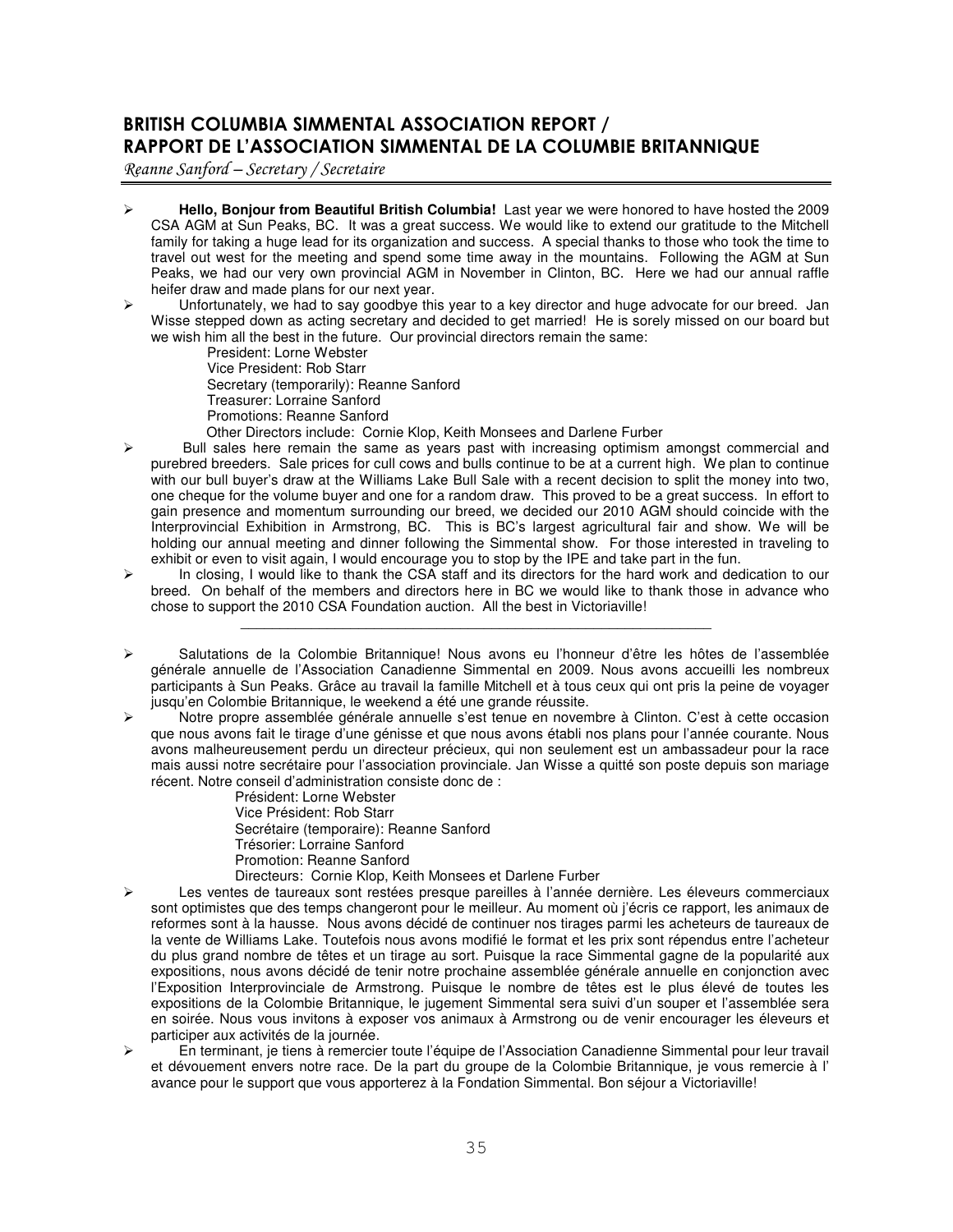## ALBERTA SIMMENTAL ASSOCIATION REPORT / RAPPORT DE L'ASSOCIATION SIMMENTAL DE L'ALBERTA

Maureen Mappin-Smith - President / Présidente

- $\triangleright$  The 2009-2010 Alberta Simmental Association started the year off with an extremely successful tour in conjunction with our AGM in June. Four Simmental operations were visited in the course of the day, with over 70 Simmental enthusiasts in attendance. At the AGM, we welcomed three new Board members which rounded out a very young, yet very enthusiastic Alberta Simmental Association Board of Directors: I have been told on several occasions that we are the envy of many breeds to have such a strong, young board forging ahead with the breed in Alberta.
- $\triangleright$  Feeder calf sales were again a huge hit in the province, with 19 sales being held, and over 21,000 head being sold in these Simmental feature sales. The sales are evolving and getting stronger as each year passes by, with more numbers, recognition, and breeder/auction mart involvement.
- $\triangleright$  Our booth keeps Simmental at the forefront, as Chuck is present at all of the major livestock events in Alberta with the booth and cups of coffee for Simmental enthusiasts. Chuck is always getting requests to attend events with the booth, and does as many as he can, travelling all the way from Grande Prairie, to Medicine Hat, and many points in between. We are thrilled with Chuck's work, keeping the Simmental presence out there constantly.
- $\triangleright$  Farmfair in 2009 saw many changes to the Double Crown event in an effort to attract more exhibitors and spectators. The changes were well received, and this program will continue to evolve each year. The Northern Image Sale had to be cancelled due to lack of cattle entered in the sale. Our hopes are to get the sale back at Northlands within the next year or so.
- $\triangleright$  The Alberta YCS had a very successful show in Olds in August, 2009, with great support from breeders and businesses. We need to continue to support our youth, as they are the future of the industry. To illustrate the importance of the program, 8 of our 9 ASA board members were YCS members at one time! The ASA has taken a different approach to the 4-H program over the past few years, awarding small gifts to all members exhibiting a Simmental project, and then entering all names into a \$500 Scholarship draw. This approach has been well received and will continue for 2010.
- $\triangleright$   $\cdot$  Simmental Bull sales across the province were as strong as they have ever been, with many Simmental sales leading the averages across the breeds. The ASA is continuing to aggressively advertise Simmental's attributes through our website and through print media in order to keep this trend continuing upwardsalthough monetary constraints are always present, now is not the time to weaken our presence in the industry.
- $\triangleright$  We have a great breed, great people, and a great position in the beef industry; through hard work and a shared focus, we will continue to be leaders in the beef business. Happy trails! \_\_\_\_\_\_\_\_\_\_\_\_\_\_\_\_\_\_\_\_\_\_\_\_\_\_\_\_\_\_\_\_\_\_\_\_\_\_\_\_\_\_\_\_\_\_\_\_\_\_\_\_\_\_\_\_\_\_\_\_
- L'année 2009-2010 a débuté en grande pour l'Association Simmental de l'Alberta avec une tournée de quatre éleveurs et l'assemblée générale annuelle en juin 2009. Plus de 70 participants ont pris part à la journée. Un nouveau conseil d'administration été élu incluant trois nouveaux directeurs. Notre conseil est l'envie de toutes les races car le groupe consiste de jeunes adultes enthousiastes et avec beaucoup d'énergie.
- $\triangleright$  Il y a eu 19 encans spécialisés de veaux Simmental qui ont pris part partout en province, rassemblant plus de 21,000 têtes. A chaque année, la race Simmental gagne de la popularité parmi la communauté commerciale au temps au niveau des vendeurs de veaux, que parmi les acheteurs et les marchés d'animaux.
- Nous sommes fiers d'avoir un propagandiste qui se consacre à participer à de nombreux évènements/salons avec le kiosque Simmental. Chuck Groeneveld nous représente partout en province avec sa personnalité invitante, café en main servi dans des tasses Simmental bien entendu.
- Nous avons fait des changements au format de la "Double Couronne" qui a lieu à Farmfair, en but d'attirer plus d'exposants et plus de spectateurs. Le nouveau format a commencé en 2009 et évoluera graduellement au cours des années. Malheureusement il n'y avait pas assez d'intérêt pour continuer la vente Northern Lights qui a eu lieu dans le cadre le Farmfair auparavant. Nous espérons que cette vente sera restituée dans un futur proche.
- Nos jeunes éleveurs ont tenu leur concours annuel à l'Exposition de Olds en août 2009. Un support extraordinaire venant des éleveurs a intensifié l'envergure de l'événement. Il semblerait-il que tous et chacun comprennent l'importance de la relève de notre race. Saviez-vous que 8 des 9 membres du conseil d'administration de l'Association Simmental de l'Alberta ont bénéficié des programmes juniors? Nous avons aussi apporté des changements aux prix offerts aux membres 4-H. Un petit cadeau est offert à tous les membres qui exposent un animal de génétique Simmental et ils sont éligibles à un tirage pour un certificat de \$500 envers l'achat d'une femelle Simmental. Ce changement semble plaire à tous ceux qui sont impliqués.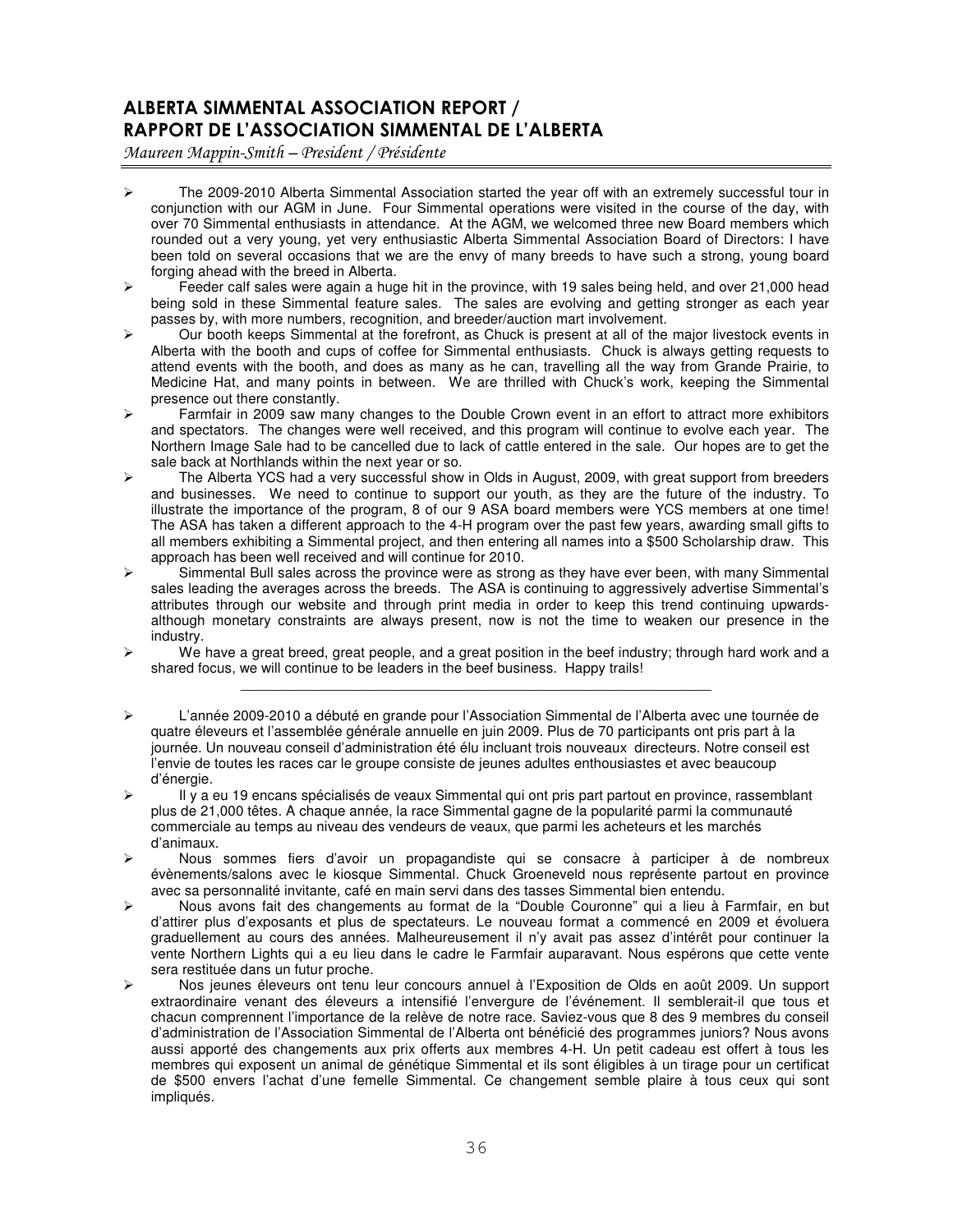- Les ventes de taureaux Simmental partout dans la province ont été aussi fortes que jamais, dont plusieurs ont généré les moyennes les plus élevées parmi toutes les races. L'ASA continue une publicité agressive mettant en vedette les attributs du Simmental, par le biais de notre site Web et de publicité dans les revues afin de maintenir cette tendance à la hausse. Bien que les restrictions monétaires soient toujours présentes, ce n'est pas le moment d'affaiblir notre présence dans l'industrie.
- $\triangleright$  Nous avons une bonne race, des bons éleveurs et une position de choix dans l'industrie bovine, avec un travail acharné et un objectif partagé, nous continuerons à être des leaders dans le secteur du bœuf.

## SASKATCHEWAN SIMMENTAL ASSOCIATION REPORT / RAPPORT DE L'ASSOCIATION SIMMENTAL DE LA SASKATCHEWAN

Tara Fritz – President / Présidente

- $\triangleright$  I would like to take this time to thank all of the SSA board of directors and of course, Carolyn McCormack for all the hard work, determination and ingeniousness. This group of people is very dedicated to promoting the breed of Simmental and Saskatchewan Simmental Breeders both provincially and nationally!
- $\triangleright$  Agribition was another accomplishment! Hats off to everyone that contributed your time and efforts to support Agribition last year. We had about 175 head that were stalled at Agribition. The Agribition Sale went exceptionally well and averaged \$6375.55 on 32 lots. I would like to take this time to thank Bouchard Livestock, for all of their efforts that go into making a sale of this stature, such a success.
- There were 16 Gold Memberships and 200 Silver Memberships that participated in The Pick of the barn, in 2009. Thank you to all the participated, we truly appreciate making the Pick of the Barn a great hit! Thank you to OLS Tubs for sponsoring the Pick of the Barn Pizza.
- ▶ The SSA Scholarship heifer was donated by Sunny Valley Simmentals and was won by Brian Bouchard. Brian graciously sold the heifer the following day at the Agribition Sale. The heifer was purchased by Doug Goudy and an additional \$2200 was raised on behalf of the Saskatchewan YCSA. The scholarship auction raised a total of \$5705. \$7000 was award to 8 – 1<sup>st</sup> and 2<sup>nd</sup> year scholarship recipients. Thank you to the Libke family for your generous donation. Crossroad Farms has generously donated this year's SSA Scholarship heifer.
- $\triangleright$  We completed our third annual SSA calendar, which was introduced to promote the SSA members and to help offset the cost of the \$2000 bull sale promotion. The Calendar and the Bull Promotion are a great success! The Bull Promotion promotes being a SSA member and it also ensures that registration papers are transferred on a timely matter.
- $\triangleright$  We have focussed our efforts on Simmental Influenced feeder sales in the province, by hosting Simmental Appreciation Days; serving Coffee and Donuts and having promotional material available. We continued with our "Simmental – Look At Us Now" brochure for both spring and fall, which was distributed via "stuffers" in the auction mart producer cheques. This brochure was generated to ensure that people realised the evolution of Simmental, the current listing of the SSA members and all the members bull sale dates in the spring and female sales in the fall.
- $\triangleright$  The SSA assisted with recognizing various summer-shows and fall fairs. We were present at Prince Albert, Swift Current, Edam, Lloydminster, Yorkton, and Saskatoon Fall Fair. It is encouraging to see the presence of high quality Simmental Cattle at these shows.
- $\triangleright$  The SYCSA's Tiger Lily Classic was held in conjunction with the SYCSA National Show and also the SSA's AGM at the Prince Albert Fair, this past July. I would like to say congratulations to the SYCSA for hosting such a great event – Job well done!
- $\triangleright$  The SSA is busy as can be, getting ready to celebrate our own 40<sup>th</sup> Anniversary. We are planning on celebrations at our AGM, which will be held in Swift Current, in conjunction with Frontier Days this summer, and also at Agribition. Therefore, I would like to invite all of you to Agribition, to help us celebrate! Hope to see you all there!

\_\_\_\_\_\_\_\_\_\_\_\_\_\_\_\_\_\_\_\_\_\_\_\_\_\_\_\_\_\_\_\_\_\_\_\_\_\_\_\_\_\_\_\_\_\_\_\_\_\_\_\_\_\_\_\_\_\_\_\_

 L'Agribition a été encore une fois une réalisation bien réussite! Chapeau à tous ceux qui ont contribué du temps et des efforts pour soutenir l'Agribition l'an dernier. Il y avait environ 175 têtes Simmental dans les étables. La vente s'est exceptionnellement bien déroulée avec une moyenne de \$ 6375.55 pour les 32 lots. Je voudrais remercier Bouchard Livestock pour leurs efforts qui ont contribué à l'envergure du succès de cette vente.

Je voudrais remercier tous les membres du conseil d'administration et, bien entendu, Carolyn McCormack pour tous ses efforts, sa détermination et son ingéniosité. Ce groupe de personnes est très dédié à la promotion de la race Simmental et des éleveurs de la Saskatchewan tant au niveau provincial que national !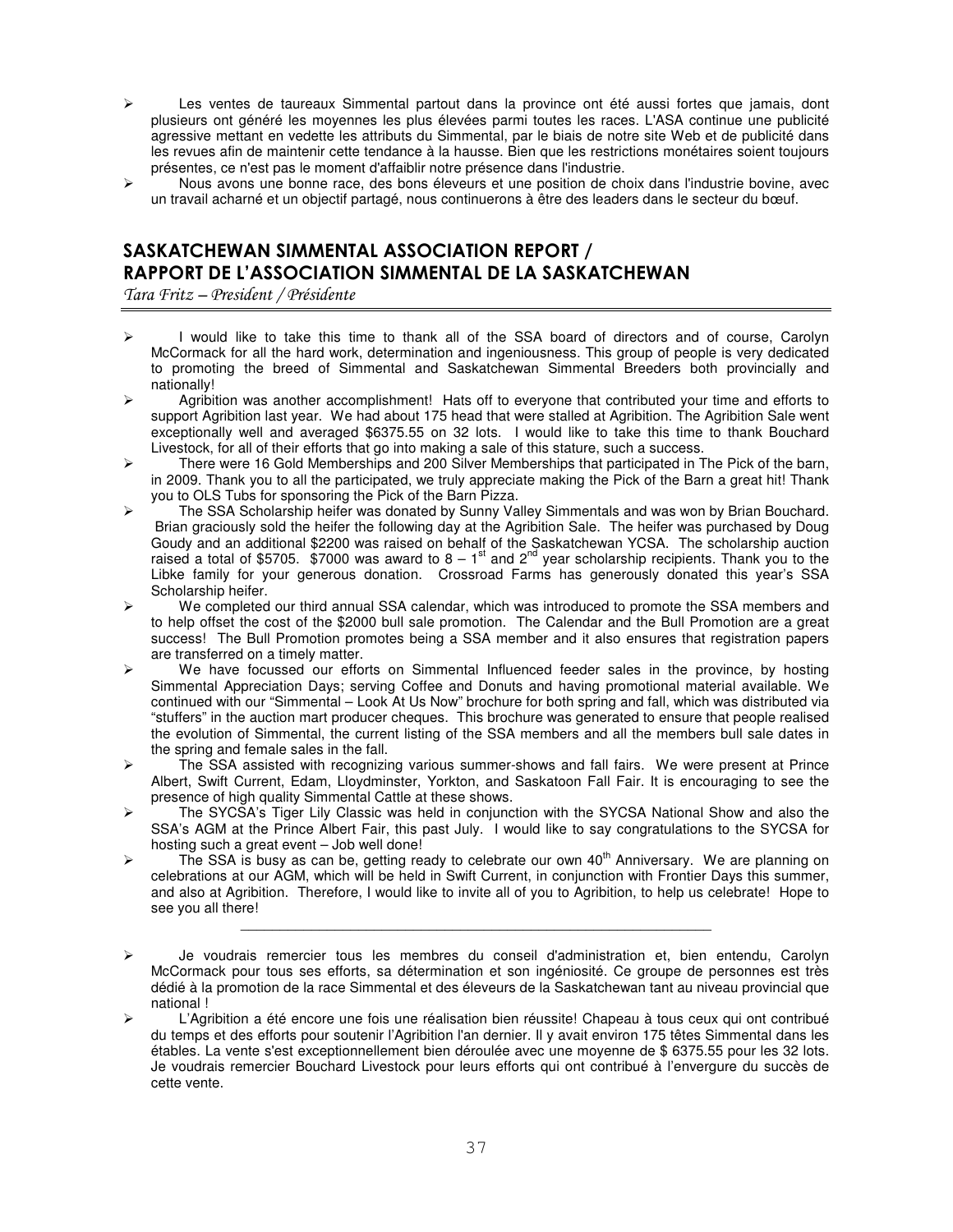- Il y avait 16 membres « or » et 200 membres « argent » qui ont participé au « choix de l'étable » 2009. Merci à tous les participants de ce tirage qui s'est avéré un grand succès ! Merci aussi à OLS Tubs qui a commandité le souper pizza.
- La ferme Sunny Valley Simmentals a généreusement donné une génisse pour ramasser des fonds qui serviront aux bourses d'études. Brian Bouchard a gagné la génisse et l'a revendu le lendemain dans le cadre la vente de l'Agribition et a fait un don de ce qu'elle a rapporté. Donc le montant total généré fut de \$5705. Huit étudiants universitaires de première et deuxième année ont reçu un montant total de \$7000. Merci à la famille Libke pour leur don généreux. Crossroad Farms a généreusement offert la génisse pour les bourses de cette année.
- Nous avons terminé notre troisième calendrier annuel, un projet conçu pour promouvoir les membres de la Saskatchewan et pour aider à compenser le coût de la promotion des ventes de taureaux (\$2000). Le calendrier et la promotion des ventes sont devenus très populaires ! La promotion des ventes fait en sorte que les membres Simmental de la Saskatchewan sont bien connus et que les papiers d'enregistrements sont transférés en temps opportun.
- Nous avons concentrés nos efforts sur les ventes spécialisées de veaux d'embouche Simmental partout dans la province où nous tenons des journées d'appréciation Simmental en servant le café et un goûté et en distribuant le matériel de promotion. Nous avons poursuivi avec l'insertion de notre brochure "Simmental – regardez nous maintenant" qui est inclus avec les chèques des encans qui sont envoyés aux producteurs durant le printemps et l'automne. Cette brochure a été conçue pour s'assurer que les gens comprennent l'évolution du Simmental avec la liste des membres actuelle de la Saskatchewan et toutes les dates des ventes de taureaux du printemps et ventes de femelles à l'automne.
- La SSA a assistée à divers expositions durant la saison. Nous étions présents à Prince Albert, Swift Current, Edam, Lloydminster, Yorkton et Saskatoon. Il est encourageant de constater la présence de bovins Simmental de haute qualité à ces expositions.
- La Classique Tiger Lily du SYCSA a été organisée en conjonction avec le salon national SYCSA et également l'Assemblée générale de la SSA à la Foire de Prince Albert, en juillet dernier. Je tiens à féliciter le SYCSA pour l'organisation d'un tel grand événement – travail bien fait !
- La SSA est très occupée à préparer la célébration de notre propre 40e anniversaire. Nous envisageons une célébration lors de notre Assemblée générale, qui se tiendra à Swift Current, en conjonction avec Frontier Days cet été, et également à l'Agribition. Par conséquent, je voudrais vous inviter à l'Agribition, pour nous aider à célébrer ! En espérant vous y rencontrez!

## MANITOBA SIMMENTAL ASSOCIATION REPORT / RAPPORT DE L'ASSOCIATION SIMMENTAL DU MANITOBA

Donalee Jones - Secretary / Secretaire

- $\triangleright$  2009 started off with our Annual General Meeting on January 3<sup>rd</sup> at the Royal Oak Inn in Brandon. We continue to host our AGM in conjunction with a number of other beef breeds and it seems to be working well.
- $\triangleright$  At the AGM the Dolphe Henuset Award was presented to Clement's Bar C Ranch Ltd, and long time directors Neil Carson, Fraser Redpath and Marty Madsen retired from the board and were recognized for their efforts. Scholarships were awarded to Nikki Armstrong and Richard Bramley.
- $\triangleright$  The MSA has traditionally been involved in both the 4-H program and the Junior Simmental program and this year was no different. On the 4-H end, we gave out 'Simmental' feed tubs to every 4-H member who showed a Simmental influenced animal. Of these 4-Hers we also drew two random names for \$500 vouchers. The first went to Phillip Pettkau of the Windy of the Elm Creek 4-H beef club and the second went to Carter Patterson of the Boissevain 4-H beef club.
- $\triangleright$  Our summer show was held in Lundar in 2009. A great crowd was on hand and there were nearly 50 heard of Simmental cattle on display. A YCS show was held in conjunction with the main show, and the MSA sponsored a meal for participants and spectators at the fair.
- Our YCS kids once again took part in The Manitoba Youth Beef Roundup, August long weekend 2009. There were clinics for showmanship, grooming, judging and nutrition. There were also competitions for arts, advertising, scrapbooking, marketing and photography. Everyone did an excellent job in representing the Simmental Breed.
- $\triangleright$  At Manitoba Livestock Expo in November, we hosted our 2<sup>nd</sup> annual "Super Select" show. Exhibitors from the main Simmental show were given the opportunity to enter one of their show string into this event. Board members sold raffle tickets, which gave the ticket holder a chance to win their choice animal from the show, as well as other donated prizes. The main show included 40+ head of Simmental cattle, and we sold 150 tickets for the Super Select, and had 12 head entered. A large crowd was on hand to witness the winner Craig Draper select an entry from Arrow Creek Simmentals as the jackpot.
- $\triangleright$  The MSA once again sponsored Commercial Producer of the Year Awards, which were presented by both our provincial associations. The Keystone Simmental Association selected the MacDonald Stock Farms and the Pembina Triangle Association recognized Rae & Liz Graham of Holland for their success in using Simmental genetics.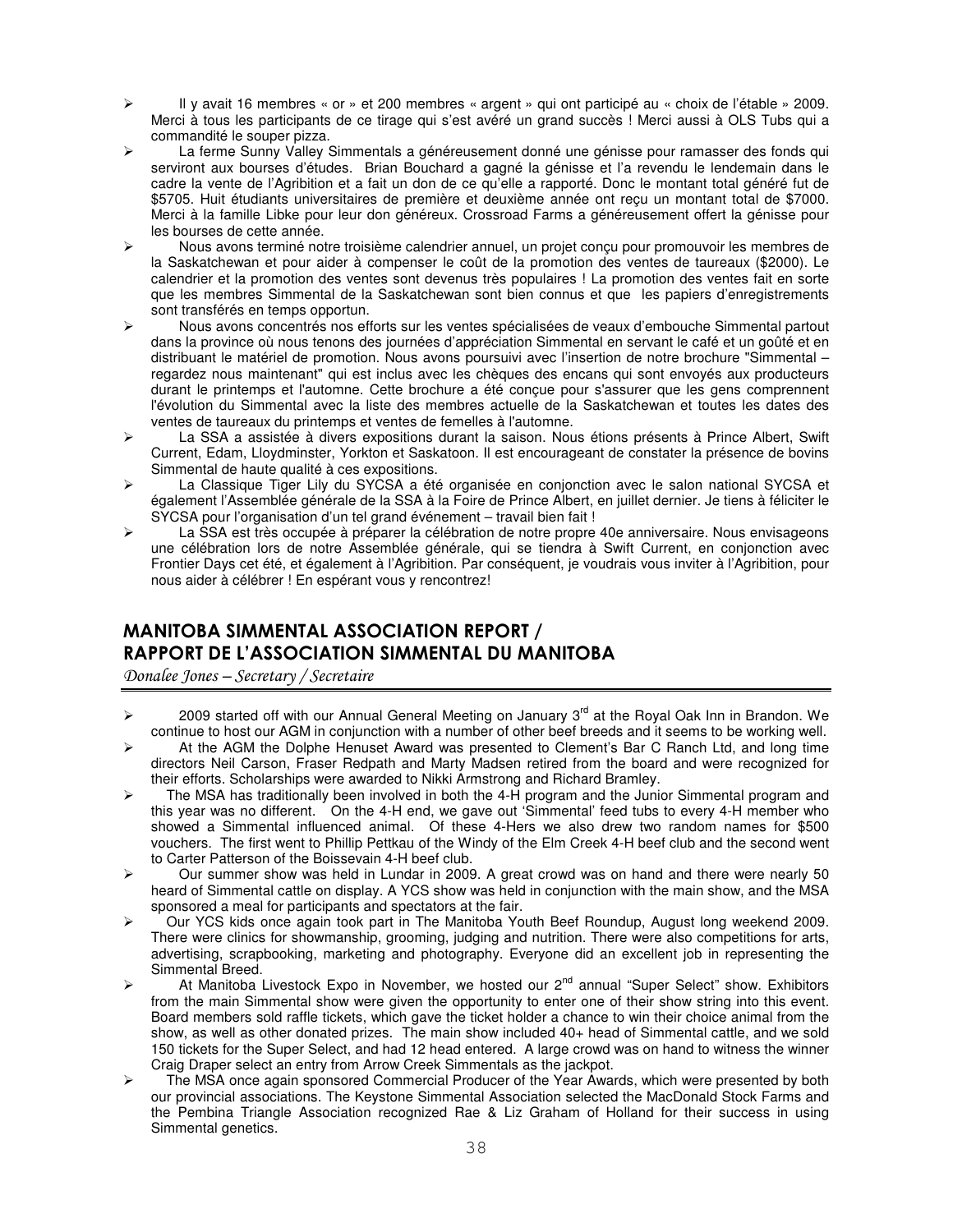- $\triangleright$  In 2009 the MSA decided to update our presence in some of the auction marts in the province by purchasing signs at Heartland Brandon and Heartland Virden. It is our intention to try and add a sign in one auction mart per year for the next number of years.
- $\triangleright$  The 2009 Scholarship Heifer was donated by Broken Oak Black Simmental. They were gracious enough to take her on a milk run and have her on display at various events and sales throughout the year and our ticket sales reflected the increased awareness this brought to our fundraiser. The draw was made at the Shades of the Prairies sale in Brandon on December  $15<sup>th</sup>$  and the heifer was won by Butch Kostesky of Hamiota. Unfortunately there were no applications for the YCSA scholarship in 2009, so the funds will be held in savings for next year.
- $\triangleright$  Throughout the year the MSA has a presence and a booth at Manitoba Ag Days, Manitoba's Livestock Expo's Taste of Beef, and the Manitoba Grazing School. We also sponsored events such as the Manitoba Stockman's Club, and the Youth Beef Roundup.
- $\triangleright$  The Dolphe Henuset Award for 2009 was presented to Preston Stock Farms at our AGM on January 2, 2010. \_\_\_\_\_\_\_\_\_\_\_\_\_\_\_\_\_\_\_\_\_\_\_\_\_\_\_\_\_\_\_\_\_\_\_\_\_\_\_\_\_\_\_\_\_\_\_\_\_\_\_\_\_\_\_\_\_\_\_\_
- L'année 2009 a commencé avec notre assemblée générale annuelle le 3 janvier au Royal Oak Inn à Brandon. Nous continuons à héberger notre assemblée générale annuelle en conjonction avec un certain nombre d'autres associations de races, et tout semble bien fonctionner.
- Lors de l'Assemblée générale, le prix Dolphe Henuset a été présenté à Bar C Ranch Ltd de la famille Clement et les directeurs de longue date Neil Carson, Fraser Redpath et Marty Madsen qui ont pris leur retraite, ont été soulignés pour leurs efforts. Les bourses d'études ont été attribuées à Nikki Armstrong et Richard Bramley.
- L'association du Manitoba a traditionnellement été impliqué avec le programme 4-H et le programme Junior Simmental et cette année n'était pas différente. Au niveau 4-H, nous avons donné à chaque membre qui a montré un animal d'influence Simmental un plat à grain. Nous avons aussi tiré deux certificats-cadeaux de 500 \$ parmi tous ces membres 4-H. Les gagnants sont Phillip Pettkau du club Windy of the Elm Creek 4- H beef et Carter Patterson du club Boissevain 4-H beef club.
- Notre jugement d'été s'est tenu à Lundar en 2009. Une grande foule s'est déplacée pour assister au jugement des 50 bêtes. Un jugement YCS a aussi eu lieu en même temps, et l'association du Manitoba a commandité un repas pour les participants et les spectateurs.
- ▶ Nos jeunes éleveurs Simmental ont encore une fois participé au Manitoba Youth Beef Roundup, durant le long week-end d'août 2009. Il y avait des cliniques pour le showmanship, préparation d'animaux, expertise et la nutrition. Il y avait aussi des compétitions pour les arts, la publicité, le scrapbooking, la commercialisation et la photographie. Tout le monde a fait un excellent travail et a bien représenté la race Simmental.
- Lors du Manitoba Livestock Expo en novembre, nous avons tenu notre tirage "Super Select " pour la deuxième fois. Tous les exposants Simmental ont eu la possibilité de nominer un animal à cet événement. Les membres du Conseil ont vendu 150 billets de loterie, qui donnaient aux détenteurs une chance de gagner l'animal de leur choix, ainsi que d'autres prix. Le jugement comptait plus de 40 têtes Simmental dont 12 ont fait parti du Super Select. Le gagnant, Craig Draper a sélectionné l'animal offert par Arrow Creek Simmentals.
- Une fois de plus, l'association du Manitoba a parrainé deux producteurs commerciaux de l'année, qui ont été nominés par les deux associations régionaux. L'Association du Simmental Keystone a sélectionné MacDonald Stock Farms, et l'association Triangle Pembina a reconnu Rae & Liz Graham de Hollande pour leur réussite en utilisant la génétique Simmental.
- En 2009, nous a décidé de mettre à jour notre présence dans certains les marchés d'animaux dans la province en achetant des panneaux aux encans de Heartland de Brandon and Heartland de Virden. Il est de notre intention d'essayer d' ajouter un panneau sur un site d'encan par année.
- Des fonds pour les bourses d'études ont été levés en 2009 par l'entremise d'une loterie consistant d'une génisse offerte par Broken Oak Black Simmental. Non seulement ils ont donné la génisse, mais ils ont fait la promotion du programme à plusieurs événements pendant l'été. Les ventes de billets reflétaient la popularité de notre activité. Le tirage a eu lieu à la vente Shades of the Prairies le 15 décembre et la génisse a été gagnée par Butch Kostesky de Hamiota. Malheureusement il n'y avait aucune application pour la bourse d'études YCSA en 2009, donc les fonds sont retenus pour l'année prochaine.
- Tout au long de l'année l'association du Manitoba a tenu une présence et un stand au Manitoba Ag Days, à Expo du Manitoba (concours de bœuf) et à l'école de pâturage du Manitoba. Nous avons aussi commandité des événements tels que Club du Manitoba Stockman et le Youth Beef Roundup.
- Le prix Dolphe Henuset a été présenté à Preston Stock Farms lors de notre assemblée générale annuelle le 9 janvier 2010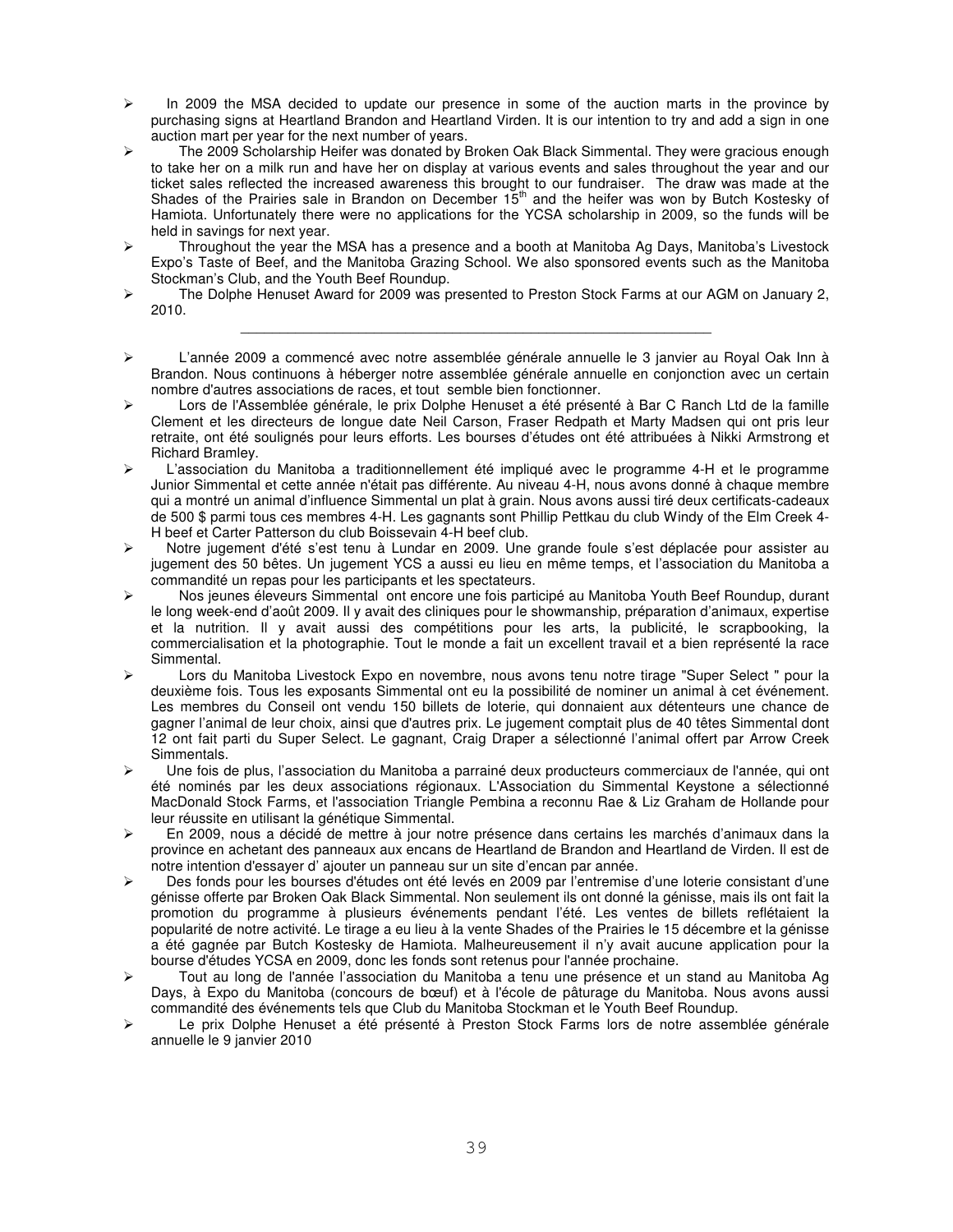## ONTARIO SIMMENTAL ASSOCIATION REPORT / RAPPORT DE L'ASSOCIATION SIMMENTAL DE L'ONTARIO

Keitha Harris-Donovan – President / Présidente

- $\triangleright$  Melissa Ledoux has taken on the publishing of the Ontario Advocate which is distributed to all OSA members as well as a growing list of commercial cattlemen. The Advocate continues to operate in the black and is an effective way to advertise to our fellow Ontario Breeders. The Advocate is published in the Spring and Fall. A membership directory is contained in the Fall edition.
- $\triangleright$  OSA continued to encourage our members to age verify our calves by supporting a contest for all OSA members as well as all commercial cattlemen in the Province to win a full colour page in the Advocate as well as a prize for a half page in the Ontario Beef magazine produced by the OCA. To enter you had to submit at least one birth record from the CCIA for a 2009 calf. The draw took place at the 2009 Royal and this year's winners were Dennis and Debbie Elliott, DJ Farms and Julius and Donna Rausher, Delta Rho Farms.
- ▶ The OYCS held their Trillium Classic in August at Owen Sound. Thirty three juniors competed showing 45 head of potential Simmental Champions. The Judge for the show was Kevin Brown.
- $\triangleright$  The 2009 Futurity Show at the Royal Agricultural Winter Fair was again a success with over 100 entrants.
- $\triangleright$  Robson Acres donated a very sharp heifer for our raffle which was won by Victoria McEldon. The proceeds of the Auction continue to support our YCS and 4-H programs throughout the year.
- OSA continued to participate with a Simmental booth at the Outdoor Farm Show at Woodstock and the International Plowing Match. Thank you to the individuals who take the time to organize and participate in these events.
- $\triangleright$  We held a very successful National Show at the 2009 Royal. For the first time there were separate fullblood and pureblood calf classes. This was well received by the breeders and members. In total there were 165 head presented including 53 purebred and 17 fullblood calves. After the Show a reception was held in the barn where we served Ontario Corn Fed Beef. This was followed by the hosting of the CSA Auction which was again supported with a high level of enthusiasm. The National Sale followed and was very successful. Congratulations to Bouchard Livestock and the consignors for the excellent quality of cattle presented.
- Thank you to all our Members for your continued support of Ontario Simmental.
- Melissa Ledoux a pris en main la publication de la revue Ontario Advocate qui est distribué à tous les membres d'OSA ainsi qu'une liste grandissante de producteurs commerciaux. Ontario Advocate continue d'être rentable et demeure un véhicule de publicité efficace pour annoncer parmi nos confrères de l'Ontario. Ontario Advocate est publié deux fois par année soit au printemps et à l'automne. Un répertoire des membres est contenu dans l'édition d'automne.

\_\_\_\_\_\_\_\_\_\_\_\_\_\_\_\_\_\_\_\_\_\_\_\_\_\_\_\_\_\_\_\_\_\_\_\_\_\_\_\_\_\_\_\_\_\_\_\_\_\_\_\_\_\_\_\_\_\_\_\_

- L'association de l'Ontario a continué à encourager ses membres à vérifier l'âge des veaux en soutenant un concours pour tous les membres d'OSA ainsi que tous les producteurs commerciaux de la province. Les gagnants se méritent de gagner une page couleur dans la revue Ontario Advocate ainsi qu'un prix pour une demi-page dans le revue Ontario Beef produit par l'OCA. Pour être éligibles, les participants devaient soumettre au moins un record de naissance d'un veau né 2009. Le tirage a lieu eu à la Royal 2009 et les gagnants de cette année étaient Dennis et Debbie Elliott, DJ Farms et Julius et Donna Rausher, Delta Rho Farms.
- L'OYCS a tenue leur Trillium Classic en août à Owen Sound. Trente trois juniors ont montré 45 têtes devant le juge de la journée M. Kevin Brown.
- Le concours futurité de la Royal Agricultural Winter Fair était à nouveau un grand succès avec plus de 100 participants.
- Robson Acres a fait don d'une très belle taure pour notre loterie qui a été gagné par Victoria McEldon. Le produit de la vente aux enchères continue à soutenir notre YCS et les programmes 4-H tout au long de l'année.
- OSA a continué de participer au salon de la ferme en plein air à Woodstock et International Plowing Match avec un kiosque Simmental. Merci aux personnes qui prennent le temps d'organiser et de participer à ces événements.
- ▶ Nous avons eu un Show National très réussi à la Royal de 2009. Pour la première fois, il y avait des classes distinctes de veaux pour les Fullblood et pour les pur-sang. Cela a été bien accueilli par les éleveurs et les membres. Au total, il y avait 165 têtes présentées y compris les 53 veaux pur-sang et 17 fullblood. Après le jugement, une réception a eu lieu dans les étables où nous avons servi du boeuf de l'Ontario fini au maïs. On a enchainé avec la vente aux enchères de CSA qui a été supportée avec un niveau élevé d'enthousiasme. Suivie d'une vente nationale très réussie. Félicitations à Bouchard Livestock et aux consignataires pour l'excellente qualité d'animaux présentés.
- Merci à tous nos membres pour votre soutien continu de l'Ontario Simmental.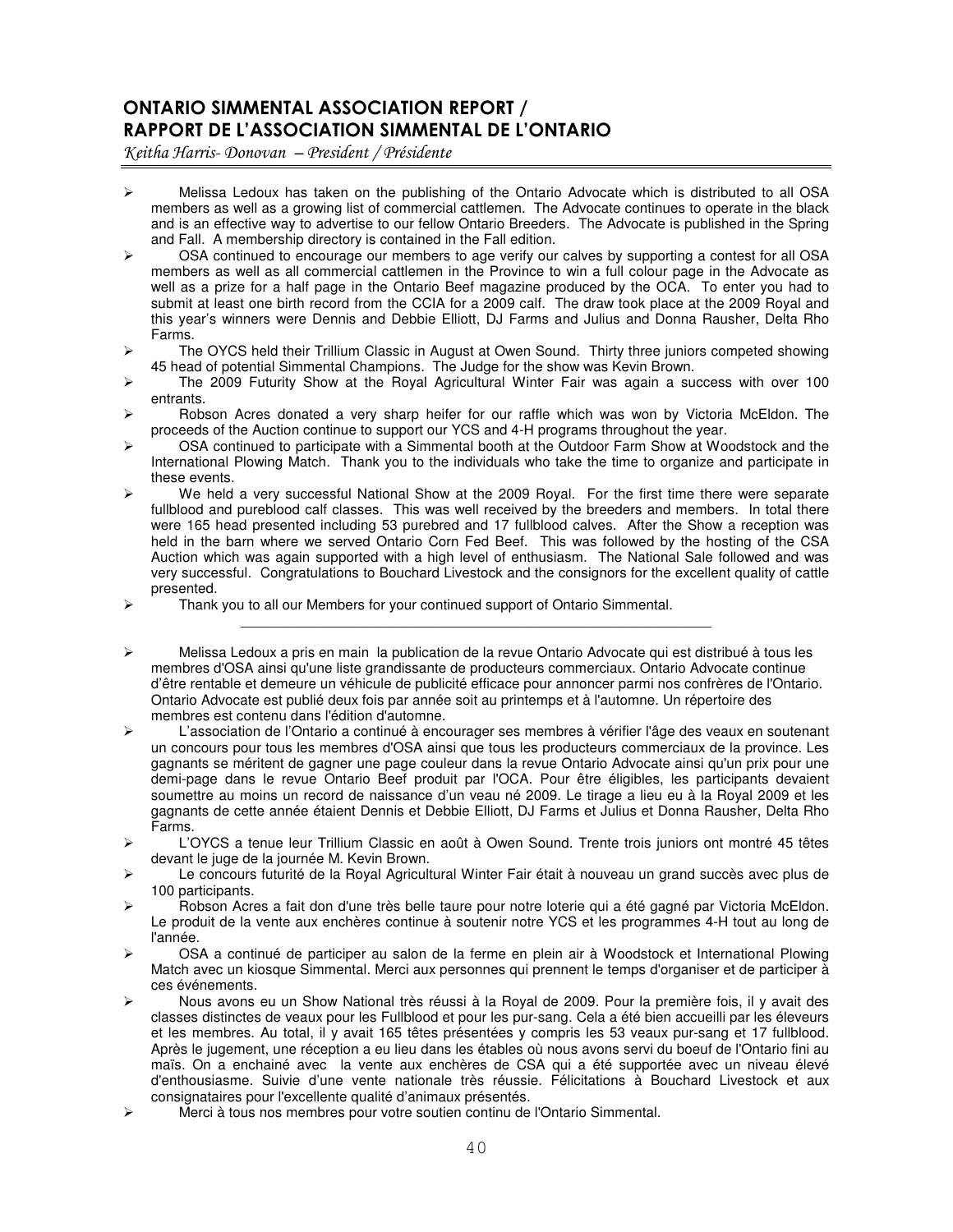## RAPPORT DE L'ASSOCIATION SIMMENTAL DU QUÉBEC / QUEBEC SIMMENTAL ASSOCIATION REPORT

Rene Larose – Président 2009 / President 2009

- L'année 2009 aura été marquée par une nouvelle image de l'Association Simmental du Québec. Suite à un nouveau look en 2008, la revue Simmental Québec a pris le virage en couleurs cette dernière année au grand plaisir des lecteurs et des annonceurs. L'équipe de l'ASQ estime cet outil de promotion essentiel et a jugé opportun d'offrir cette plus value à notre média. Toujours dans l'optique d'une mise à jour du plan de promotion et de communication, l'ASQ prévoit un visage renouvelé à son site Web au cours de la prochaine année.
- Dans la poursuite de l'atteinte des objectifs aux plans communicationnel et promotionnel, l'Association Simmental du Québec a poursuivi son action au sein de l'industrie bovine québécoise. La vente des taureaux dans les stations d'épreuves a offert une belle visibilité. Les acheteurs de taureaux Simmental ont mis la main sur des sujets de qualité. Plusieurs de nos membres ont également profité d'une belle promotion en vendant leurs taureaux privément à la ferme.
- Notre programme de promotion s'est également poursuivi dans les divers médias agricoles. Nous avons concentré nos publications dans les journaux à grand tirage et touchant directement les producteurs. Nous avons également tenté d'assurer notre présence au sein du Simmental Country. Nous croyons important de donner des nouvelles sur une base périodique à nos pairs des autres provinces. D'ailleurs, nous sommes fiers d'avoir un représentant de notre province au sein du Conseil d'administration canadien. Nous sommes certains que John Sullivan sera à la hauteur et qu'il représentera bien le Québec.
- Le circuit des expositions a également offert une vitrine appréciable de la qualité du cheptel québécois. Aux quatre coins de la province, les éleveurs Simmental ont fait valoir leurs meilleurs sujets. La saison s'est conclue en octobre avec la présentation de l'édition 2009 de l'Expo-Bœuf de Victoriaville.
- Côté marketing, la quatrième édition de la Vente de femelles de l'ASQ tenue en septembre dernier a connu un vif succès. Nos membres ont offert des sujets de qualité. Un merci spécial et de sincères félicitations à l'équipe de la Ferme Gagnon pour cet événement de grande qualité. 2009 marquait la 14<sup>e</sup> édition de la Vente Gagnon et ses invités. Cet événement annuel se veut désormais un rendez-vous de grande envergure au Québec. Chapeau!
- En terminant, je tiens à souligner l'implication et le travail de nos jeunes éleveurs Simmental. Ils représentent la relève de demain. C'est avec fierté que l'ASQ reconnaît votre travail et votre succès! Je tiens également à remercier le travail du Conseil d'administration pour son appui au cours de l'année. Merci également à Diane Bischof pour son travail au sein de la revue et du site Web. Bonne année Simmental à tous!

\_\_\_\_\_\_\_\_\_\_\_\_\_\_\_\_\_\_\_\_\_\_\_\_\_\_\_\_\_\_\_\_\_\_\_\_\_\_\_\_\_\_\_\_\_\_\_\_\_\_\_\_\_\_\_\_\_\_\_\_

- $\triangleright$  The year 2009 will be remembered for the new image of the Quebec Simmental Association. Since its new look in 2008, the Quebec Simmental Revue is now in full color, much to the pleasure of its readers and advertisers. The QSA team sees this magazine as an essential promotion tool and took the opportunity to add value to its readers. Always keeping in mind their plan of promotion and communication the QSA foresees a rejuvenation of their website in the next year.
- $\triangleright$  In the pursuit to meet their communication and promotion plan objectives the QSA continued their activities within the Quebec Beef Industry. The bull test station sales brought good visibility with their buyers bring home quality Simmental animals. Many of our members also profited from their promoting by selling their bulls privately off the farm.
- $\triangleright$  Our promotions program also continued in various agricultural media. We concentrated our publications in newspapers which had great impact and directly targeted the producers. We also tried to ensure our presence within Simmental Country. We believe it is important to send news on a periodic basis to our fellow breeders in other provinces. Furthermore, we are proud to have a representative from our province on the Canadian Simmental Association Board of Directors. We are certain that John Sullivan will be on the level and will represent Quebec well.
- $\triangleright$  The show circuit has also offered an appreciable look at the quality of Québec livestock. To the four corners of our province, the Simmental breeders always bring forward their best animals. The season was concluded in October with the 2009 Edition of Expo-Boeuf in Victoriaville.
- On the marketing side, the fourth edition of the QSA Female Sale was held last September and was a great success. Our members offered animals of quality. A very special thank you and sincere congratulations to the Ferme Gagnon family on this excellent event. The year 2009 marked the 14th edition of the Ferme Gagnon and Guests Sale. This annual event going forward will be known as a high caliber, main event in Quebec. Congratulations!
- $\triangleright$  In concluding, I would like to recognize the impact and work of our young Simmental breeders; they represent the future. It is with pride that the QSA recognizes your work and your success! I would like to thank the QSA Board of directors for their support during the year. Thank you also to Diane Bischof for her work with the magazine and website. A good Simmental year to all!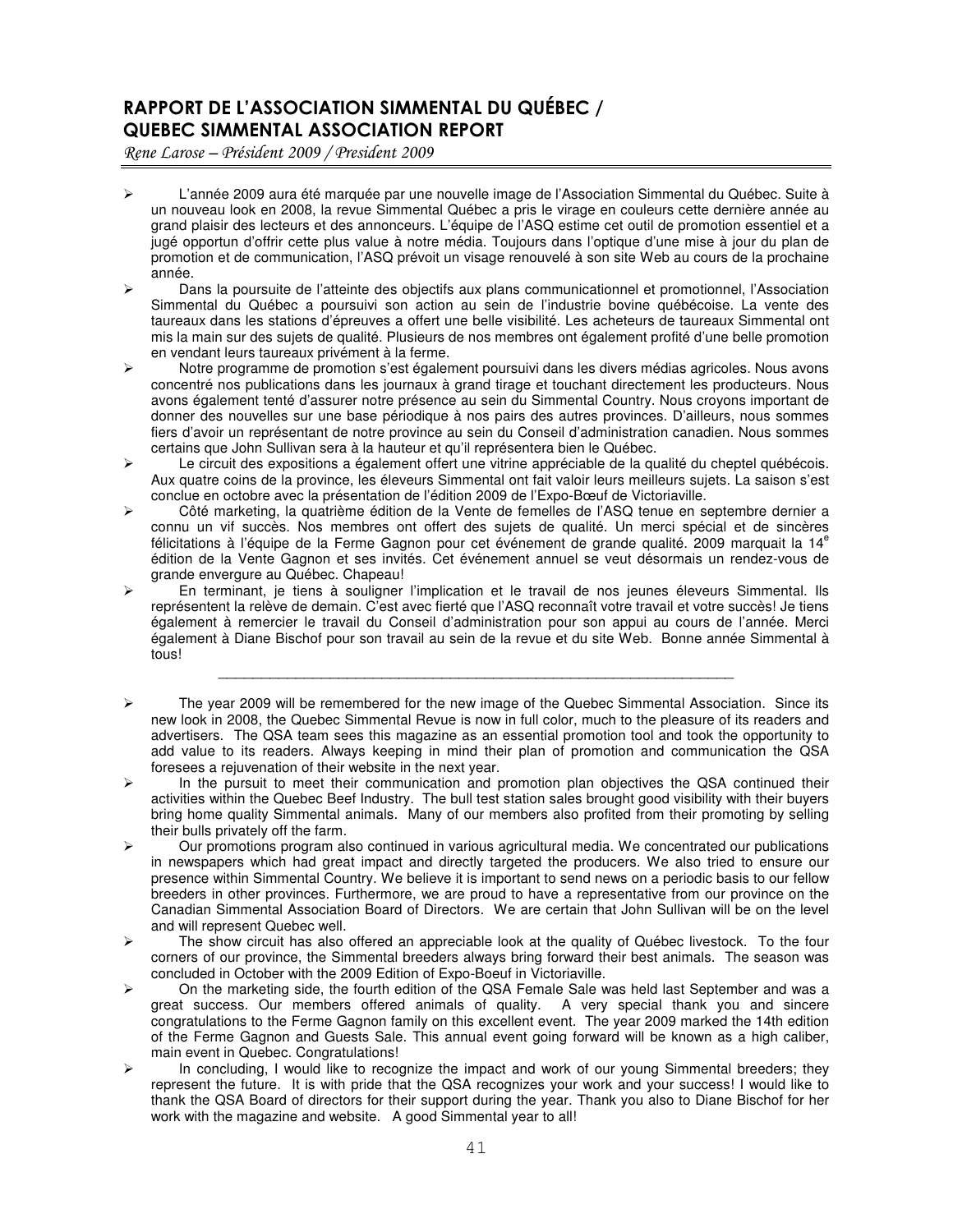## MARITIME SIMMENTAL ASSOCIATION REPORT / RAPPORT DE L'ASSOCIATION SIMMENTAL DES MARITIMES

Peter Gaunce - President / Président

- The Maritime Simmental Association had a great year. There was excellent quality at the exhibitions, with a large number of exhibitors present. The annual Saltwater Classic Sale was well attended as well, with both lookers and buyers. Our Young Canadian Simmental Association show at the NSPE held in Truro Nova Scotia had 38 participants. It was great to see so much interest shown by our youth, with both competing as well as having fun.
- $\triangleright$  I would like to thank C.S.A. for their continued support and help over the years. I also want to thank the people behind our Maritime Simmental Association, they are just wonderful. Have a great year. \_\_\_\_\_\_\_\_\_\_\_\_\_\_\_\_\_\_\_\_\_\_\_\_\_\_\_\_\_\_\_\_\_\_\_\_\_\_\_\_\_\_\_\_\_\_\_\_\_\_\_\_\_\_\_\_\_\_\_\_
- L'association Simmental des Maritimes a eu une excellente année avec une qualité exceptionnelle aux expositions provenant d'un grand nombre d'exposants. La vente annuelle Saltwater Classic Sale a réunit plusieurs spectateurs et acheteurs. Notre compétition de jeunes éleveurs Simmental à NSPE tenue à Truro (Nouvelle-Écosse) comptaient 38 participants. C'est formidable de voir tellement intérêt manifesté par nos jeunes qui aiment la concurrence tout en s'amusant.
- Je tiens à remercier la C.S.A. pour leur soutien continu et leur aide au fil des ans. Je tiens également à remercier les personnes derrière notre Association des Maritimes, elles sont tout simplement merveilleuses. Bonne année Simmental à tous.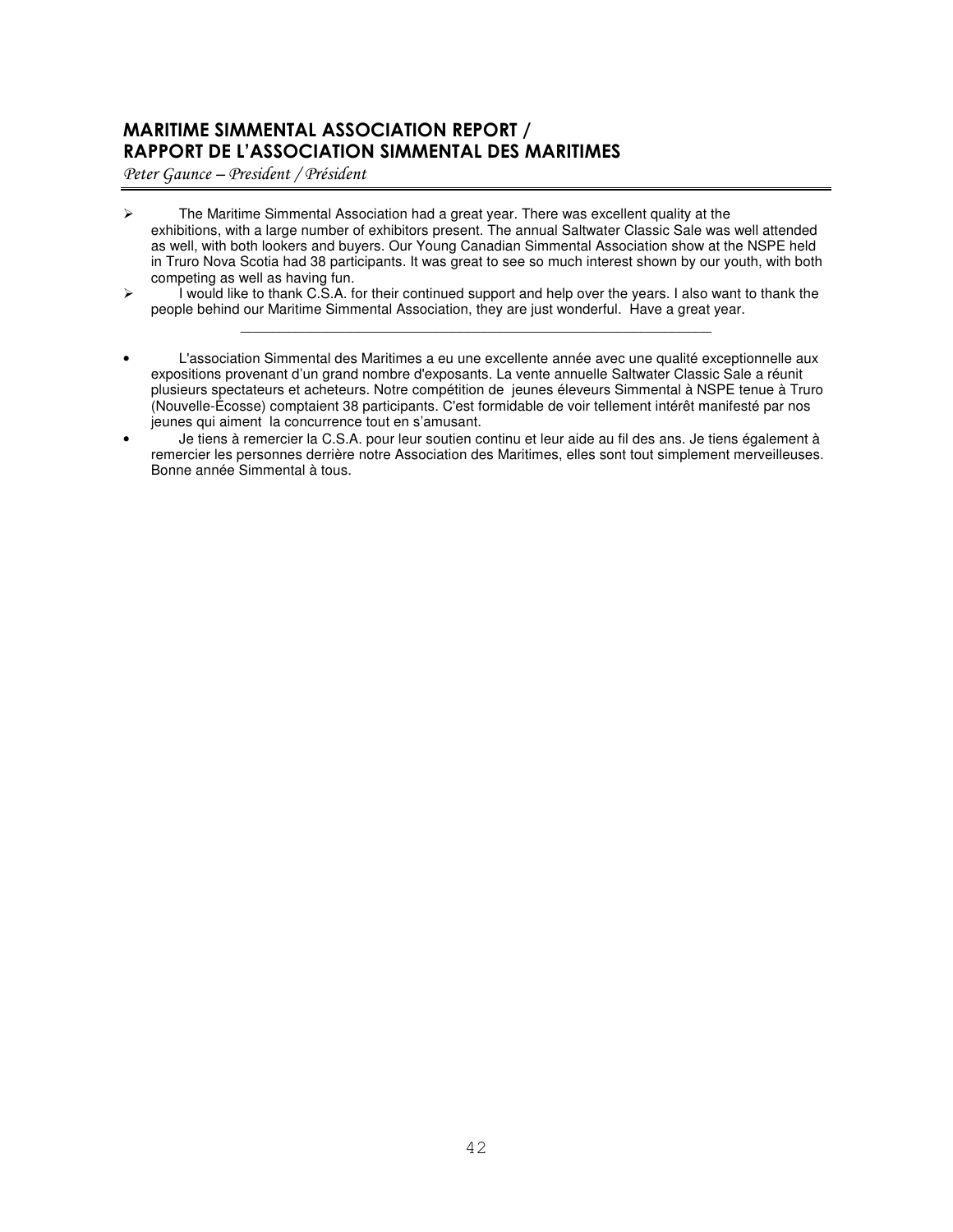| 2008-2009 ACTIVE MEMBERS<br><b>Life, Annual and YCS</b> |      |        |            |                         |      |               |            |              |  |
|---------------------------------------------------------|------|--------|------------|-------------------------|------|---------------|------------|--------------|--|
|                                                         |      |        |            | As of December 31, 2009 |      |               |            |              |  |
|                                                         |      | 2008   |            |                         |      |               | 2009       |              |  |
| <b>Province</b>                                         | Life | Annual | <b>YCS</b> | <b>Total</b>            | Life | <b>Annual</b> | <b>YCS</b> | <b>Total</b> |  |
| <b>British Columbia</b>                                 | 39   | 18     | 21         | 78                      | 37   | 17            | 22         | 76           |  |
| <b>Alberta</b>                                          | 328  | 105    | 188        | 621                     | 300  | 87            | 183        | 570          |  |
| <b>Saskatchewan</b>                                     | 167  | 42     | 63         | 272                     | 147  | 42            | 58         | 247          |  |
| <b>Manitoba</b>                                         | 149  | 29     | 53         | 231                     | 131  | 26            | 48         | 205          |  |
| <b>Ontario</b>                                          | 117  | 62     | 72         | 251                     | 109  | 62            | 73         | 244          |  |
| Quebec                                                  | 63   | 46     | 19         | 128                     | 55   | 43            | 17         | 115          |  |
| <b>Nova Scotia</b>                                      | 12   | 9      | 8          | 29                      | 12   | 10            | 11         | 33           |  |
| <b>New Brunswick</b>                                    | 5    | 5      | 1          | 11                      | 4    | 3             | 1          | 8            |  |
| <b>P.E.I.</b>                                           | 8    | 6      | 9          | 23                      | 8    | 5             | 7          | 20           |  |
| <b>Other</b>                                            | 10   | 8      | 0          | 18                      | 9    | 6             | 0          | 15           |  |
| <b>Total</b>                                            | 989  | 330    | 434        | 1662                    | 812  | 301           | 420        | 1533         |  |

| 2005 - 2009                        |  |
|------------------------------------|--|
| TOTAL HERD ENROLLMENTS BY PROVINCE |  |

|                 | 2005   | 2006   | 2007   | 2008   | 2009           |
|-----------------|--------|--------|--------|--------|----------------|
| <b>Province</b> |        |        |        |        |                |
| B.C.            | 991    | 1,015  | 917    | 853    | 846            |
| Alberta         | 13,766 | 12.887 | 14,124 | 13,336 | 12,632         |
| Saskatchewan    | 6,556  | 6,308  | 7,359  | 7,872  | 7,684          |
| Manitoba        | 3,720  | 3,458  | 3,333  | 3,724  | 3,840          |
| Ontario         | 1,713  | 1,558  | 1,701  | 1,647  | 1,639          |
| Quebec          | 922    | 965    | 1,130  | 1,044  | 1,107          |
| New Brunswick   | 127    | 129    | 142    | 158    | 153            |
| Nova Scotia     | 207    | 123    | 106    | 112    | 106            |
| P.E.I.          | 110    | 126    | 148    | 125    | 136            |
| U.S.A.          | 95     | 87     |        | 5      | $\overline{2}$ |
| <b>Total</b>    | 28,207 | 26,656 | 28,967 | 28,876 | 28,145         |